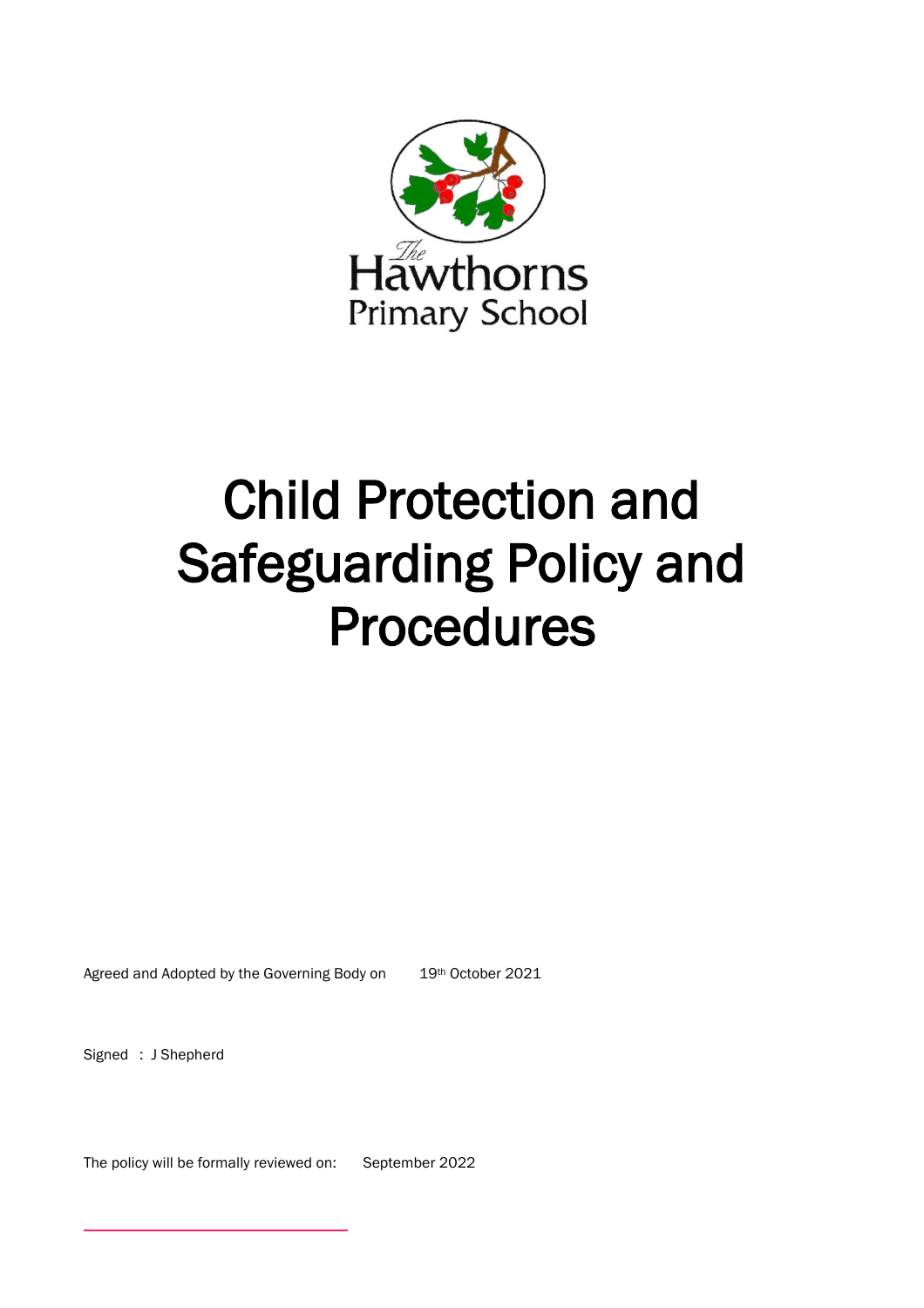# **Contents**

| 17. Links with other policies | 19 |  |
|-------------------------------|----|--|
|                               |    |  |
|                               |    |  |
|                               |    |  |
|                               |    |  |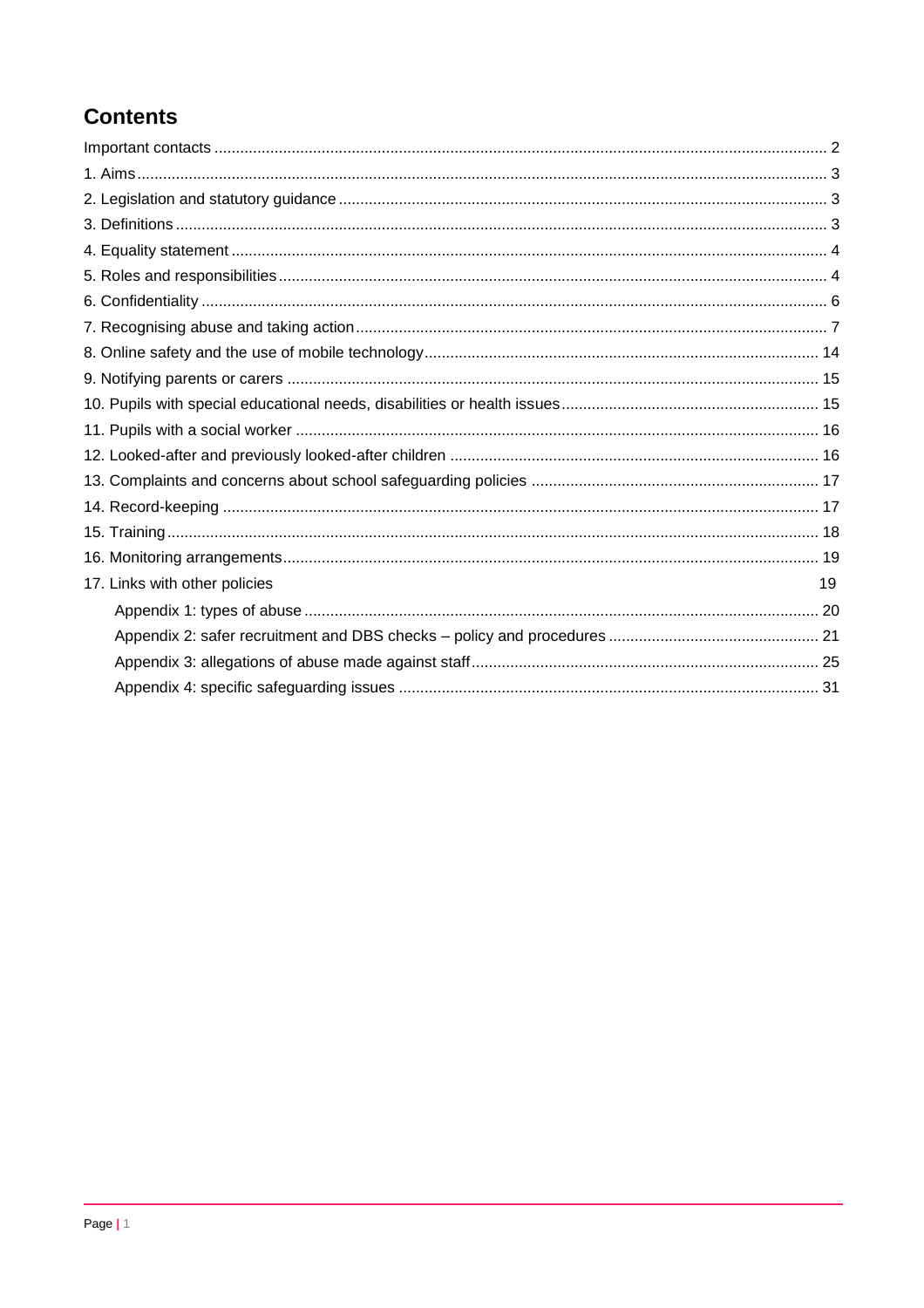# <span id="page-2-0"></span>**Important contacts**

<span id="page-2-1"></span>

| ROLE/ORGANISATION                                                         | <b>NAME</b>                                                                                        | <b>CONTACT DETAILS</b>                                                                                                       |
|---------------------------------------------------------------------------|----------------------------------------------------------------------------------------------------|------------------------------------------------------------------------------------------------------------------------------|
| Designated<br>safeguarding lead<br>(DSL)                                  | Raha Razeghi-<br>Headteacher                                                                       | 0118 979 1676                                                                                                                |
| Deputy DSL                                                                | Nicola Wallace - Deputy<br>Headteacher                                                             | 0118 979 1676                                                                                                                |
| Local authority<br>designated officer<br>(LADO)                           | Email;<br>LADO@wokingham.gov.uk                                                                    | 0118 974 6141                                                                                                                |
| Chair of governors<br>Safeguarding governor                               | Judith Shepherd                                                                                    | 01189791676 stating a confidential matter for the<br>Safeguarding governor.<br>Email:safeguarding@hawthorns.wokingham.sch.uk |
| Safeguarding governor                                                     | Dozie Nnabuife                                                                                     | 01189791676 stating a confidential matter for the<br>Safeguarding governor.<br>Email:safeguarding@hawthorns.wokingham.sch.uk |
| Referral and<br>Assessment Team -<br><b>WBC Children's Social</b><br>Care | Email:<br>triage@wokingham.gov.uk                                                                  | 0118 908 8002                                                                                                                |
| Wokingham<br>Safeguarding Children<br>Board (WSCB)                        | Wokingham Safeguarding<br>Children Board<br>Development Manager<br>Email:<br>wscb@wokingham.gov.uk | www.wokinghamlscb.org.uk                                                                                                     |
| ARC Information and<br><b>Counselling Service</b>                         | 35 Reading Road<br><b>Wokingham Berkshire</b><br><b>RG411EG</b>                                    | http://www.arcweb.org.uk                                                                                                     |
| <b>Berkshire West</b><br>Safeguarding Children<br>Partnership             | Sherrie Newell, BWSCP<br><b>Operational Manager</b>                                                | Sherrie.Newell@wokingham.gov.uk                                                                                              |
| Channel/Prevent<br>helpline                                               |                                                                                                    | preventreferralswokingham@thamesvalley.pnn.police.uk                                                                         |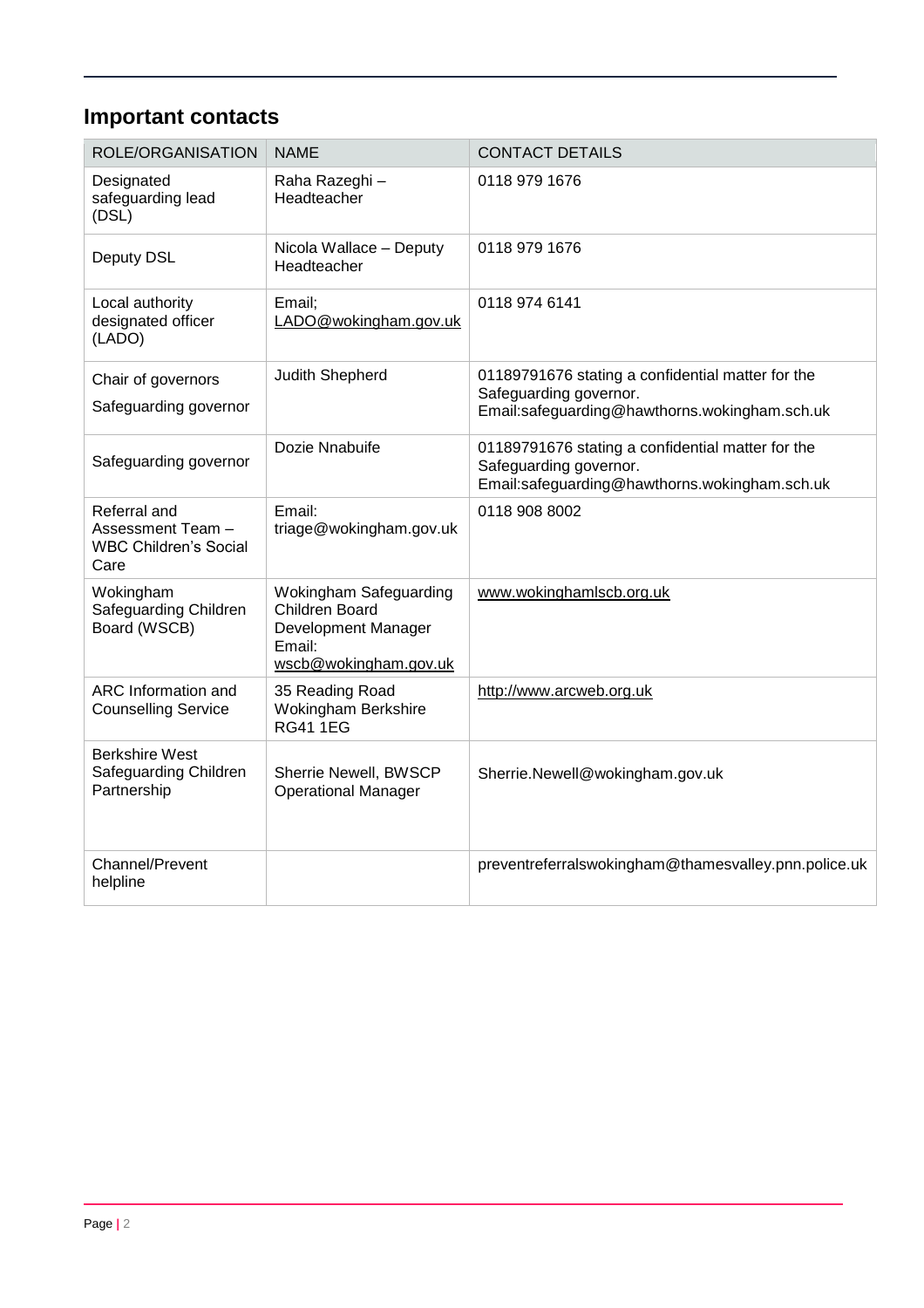# **1. Aims**

The school aims to ensure that:

- Appropriate action is taken in a timely manner to safeguard and promote children's welfare
- All staff are aware of their statutory responsibilities with respect to safeguarding
- All staff are properly training in recognising and reporting safeguarding issues

# <span id="page-3-0"></span>**2. Legislation and statutory guidance**

This policy is based on the Department for Education's statutory guidance [Keeping Children Safe in Education](https://www.gov.uk/government/publications/keeping-children-safe-in-education--2)  [\(2021\)](https://www.gov.uk/government/publications/keeping-children-safe-in-education--2) and [Working Together to Safeguard Children \(2018\),](https://www.gov.uk/government/publications/working-together-to-safeguard-children--2) and the [Governance Handbook.](https://www.gov.uk/government/publications/governance-handbook) We comply with this guidance and the arrangements agreed and published by our 3 local safeguarding partners.

This policy is also based on the following legislation:

- Section 175 of the [Education Act 2002,](http://www.legislation.gov.uk/ukpga/2002/32/section/175) which places a duty on schools and local authorities to safeguard and promote the welfare of pupils
- [The School Staffing \(England\) Regulations 2009,](http://www.legislation.gov.uk/uksi/2009/2680/contents/made) which set out what must be recorded on the single central record and the requirement for at least one person conducting an interview to be trained in safer recruitment techniques
- [The Children Act 1989](http://www.legislation.gov.uk/ukpga/1989/41) (and [2004 amendment\)](http://www.legislation.gov.uk/ukpga/2004/31/contents), which provides a framework for the care and protection of children
- Section 5B(11) of the Female Genital Mutilation Act 2003, as inserted by section 74 of the Serious Crime [Act 2015,](http://www.legislation.gov.uk/ukpga/2015/9/part/5/crossheading/female-genital-mutilation) which places a statutory duty on teachers to report to the police where they discover that female genital mutilation (FGM) appears to have been carried out on a girl under 18
- [Statutory guidance on FGM,](https://www.gov.uk/government/publications/multi-agency-statutory-guidance-on-female-genital-mutilation) which sets out responsibilities with regards to safeguarding and supporting girls affected by FGM
- [The Rehabilitation of Offenders Act 1974,](http://www.legislation.gov.uk/ukpga/1974/53) which outlines when people with criminal convictions can work with children
- Schedule 4 of the [Safeguarding Vulnerable Groups Act 2006,](http://www.legislation.gov.uk/ukpga/2006/47/schedule/4) which defines what 'regulated activity' is in relation to children
- [Statutory guidance on the Prevent duty,](https://www.gov.uk/government/publications/prevent-duty-guidance) which explains schools' duties under the Counter-Terrorism and Security Act 2015 with respect to protecting people from the risk of radicalisation and extremism
- The [Childcare \(Disqualification\) and Childcare \(Early Years Provision Free of Charge\) \(Extended](http://www.legislation.gov.uk/uksi/2018/794/contents/made)  [Entitlement\) \(Amendment\) Regulations 2018](http://www.legislation.gov.uk/uksi/2018/794/contents/made) (referred to in this policy as the "2018 Childcare Disqualification Regulations") and [Childcare Act 2006,](http://www.legislation.gov.uk/ukpga/2006/21/contents) which set out who is disqualified from working with children
- In This policy also meets requirements relating to safeguarding and welfare in the statutory framework for the [Early Years Foundation Stage](https://www.gov.uk/government/publications/early-years-foundation-stage-framework--2)

# <span id="page-3-1"></span>**3. Definitions**

**Safeguarding and promoting the welfare of children** means:

- > Protecting children from maltreatment
- Preventing impairment of children's mental and physical health or development
- Ensuring that children grow up in circumstances consistent with the provision of safe and effective care
- Taking action to enable all children to have the best outcomes

**Child protection** is part of this definition and refers to activities undertaken to prevent children suffering, or being likely to suffer, significant harm.

**Abuse** is a form of maltreatment of a child, and may involve inflicting harm or failing to act to prevent harm. Appendix 1 explains the different types of abuse.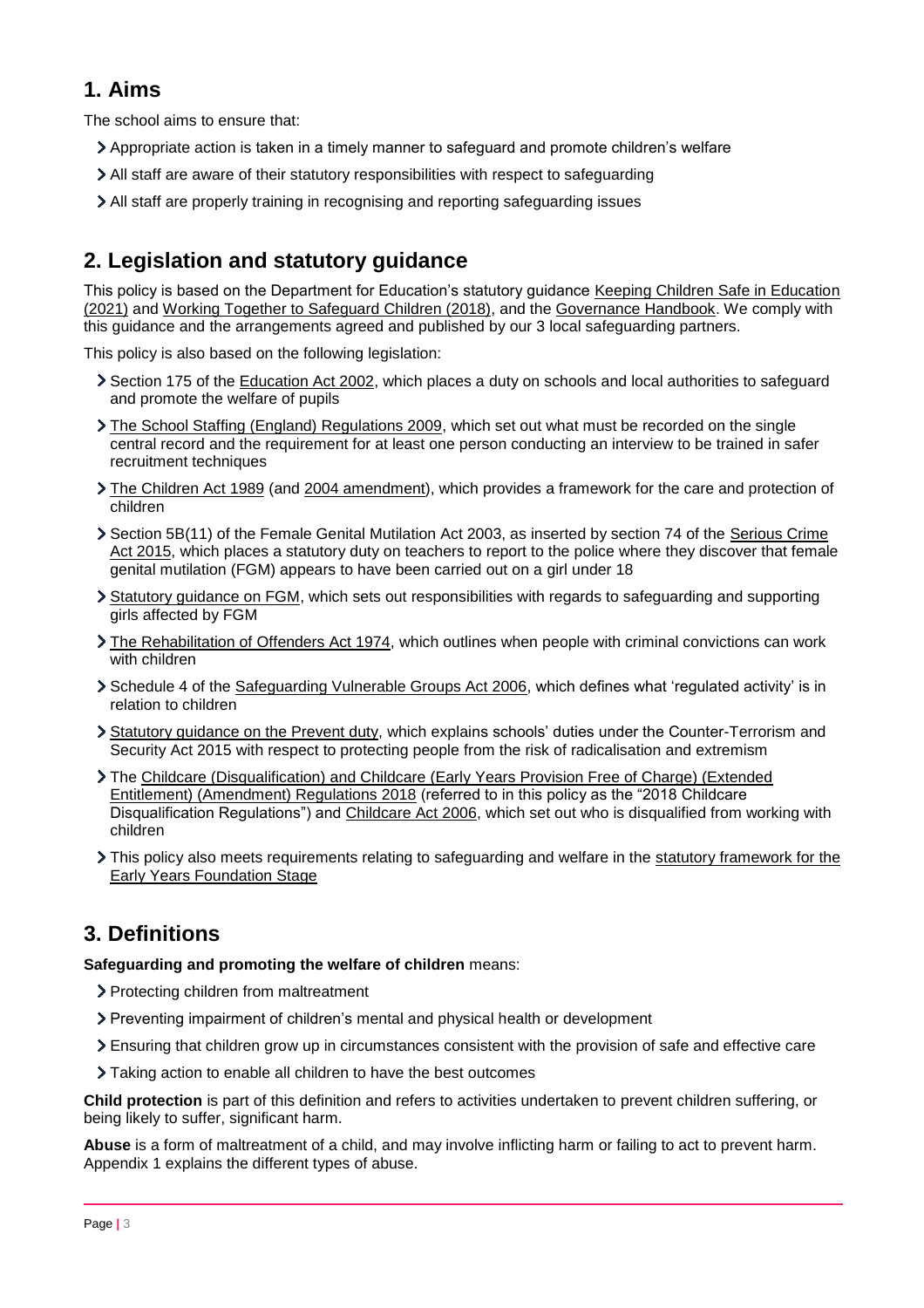**Neglect** is a form of abuse and is the persistent failure to meet a child's basic physical and/or psychological needs, likely to result in the serious impairment of the child's health or development. Appendix 1 defines neglect in more detail.

**Sharing of nudes and semi-nudes** (also known as sexting or youth produced sexual imagery) is where children share nude or semi-nude images, videos or live streams.

**Children** includes everyone under the age of 18.

The following 3 **safeguarding partners** are identified in Keeping Children Safe in Education (and defined in the Children Act 2004, as amended by chapter 2 of the Children and Social Work Act 2017). They will make arrangements to work together to safeguard and promote the welfare of local children, including identifying and responding to their needs:

- > The local authority (LA)
- A clinical commissioning group for an area within the LA
- The chief officer of police for a police area in the LA area

# <span id="page-4-0"></span>**4. Equality statement**

Some children have an increased risk of abuse, and additional barriers can exist for some children with respect to recognising or disclosing it. We are committed to anti-discriminatory practice and recognise children's diverse circumstances. We ensure that all children have the same protection, regardless of any barriers they may face.

We give special consideration to children who:

- Have special educational needs (SEN) or disabilities or health conditions (see section 10)
- > Are young carers
- May experience discrimination due to their race, ethnicity, religion, gender identification or sexuality
- > Have English as an additional language
- Are known to be living in difficult situations for example, temporary accommodation or where there are issues such as substance abuse or domestic violence
- Are at risk of FGM, sexual exploitation, forced marriage, or radicalisation
- > Are asylum seekers
- Are at risk due to either their own or a family member's mental health needs
- Are looked after or previously looked after (see section 12)
- > Are missing from education
- Whose parent/carer has expressed an intention to remove them from school to be home educated

# <span id="page-4-1"></span>**5. Roles and responsibilities**

Safeguarding and child protection is **everyone's** responsibility. This policy applies to all staff, volunteers and governors in the school and is consistent with the procedures of the 3 safeguarding partners. Our policy and procedures also apply to extended school and off-site activities.

#### **5.1 All staff**

All staff will read and understand part 1 and annex B of the Department for Education's statutory safeguarding guidance, [Keeping Children Safe in Education,](https://www.gov.uk/government/publications/keeping-children-safe-in-education--2) and review this guidance at least annually.

All staff will sign a declaration at the beginning of each academic year to say that they have reviewed the guidance.

All staff will be aware of: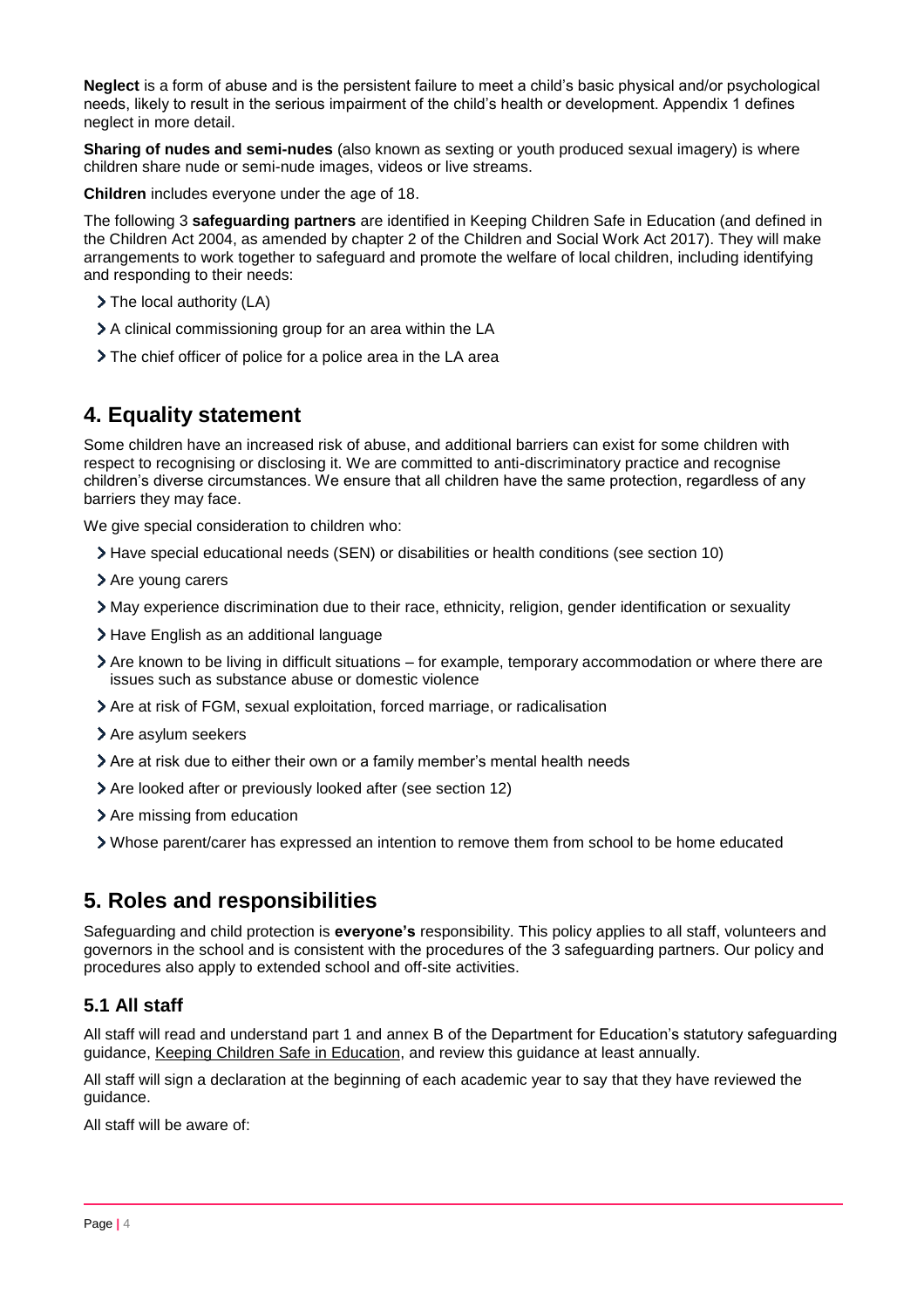- Our systems which support safeguarding, including this child protection and safeguarding policy, the staff code of conduct, the role and identity of the designated safeguarding lead (DSL) and deputy, the behaviour policy, e safety policy and the safeguarding response to children who go missing from education.
- The early help process (sometimes known as the common assessment framework) and their role in it, including identifying emerging problems, liaising with the DSL, and sharing information with other professionals to support early identification and assessment
- The process for making referrals to local authority children's social care and for statutory assessments that may follow a referral, including the role they might be expected to play
- What to do if they identify a safeguarding issue or a child tells them they are being abused or neglected, including specific issues such as FGM, and how to maintain an appropriate level of confidentiality while liaising with relevant professionals
- The signs of different types of abuse and neglect, as well as specific safeguarding issues, such as peeron-peer abuse, child sexual exploitation (CSE), child criminal exploitation (CCE), indicators of being at risk from or involved with serious violent crime, FGM and radicalisation
- The importance of reassuring victims that they are being taken seriously and that they will be supported and kept safe

Section 15 and appendix 4 of this policy outline in more detail how staff are supported to do this.

# **5.2 The designated safeguarding lead (DSL)**

The DSL is a member of the senior leadership team. Our DSL is Raha Razeghi, Headteacher. The DSL takes lead responsibility for child protection and wider safeguarding in the school.

During term time, the DSL will be available during school hours for staff to discuss any safeguarding concerns.

Out of school hours, the DSL can be contacted on 07720 710394.

When the DSL is absent, the Deputy DSL – Nicola Wallace – Deputy Headteacher – will act as cover. Out of school hours, the Deputy DSL can be contacted on 07825 003456.

If the DSL and deputy are not available, members of the SLT will act as cover (for example, during out-ofhours/out-of-term activities).

The DSL will be given the time, funding, training, resources and support to:

- Provide advice and support to other staff on child welfare and child protection matters
- Take part in strategy discussions and inter-agency meetings and/or support other staff to do so
- Contribute to the assessment of children
- Refer suspected cases, as appropriate, to the relevant body (local authority children's social care, Channel programme, Disclosure and Barring Service, and/or police), and support staff who make such referrals directly

The DSL will also keep the headteacher informed of any issues, and liaise with local authority case managers and designated officers for child protection concerns as appropriate.

The full responsibilities of the DSL and Deputy DSL are set out in their job description.

# **5.3 The governing board**

The governing board will:

- Facilitate a whole-school approach to safeguarding, ensuring that safeguarding and child protection are at the forefront and underpin all relevant aspects of process and policy development
- Evaluate and approve this policy at each review, ensuring it complies with the law, and hold the headteacher to account for its implementation
- The governing body will appoint a Designated Governor for Safeguarding to monitor the effectiveness of this policy in conjunction with the full governing board. This is always a different person from the DSL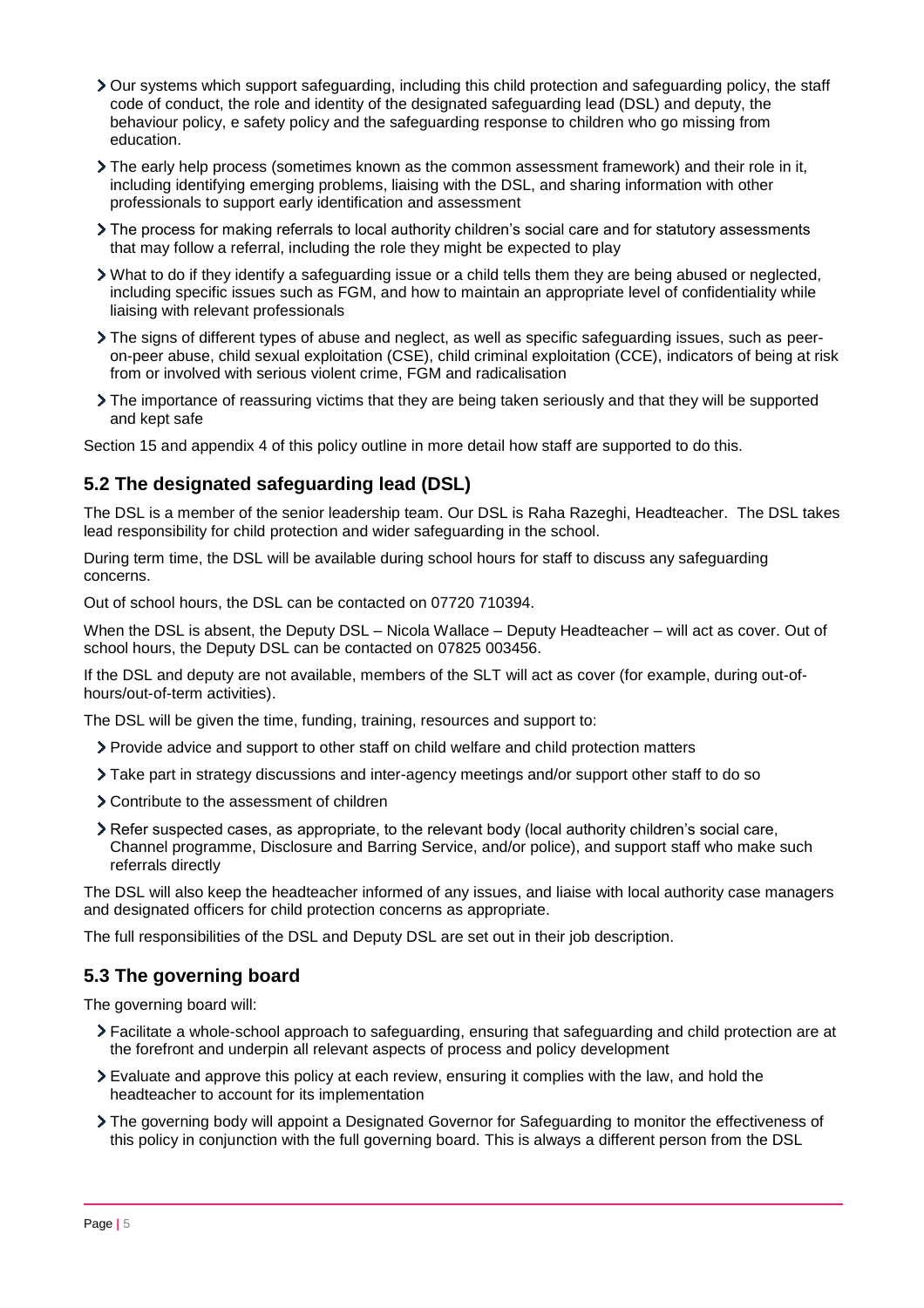The chair of governors will act as the 'case manager' in the event that an allegation of abuse is made against the headteacher, where appropriate (see appendix 3).

All governors will read Keeping Children Safe in Education in its entirety.

Section 15 of this policy has information on how governors are supported to fulfil their role.

# **5.4 The headteacher**

The headteacher is responsible for the implementation of this policy, including:

Ensuring that staff (including temporary staff) and volunteers:

- $\circ$  Are informed of our systems which support safeguarding, including this policy, as part of their induction
- $\circ$  Understand and follow the procedures included in this policy, particularly those concerning referrals of cases of suspected abuse and neglect
- Communicating this policy to parents/carers when their child joins the school and via the school website
- Ensuring that the DSL has appropriate time, funding, training and resources, and that there is always adequate cover if the DSL is absent
- Ensuring that all staff undertake appropriate safeguarding and child protection training, and updating the content of the training regularly
- Acting as the 'case manager' in the event of an allegation of abuse made against another member of staff or volunteer, where appropriate (see appendix 3)
- Ensuring the relevant staffing ratios are met, where applicable
- Making sure each child in the Early Years Foundation Stage is assigned a key person

# **5.5 Berkshire West Safeguarding Childrens Partnership**

Multi-Agency Safeguarding Arrangements:

Working Together 2018 has disestablished the requirement for Local Safeguarding Children Boards. The three LSCBs of West Berkshire, Reading and Wokingham have worked closely together for many years, with a shared Independent Chair and a number of shared sub-groups. These three LSCBs have come together to create the Berkshire West Safeguarding Children Partnership.

Details of our new arrangements can be viewed

<https://www.berkshirewestsafeguardingchildrenpartnership.org.uk/scp/west-berks/west-berkshire>

# **5.6 Pan Berkshire Child Death Overview Panel**

All Local Safeguarding Children Boards (LSCB) are required to have a Child Death Overview Panel (CDOP) to see whether we can learn lessons from children's deaths in order to improve the health, safety and wellbeing of other children. Through this we hope to prevent further child deaths.

The Pan Berkshire (LSCB) Child Death Overview Panel is the collaboration of six LSCBs joining together on a wider multi-agency platform to work in partnership. This allows for sharing of good practice and development of safeguarding opportunities towards improving outcomes for all children and young people across the Berkshire area.

For more please visit the [CDOP webpage](http://www.westberkslscb.org.uk/professionals-volunteers/cdop/)

# <span id="page-6-0"></span>**6. Confidentiality**

While it is recognised that all matters relating to safeguarding individual children are confidential, a member of staff, governor or volunteer, if confided in by a pupil, must never guarantee confidentiality to that pupil.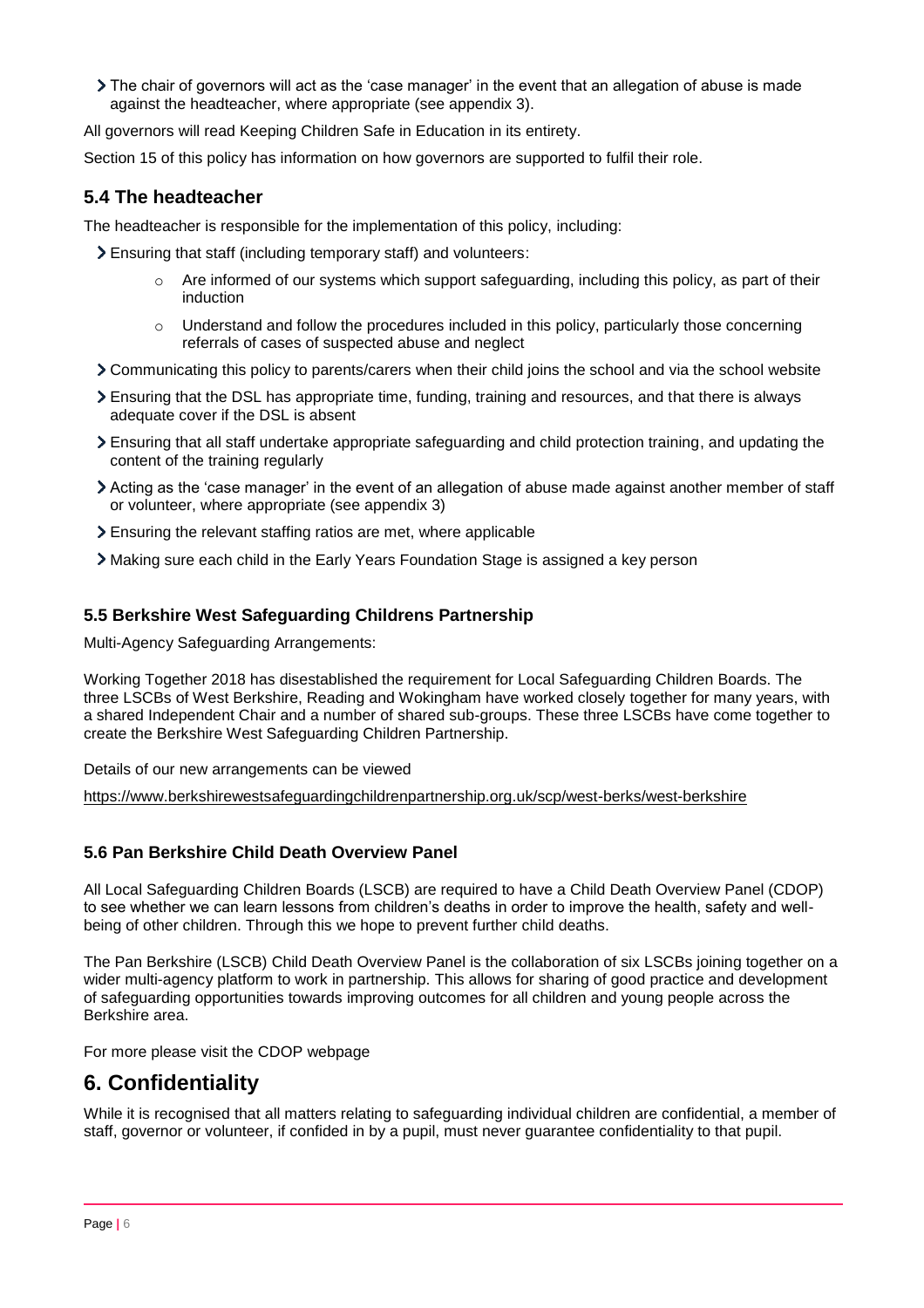Where there is a Child Protection concern it will be passed immediately to the Senior Designated Person who will contact the Local Authority Designated Officer (LADO) if appropriate- see page 1 for contact details

The parents of the child should be informed immediately unless it is felt that this would not be in the best interests of the child, would place them at further risk or where it is believed a crime may have been committed

The Headteacher or Senior or Deputy Designated Person will disclose personal information about a pupil, including the level of involvement of other agencies, to other members of staff only on a 'need to know' basis.

All staff must be aware that they have a professional responsibility to share information with other agencies in order to safeguard children.

It is important to note that:

- Timely information sharing is essential to effective safeguarding
- Fears about sharing information must not be allowed to stand in the way of the need to promote the welfare, and protect the safety, of children
- The Data Protection Act (DPA) 2018 and UK GDPR do not prevent, or limit, the sharing of information for the purposes of keeping children safe
- If staff need to share 'special category personal data', the DPA 2018 contains 'safeguarding of children and individuals at risk' as a processing condition that allows practitioners to share information without consent if it is not possible to gain consent, it cannot be reasonably expected that a practitioner gains consent, or if to gain consent would place a child at risk
- Staff should never promise a child that they will not tell anyone about a report of abuse, as this may not be in the child's best interests
- The government's [information sharing advice for safeguarding practitioners](https://www.gov.uk/government/publications/safeguarding-practitioners-information-sharing-advice) includes 7 'golden rules' for sharing information, and will support staff who have to make decisions about sharing information
- If staff are in any doubt about sharing information, they should speak to the designated safeguarding lead (or deputy)
- Confidentiality is also addressed in this policy with respect to record-keeping in section 14, and allegations of abuse against staff in appendix 3

# <span id="page-7-0"></span>**7. Recognising abuse and taking action**

Staff, volunteers and governors must follow the procedures set out below in the event of a safeguarding issue.

Please note – in this and subsequent sections, you should take any references to the DSL to mean "the DSL (or deputy DSL)".

# **7.1 If a child is suffering or likely to suffer harm, or in immediate danger**

Make a referral to children's social care and/or the police **immediately** if you believe a child is suffering or likely to suffer from harm, or is in immediate danger. **Anyone can make a referral.**

Tell the DSL (see section 5.2) as soon as possible if you make a referral directly.

Or report your concern to the DSL (or Deputy DSL in their absence) who will make the referral to children's social care and/or the police on your behalf.

Reference can also be made

<https://www.gov.uk/report-child-abuse-to-local-council>

#### **7.2 If a child makes a disclosure to you**

If a child discloses a safeguarding issue to you, you should:

- Listen to and believe them. Allow them time to talk freely and do not ask leading questions
- Stay calm and do not show that you are shocked or upset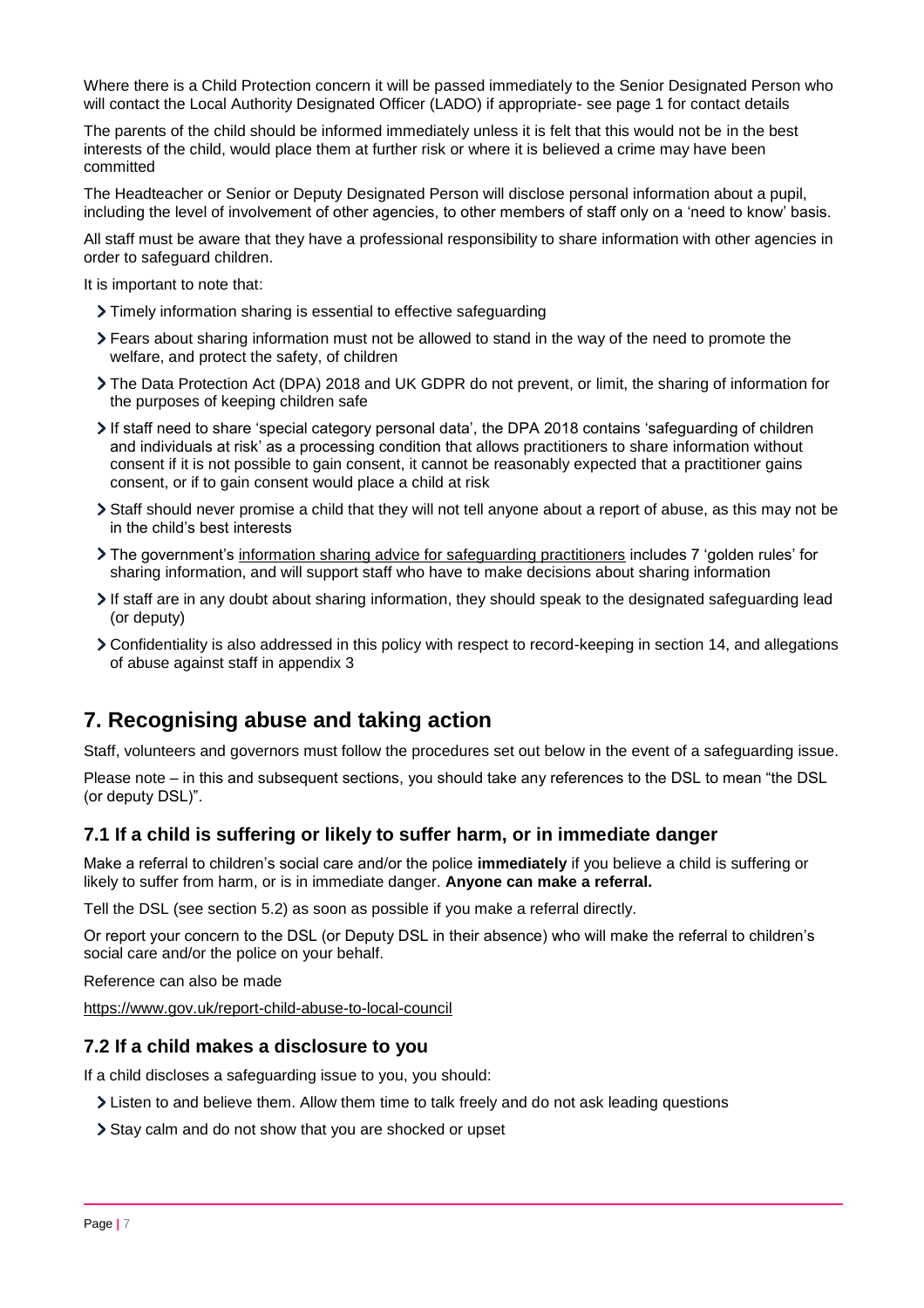- Tell the child they have done the right thing in telling you. Do not tell them they should have told you sooner
- Explain what will happen next and that you will have to pass this information on. Do not promise to keep it a secret
- Write up your conversation as soon as possible in the child's own words. Stick to the facts, and do not put your own judgement on it
- Sign and date the write-up and pass it on to the DSL. Alternatively, if appropriate, make a referral to children's social care and/or the police directly (see 7.1), and tell the DSL as soon as possible that you have done so. Aside from these people, do not disclose the information to anyone else unless told to do so by a relevant authority involved in the safeguarding process

# **7.3 If you discover that FGM has taken place or a pupil is at risk of FGM**

Keeping Children Safe in Education explains that FGM comprises "all procedures involving partial or total removal of the external female genitalia, or other injury to the female genital organs".

FGM is illegal in the UK and a form of child abuse with long-lasting, harmful consequences. It is also known as 'female genital cutting', 'circumcision' or 'initiation'.

Possible indicators that a pupil has already been subjected to FGM, and factors that suggest a pupil may be at risk, are set out in appendix 4 of this policy.

**Any teacher** who either:

- Is informed by a girl under 18 that an act of FGM has been carried out on her; or
- Observes physical signs which appear to show that an act of FGM has been carried out on a girl under 18 and they have no reason to believe that the act was necessary for the girl's physical or mental health or for purposes connected with labour or birth

Must immediately report this to the police, personally. This is a mandatory statutory duty, and teachers will face disciplinary sanctions for failing to meet it.

Unless they have been specifically told not to disclose, they should also discuss the case with the DSL and involve children's social care as appropriate.

**Any other member of staff** who discovers that an act of FGM appears to have been carried out on a **pupil under 18** must speak to the DSL and follow our local safeguarding procedures.

The duty for teachers mentioned above does not apply in cases where a pupil is *at risk* of FGM or FGM is suspected but is not known to have been carried out. Staff should not examine pupils.

**Any member of staff** who suspects a pupil is *at risk* of FGM or suspects that FGM has been carried out must speak to the DSL and follow our local safeguarding procedures.

See Figure 1 for procedure.

# **7.4 If you have concerns about a child (as opposed to believing a child is suffering or likely to suffer from harm, or is in immediate danger)**

Figure 1 below, before section 7.7, illustrates the procedure to follow if you have any concerns about a child's welfare.

Where possible, speak to the DSL first to agree a course of action.

If in exceptional circumstances the DSL is not available, this should not delay appropriate action being taken. Speak to a member of the senior leadership team and/or take advice from local authority children's social care. You can also seek advice at any time from the NSPCC helpline on 0808 800 5000. Share details of any actions you take with the DSL as soon as practically possible.

Make a referral to local authority children's social care directly, if appropriate (see 'Referral' below). Share any action taken with the DSL as soon as possible.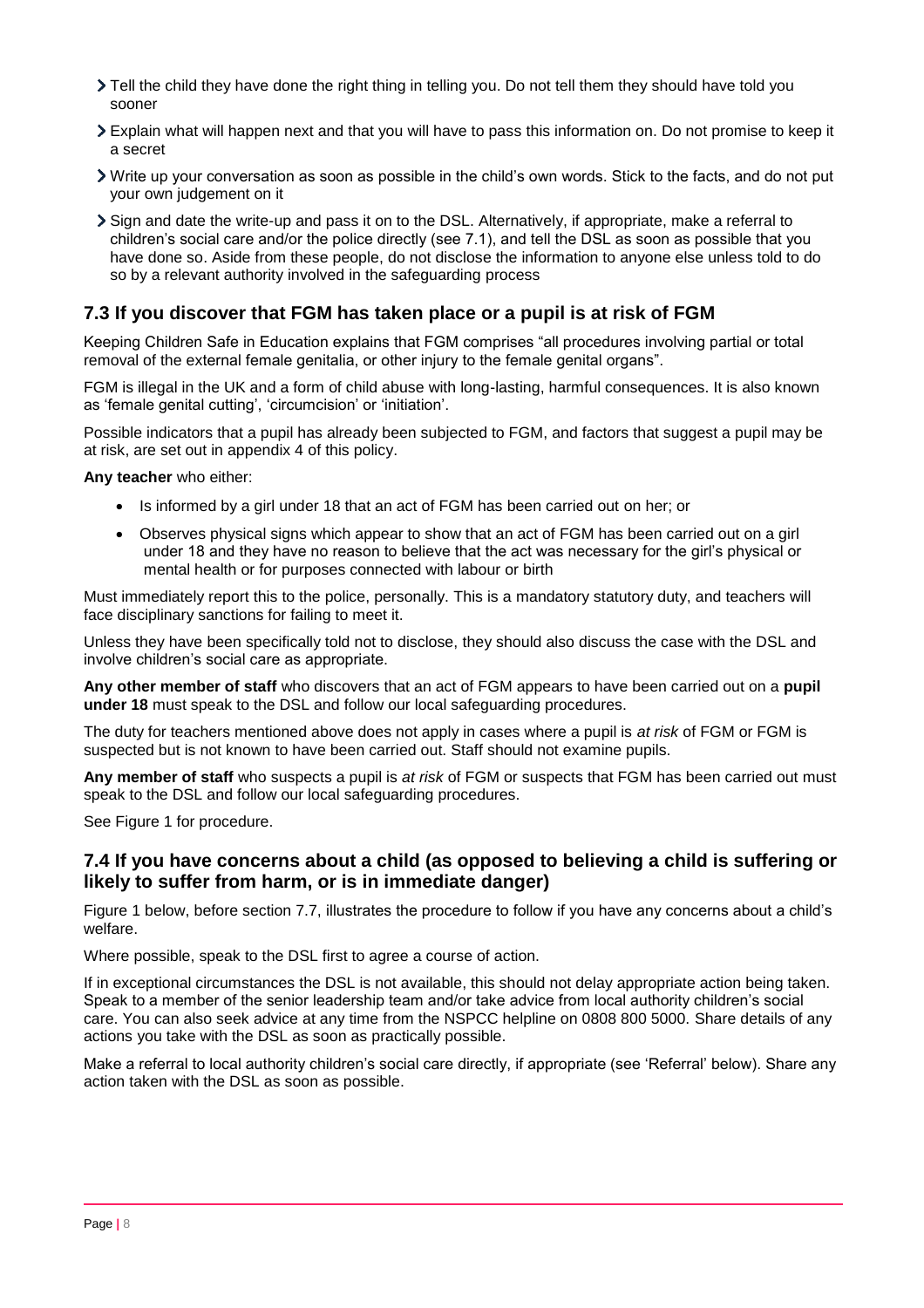# **Early help**

If early help is appropriate, the DSL will generally lead on liaising with other agencies and setting up an interagency assessment as appropriate. Staff may be required to support other agencies and professionals in an early help assessment, in some cases acting as the lead practitioner.

The DSL will keep the case under constant review and the school will consider a referral to local authority children's social care if the situation does not seem to be improving. Timelines of interventions will be monitored and reviewed.

See Figure 1 for procedure.

#### **Referral**

If it is appropriate to refer the case to local authority children's social care or the police, the DSL will make the referral or support you to do so.

If you make a referral directly (see section 7.1), you must tell the DSL as soon as possible.

The local authority will make a decision within 1 working day of a referral about what course of action to take and will let the person who made the referral know the outcome. The DSL or person who made the referral must follow up with the local authority if this information is not made available, and ensure outcomes are properly recorded.

If the child's situation does not seem to be improving after the referral, the DSL or person who made the referral must follow local escalation procedures to ensure their concerns have been addressed and that the child's situation improves.

See Figure 1 for procedure.

# **7.5 If you have concerns about extremism**

If a child is not suffering or likely to suffer from harm, or in immediate danger, where possible speak to the DSL first to agree a course of action.

If in exceptional circumstances the DSL is not available, this should not delay appropriate action being taken. Speak to a member of the senior leadership team and/or seek advice from local authority children's social care. Make a referral to local authority children's social care directly, if appropriate (see 'Referral' above). Inform the DSL or deputy as soon as practically possible after the referral.

Where there is a concern, the DSL will consider the level of risk and decide which agency to make a referral to. This could include [Channel,](https://www.gov.uk/government/publications/channel-guidance) the government's programme for identifying and supporting individuals at risk of being drawn into terrorism, or the local authority children's social care team.

The Department for Education also has a dedicated telephone helpline, 020 7340 7264, which school staff and governors can call to raise concerns about extremism with respect to a pupil. You can also email [counter.extremism@education.gov.uk.](mailto:counter.extremism@education.gov.uk) Note that this is not for use in emergency situations.

In an emergency, call 999 or the confidential anti-terrorist hotline on 0800 789 321 if you:

> Think someone is in immediate danger

Think someone may be planning to travel to join an extremist group

See or hear something that may be terrorist-related

# **7.6 If you have a mental health concern**

Mental health problems can, in some cases, be an indicator that a child has suffered or is at risk of suffering abuse, neglect or exploitation.

Staff will be alert to behavioural signs that suggest a child may be experiencing a mental health problem or be at risk of developing one.

If you have a mental health concern about a child that is also a safeguarding concern, take immediate action by following the steps in section 7.4.

If you have a mental health concern that is **not** also a safeguarding concern, speak to the DSL to agree a course of action.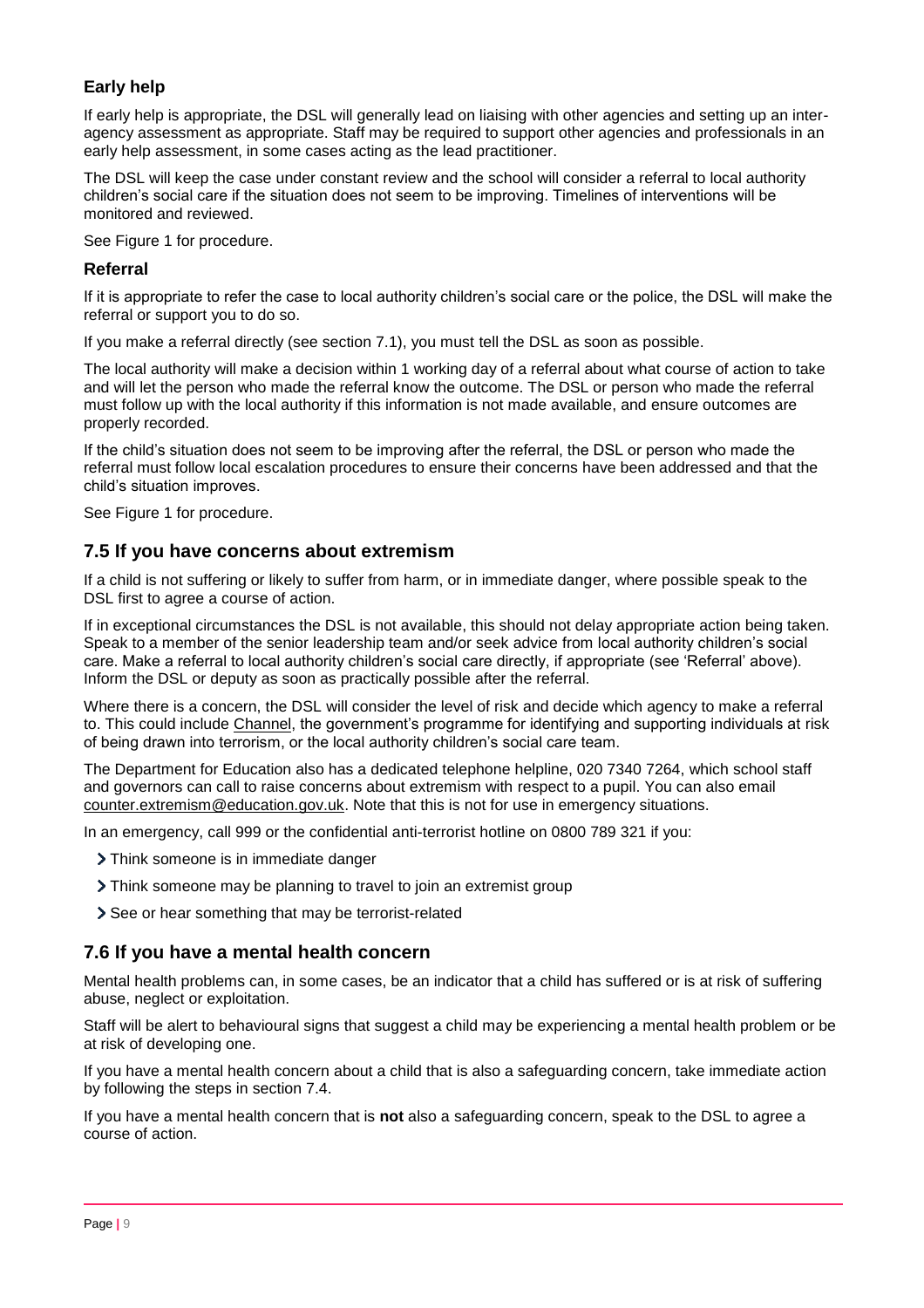# **Figure 1: procedure if you have concerns about a child's welfare (as opposed to believing a child is suffering or likely to suffer from harm, or in immediate danger)**

(Note – if the DSL is unavailable, this should not delay action. See section 7.4 for what to do.)

Figure 1:

# **- FLOW CHART FOR RAISING SAFEGUARDING CONCERNS ABOUT A CHILD**

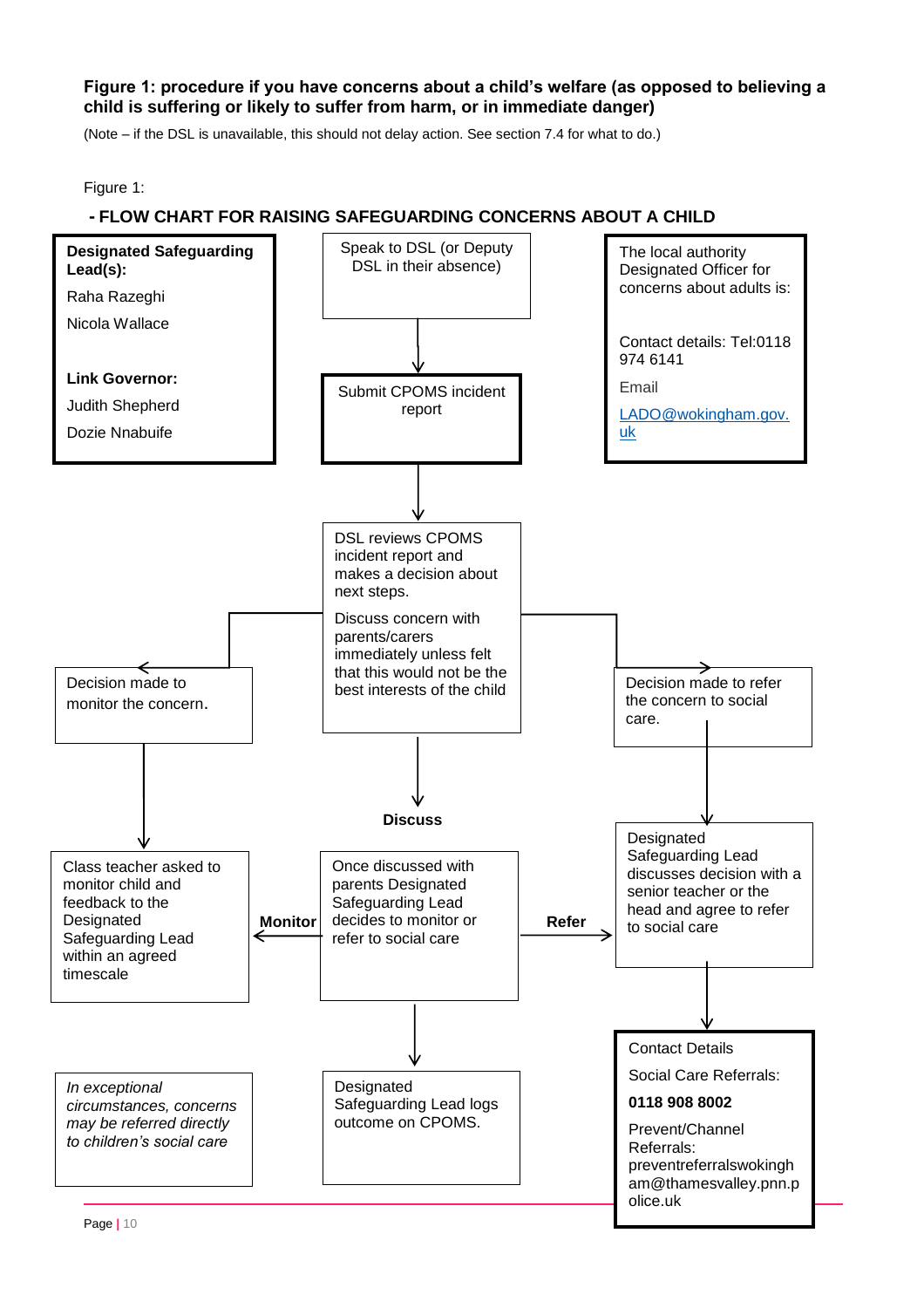# **7.7 Concerns about a staff member, supply teacher, volunteer or contractor**

If you have concerns about a member of staff (including a supply teacher, volunteer or contractor), or an allegation is made about a member of staff (including a supply teacher, volunteer or contractor) posing a risk of harm to children, speak to the headteacher as soon as possible. If the concerns/allegations are about the headteacher, speak to the chair of governors.

The headteacher/chair of governors will then follow the procedures set out in appendix 3, if appropriate.

Where you believe there is a conflict of interest in reporting a concern or allegation about a member of staff (including a supply teacher, volunteer or contractor) to the headteacher, report it directly to the local authority designated officer (LADO).

Where appropriate, the school will inform Ofsted of the allegation and actions taken, within the necessary timescale (see appendix 3 for more detail).

# **7.8 Allegations of abuse made against other pupils**

We recognise that children are capable of abusing their peers. Abuse will never be tolerated or passed off as "banter", "just having a laugh" or "part of growing up", as this can lead to a culture of unacceptable behaviours and an unsafe environment for pupils.

We also recognise the gendered nature of peer-on-peer abuse. However, all peer-on-peer abuse is unacceptable and will be taken seriously.

Most cases of pupils hurting other pupils will be dealt with under our school's behaviour policy, but this child protection and safeguarding policy will apply to any allegations that raise safeguarding concerns. This might include where the alleged behaviour:

- $\ge$  Is serious, and potentially a criminal offence
- Could put pupils in the school at risk
- > Is violent
- Involves pupils being forced to use drugs or alcohol
- Involves sexual exploitation, sexual abuse or sexual harassment, such as indecent exposure, sexual assault, upskirting or sexually inappropriate pictures or videos (including the sharing of nudes and seminudes)

See appendix 4 for more information about peer-on-peer abuse.

#### **Procedures for dealing with allegations of peer-on-peer abuse**

If a pupil makes an allegation of abuse against another pupil:

- You must record the allegation and tell the DSL, but do not investigate it
- The DSL will contact the local authority children's social care team and follow its advice, as well as the police if the allegation involves a potential criminal offence
- The DSL will put a risk assessment and support plan into place for all children involved (including the victim(s), the child(ren) against whom the allegation has been made and any others affected) with a named person they can talk to if needed
- The DSL will contact the children and adolescent mental health services (CAMHS), if appropriate

#### **Creating a supportive environment in school and minimising the risk of peer-on-peer abuse**

We recognise the importance of taking proactive action to minimise the risk of peer-on-peer abuse, and of creating a supportive environment where victims feel confident in reporting incidents.

To achieve this, we will:

- Challenge any form of derogatory or sexualised language or inappropriate behaviour between peers, including requesting or sending sexual images
- Be vigilant to issues that particularly affect different genders for example, sexualised or aggressive touching or grabbing towards female pupils, and initiation or hazing type violence with respect to boys
- Ensure our curriculum helps to educate pupils about appropriate behaviour and consent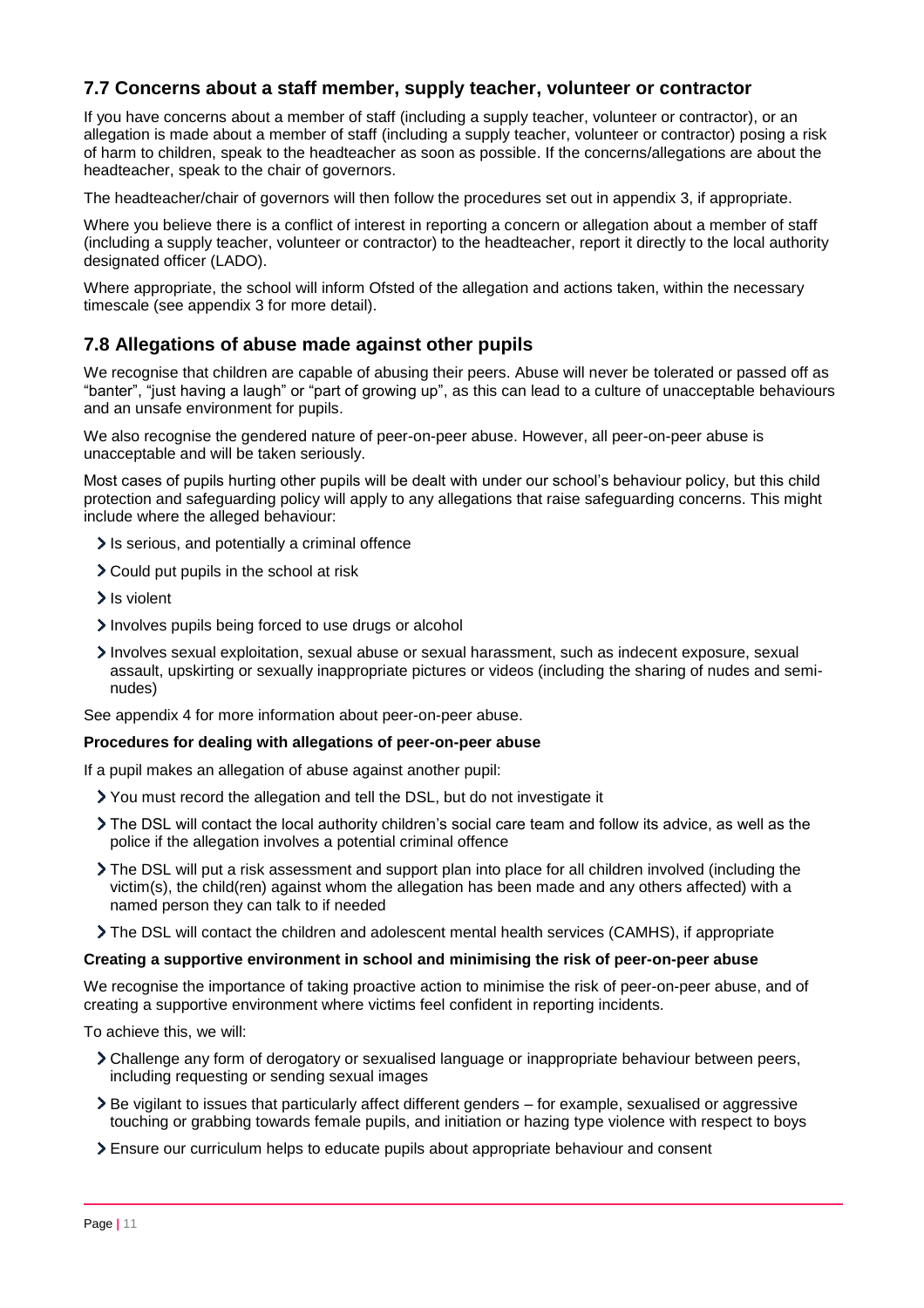- Ensure pupils are able to easily and confidently report abuse using our reporting systems (as described in section 7.10 below)
- Ensure staff reassure victims that they are being taken seriously
- Ensure staff are trained to understand:
	- $\circ$  How to recognise the indicators and signs of peer-on-peer abuse, and know how to identify it and respond to reports
	- $\circ$  That even if there are no reports of peer-on-peer abuse in school, it does not mean it is not happening – staff should maintain an attitude of "it could happen here"
	- $\circ$  That if they have any concerns about a child's welfare, they should act on them immediately rather than wait to be told, and that victims may not always make a direct report. For example:
		- Children can show signs or act in ways they hope adults will notice and react to
		- A friend may make a report
		- A member of staff may overhear a conversation
		- A child's behaviour might indicate that something is wrong
	- $\circ$  That certain children may face additional barriers to telling someone because of their vulnerability, disability, gender, ethnicity and/or sexual orientation
	- $\circ$  That a pupil harming a peer could be a sign that the child is being abused themselves, and that this would fall under the scope of this policy
	- $\circ$  The important role they have to play in preventing peer-on-peer abuse and responding where they believe a child may be at risk from it
	- o That they should speak to the DSL if they have any concerns

# **7.9 Sharing of nudes and semi-nudes ('sexting')**

#### **Your responsibilities when responding to an incident**

If you are made aware of an incident involving the consensual or non-consensual sharing of nude or seminude images/videos (also known as 'sexting' or 'youth produced sexual imagery'), you must report it to the DSL immediately.

You must **not**:

- View, copy, print, share, store or save the imagery yourself, or ask a pupil to share or download it (if you have already viewed the imagery by accident, you must report this to the DSL)
- Delete the imagery or ask the pupil to delete it
- Ask the pupil(s) who are involved in the incident to disclose information regarding the imagery (this is the DSL's responsibility)
- Share information about the incident with other members of staff, the pupil(s) it involves or their, or other, parents and/or carers
- Say or do anything to blame or shame any young people involved

You should explain that you need to report the incident, and reassure the pupil(s) that they will receive support and help from the DSL.

#### **Initial review meeting**

Following a report of an incident, the DSL will hold an initial review meeting with appropriate school staff – this may include the staff member who reported the incident and the safeguarding or leadership team that deals with safeguarding concerns. This meeting will consider the initial evidence and aim to determine:

- Whether there is an immediate risk to pupil(s)
- If a referral needs to be made to the police and/or children's social care
- If it is necessary to view the image(s) in order to safeguard the young person (in most cases, images or videos should not be viewed)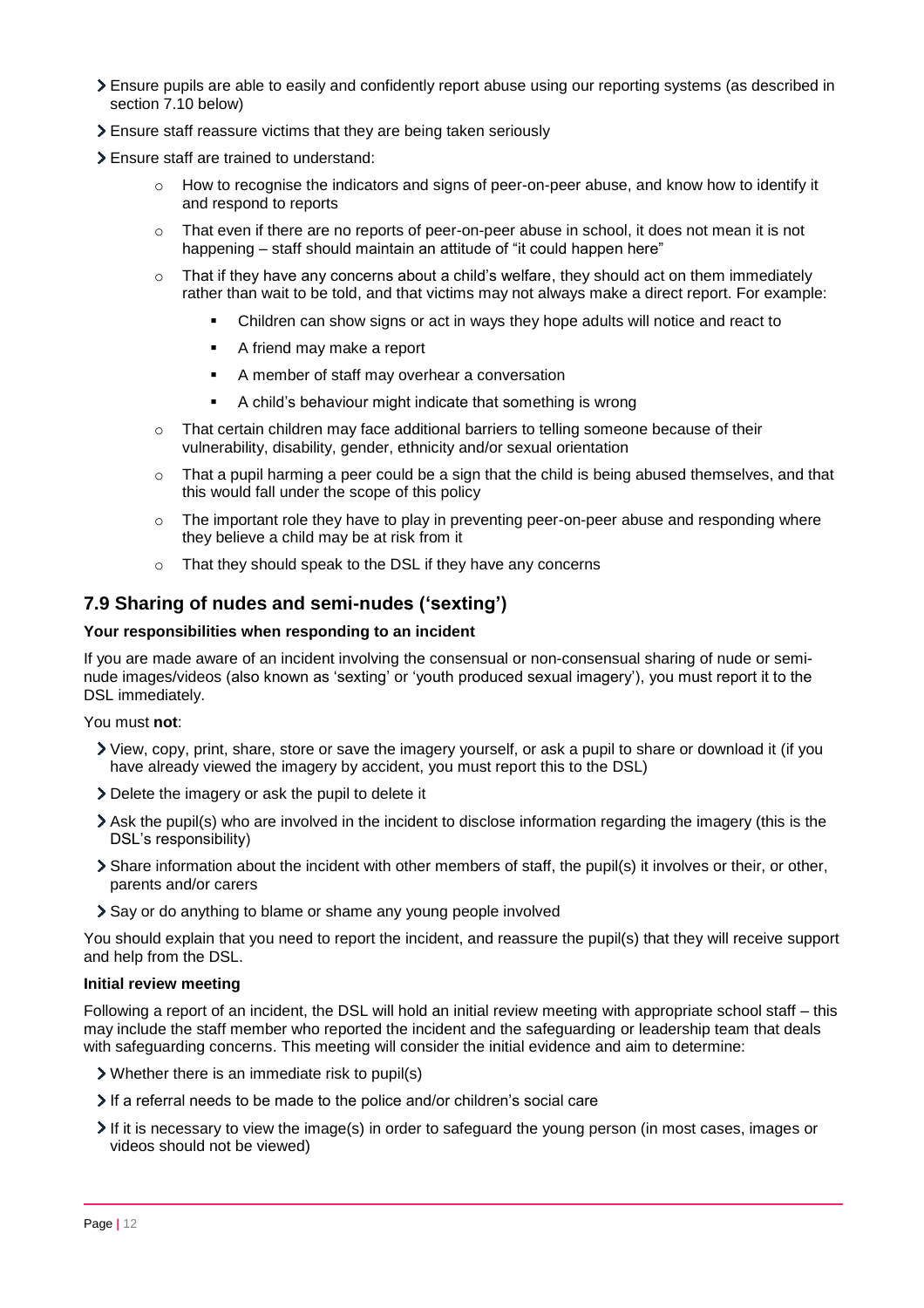- What further information is required to decide on the best response
- Whether the image(s) has been shared widely and via what services and/or platforms (this may be unknown)
- Whether immediate action should be taken to delete or remove images or videos from devices or online services
- Any relevant facts about the pupils involved which would influence risk assessment
- If there is a need to contact another school, college, setting or individual
- Whether to contact parents or carers of the pupils involved (in most cases parents/carers should be involved)

The DSL will make an immediate referral to police and/or children's social care if:

- > The incident involves an adult
- There is reason to believe that a young person has been coerced, blackmailed or groomed, or if there are concerns about their capacity to consent (for example owing to special educational needs)
- If What the DSL knows about the images or videos suggests the content depicts sexual acts which are unusual for the young person's developmental stage, or are violent
- The imagery involves sexual acts and any pupil in the images or videos is under 13
- The DSL has reason to believe a pupil is at immediate risk of harm owing to the sharing of nudes and semi-nudes (for example, the young person is presenting as suicidal or self-harming)

If none of the above apply then the DSL, in consultation with the headteacher and other members of staff as appropriate, may decide to respond to the incident without involving the police or children's social care. The decision will be made and recorded in line with the procedures set out in this policy.

#### **Further review by the DSL**

If at the initial review stage a decision has been made not to refer to police and/or children's social care, the DSL will conduct a further review to establish the facts and assess the risks.

They will hold interviews with the pupils involved (if appropriate).

If at any point in the process there is a concern that a pupil has been harmed or is at risk of harm, a referral will be made to children's social care and/or the police immediately.

#### **Informing parents/carers**

The DSL will inform parents/carers at an early stage and keep them involved in the process, unless there is a good reason to believe that involving them would put the pupil at risk of harm.

#### **Referring to the police**

If it is necessary to refer an incident to the police, this will be done through contacting the local PCSO or neighborhood police.

#### **Recording incidents**

All incidents of sharing of nudes and semi-nudes, and the decisions made in responding to them, will be recorded. The record-keeping arrangements set out in section 14 of this policy also apply to recording these incidents.

#### **Curriculum coverage**

Pupils are taught about the issues surrounding the sharing of nudes and semi-nudes as part of our PSHE curriculum and computing programmes. Teaching covers the following in relation to the sharing of nudes and semi-nudes:

- What it is
- > How it is most likely to be encountered
- The consequences of requesting, forwarding or providing such images, including when it is and is not abusive and when it may be deemed as online sexual harassment
- Issues of legality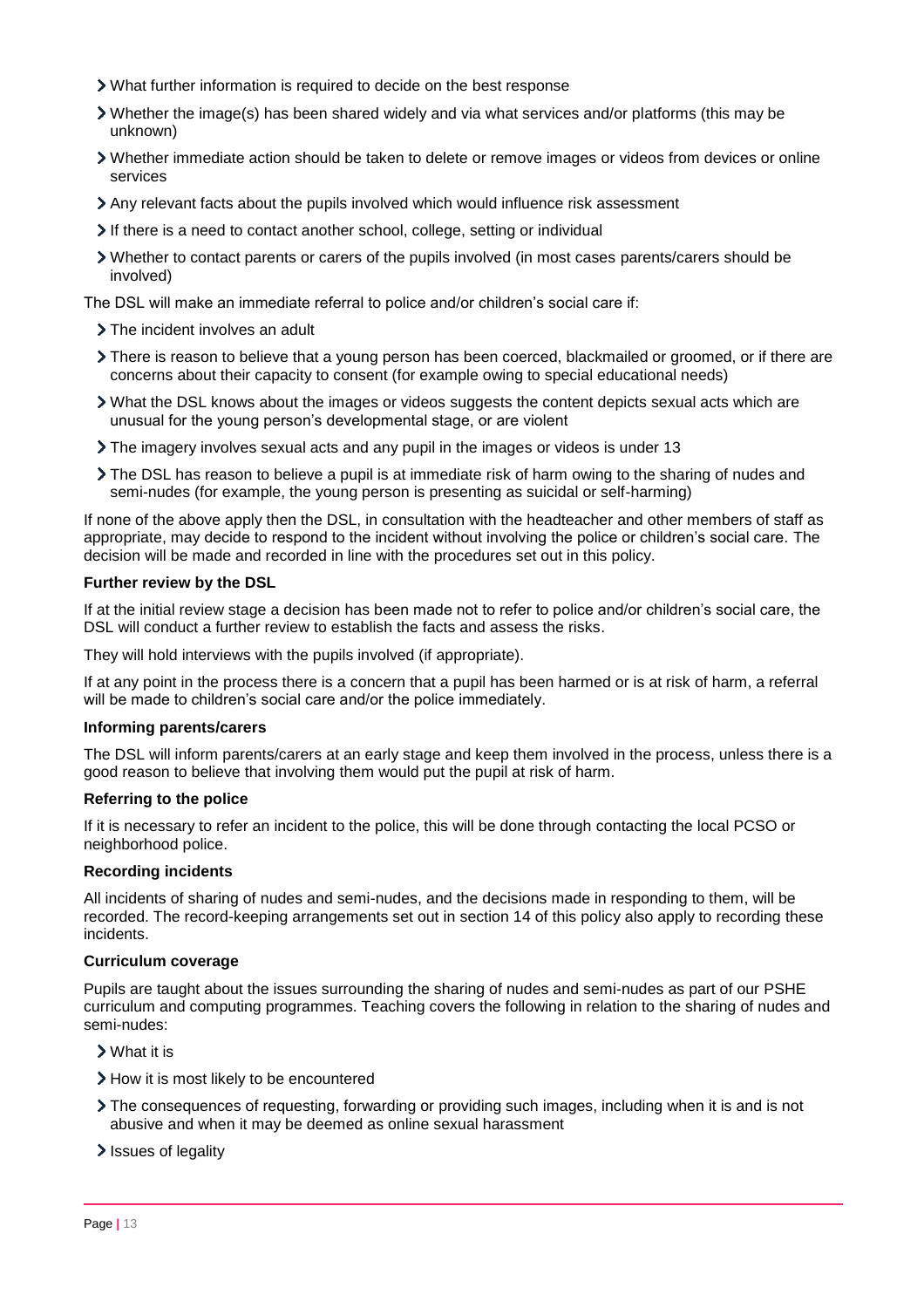The risk of damage to people's feelings and reputation

Pupils also learn the strategies and skills needed to manage:

- Specific requests or pressure to provide (or forward) such images
- > The receipt of such images

This policy on the sharing of nudes and semi-nudes is also shared with pupils so they are aware of the processes the school will follow in the event of an incident.

# **7.10 Reporting systems for our pupils**

Where there is a safeguarding concern, we will take the child's wishes and feelings into account when determining what action to take and what services to provide.

We recognise the importance of ensuring pupils feel safe and comfortable to come forward and report any concerns and/or allegations.

To achieve this, we will:

- > Put systems in place for pupils to confidently report abuse
- Ensure our reporting systems are well promoted, easily understood and easily accessible for pupils
- Make it clear to pupils that their concerns will be taken seriously, and that they can safely express their views and give feedback

# <span id="page-14-0"></span>**8. Online safety and the use of mobile technology**

We recognise the importance of safeguarding children from potentially harmful and inappropriate online material, and we understand that technology is a significant component in many safeguarding and wellbeing issues.

To address this, our school aims to:

- Have robust processes in place to ensure the online safety of pupils, staff, volunteers and governors
- Protect and educate the whole school community in its safe and responsible use of technology, including mobile and smart technology (which we refer to as 'mobile phones')
- Set clear guidelines for the use of mobile phones for the whole school community
- Establish clear mechanisms to identify, intervene in and escalate any incidents or concerns, where appropriate

#### **The 4 key categories of risk**

Our approach to online safety is based on addressing the following categories of risk:

- **Content** being exposed to illegal, inappropriate or harmful content, such as pornography, fake news, racism, misogyny, self-harm, suicide, anti-Semitism, radicalisation and extremism
- **Contact** being subjected to harmful online interaction with other users, such as peer-to-peer pressure, commercial advertising and adults posing as children or young adults with the intention to groom or exploit them for sexual, criminal, financial or other purposes
- **Conduct** personal online behaviour that increases the likelihood of, or causes, harm, such as making, sending and receiving explicit images (e.g. consensual and non-consensual sharing of nudes and seminudes and/or pornography), sharing other explicit images and online bullying; and
- **Commerce** risks such as online gambling, inappropriate advertising, phishing and/or financial scams

#### **To meet our aims and address the risks above we will:**

- Educate pupils about online safety as part of our curriculum. For example:
	- o The safe use of social media, the internet and technology
	- o Keeping personal information private
	- o How to recognise unacceptable behaviour online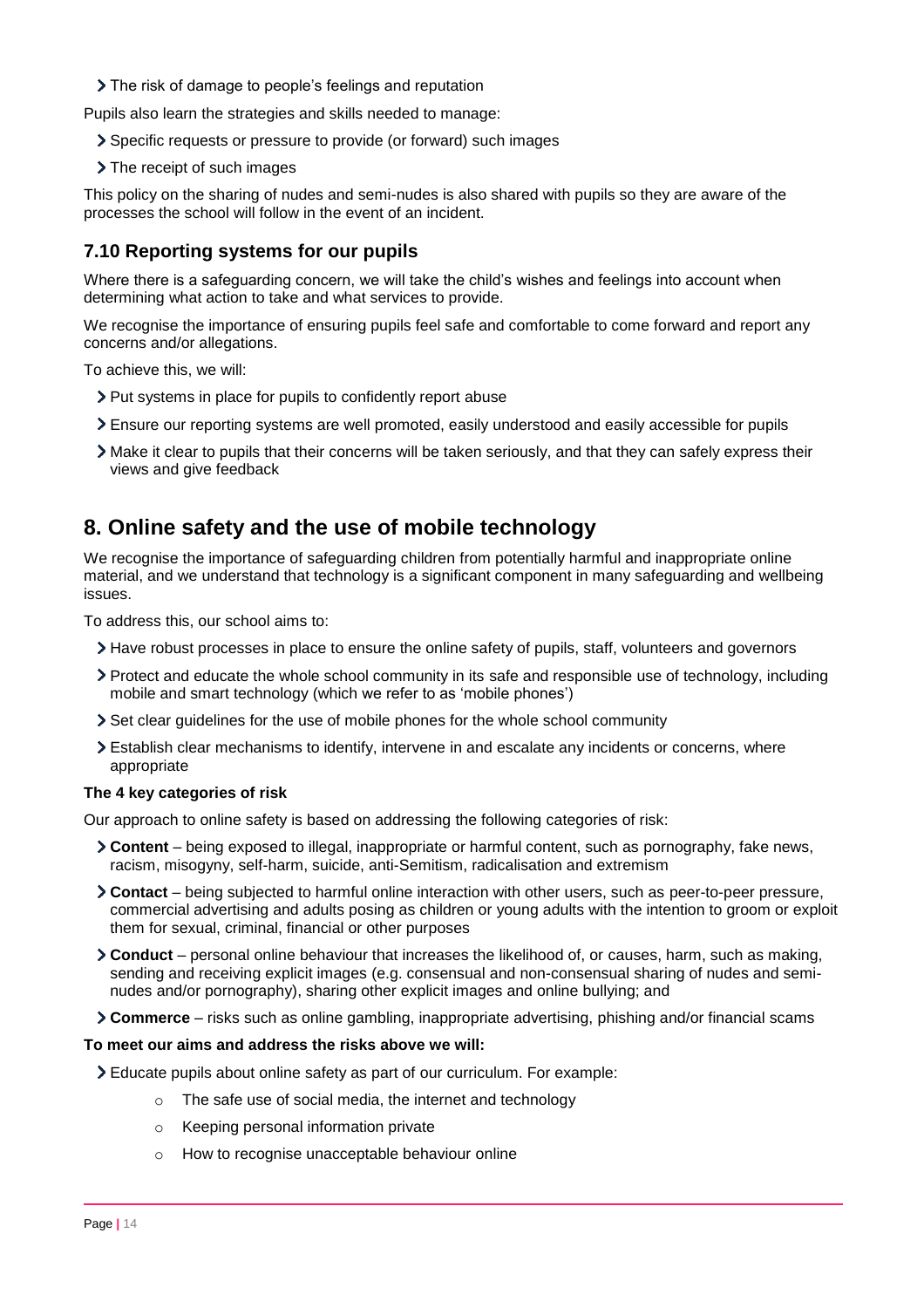- $\circ$  How to report any incidents of cyber-bullying, ensuring pupils are encouraged to do so, including where they are a witness rather than a victim
- Train staff, as part of their induction, on safe internet use and online safeguarding issues including cyberbullying and the risks of online radicalisation. All staff members will receive refresher training at least once each academic year
- Educate parents/carers about online safety via our website, communications sent directly to them and during parents' evenings. We will also share clear procedures with them so they know how to raise concerns about online safety
- Make sure staff are aware of any restrictions placed on them with regards to the use of their mobile phone and cameras, for example that:
	- $\circ$  Staff are allowed to bring their personal phones to school for their own use, but will limit such use to non-contact time when pupils are not present
	- o Staff will not take pictures or recordings of pupils on their personal phones or cameras.
- Make all pupils, parents/carers, staff, volunteers and governors aware that they are expected to sign an agreement regarding the acceptable use of the internet in school, use of the school's ICT systems and use of their mobile and smart technology
- Explain the sanctions we will use if a pupil is in breach of our policies on the acceptable use of the internet and mobile phones
- Make sure all staff, pupils and parents/carers are aware that staff have the power to search pupils' phones, as set out in the [DfE's guidance on searching, screening and confiscation](https://www.gov.uk/government/publications/searching-screening-and-confiscation)
- Put in place robust filtering and monitoring systems to limit children's exposure to the 4 key categories of risk (described above) from the school's IT systems
- Carry out an annual review of our approach to online safety, supported by an annual risk assessment that considers and reflects the risks faced by our school community

This section summarises our approach to online safety and mobile phone use. For comprehensive details about our school's policy on online safety and the use of mobile phones, please refer to our online safety policy, which you can find on our website.

# <span id="page-15-0"></span>**9. Notifying parents or carers**

Where appropriate, we will discuss any concerns about a child with the child's parents or carers. The DSL will normally do this in the event of a suspicion or disclosure.

Other staff will only talk to parents or carers about any such concerns following consultation with the DSL.

If we believe that notifying the parents or carers would increase the risk to the child, we will discuss this with the local authority children's social care team before doing so.

In the case of allegations of abuse made against other children, we will normally notify the parents or carers of all the children involved.

# <span id="page-15-1"></span>**10. Pupils with special educational needs, disabilities or health issues**

We recognise that pupils with special educational needs (SEN) or disabilities or certain health conditions can face additional safeguarding challenges. Additional barriers can exist when recognising abuse and neglect in this group, including:

- Assumptions that indicators of possible abuse such as behaviour, mood and injury relate to the child's condition without further exploration
- Pupils being more prone to peer group isolation or bullying (including prejudice-based bullying) than other pupils
- The potential for pupils with SEN, disabilities or certain health conditions being disproportionally impacted by behaviours such as bullying, without outwardly showing any signs
- Communication barriers and difficulties in managing or reporting these challenges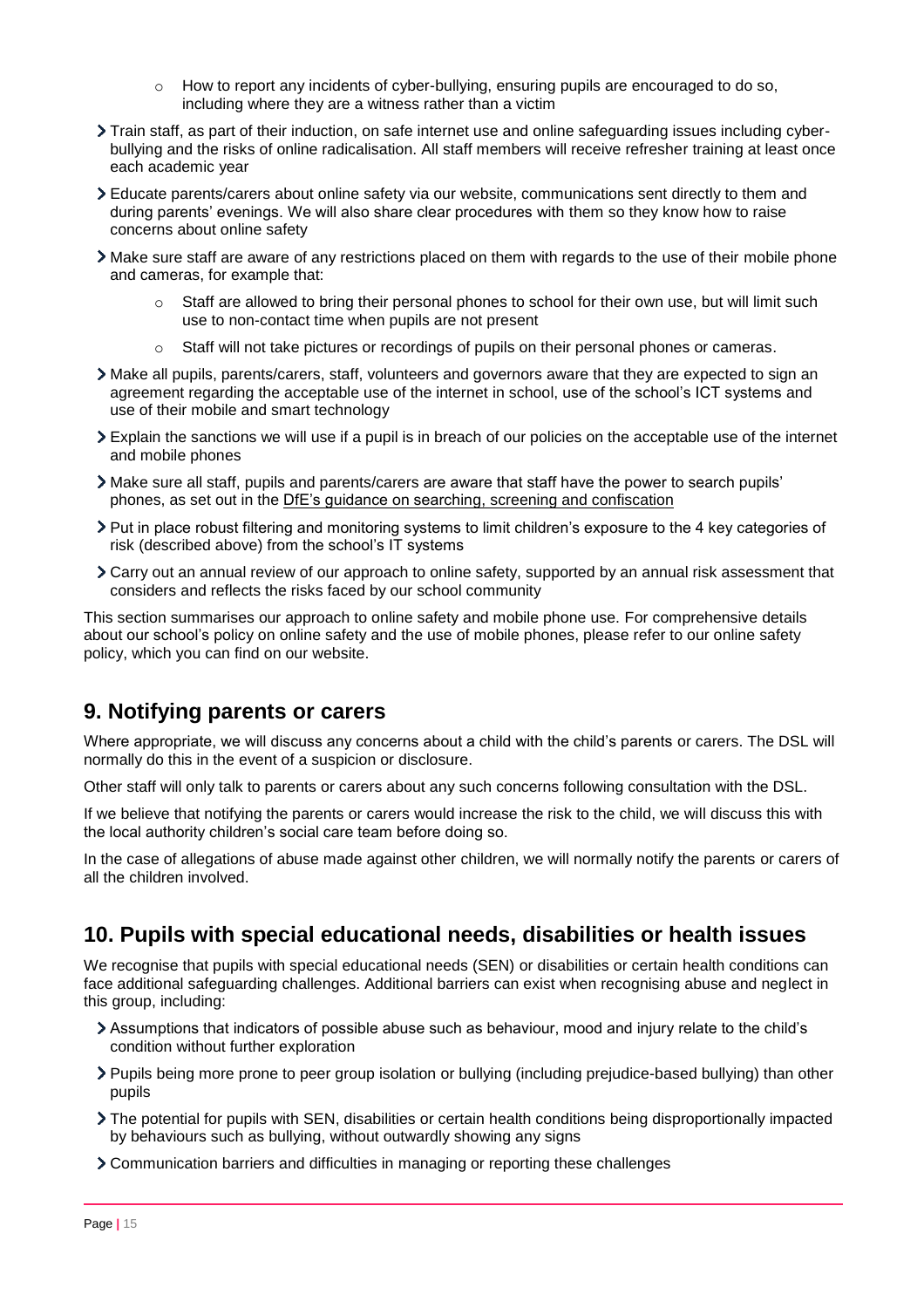We offer extra pastoral support for these pupils. This includes:

- Working to establish and maintain an ethos where children feel secure and are encouraged to talk and are always listened to;
- Ensuring that all pupils know there is an adult in the school whom they can approach if they are worried or in difficulty;
- 1:1 nurture work with Learning Mentors and the opportunity to talk to an adult of their choice at any time;
- Regular consultation with children e.g. through questionnaires, participation in anti-bullying assemblies and presentations, the completion of bi annual self-esteem questionnaire, monitor playground incidents;
- Including safeguarding across the curriculum, including PSHE, opportunities which equip children with the skills they need to stay safe from harm and to know to whom they should turn for help. In particular, this will include anti-bullying work, e-safety, road safety, pedestrian and cycle training, focussed work in Year 6 to prepare for transition to secondary school and more personal safety/independent travel, liaison with other agencies that support the pupil, such as Children's Services, Foundry College and Education Psychology Service.
- Ensuring all staff are aware of school guidance for their use of mobile technology and have discussed safeguarding issues around the use of mobile technologies and their associated risks.
- Implementation of the school Positive Behaviour Policy which is aimed at supporting vulnerable pupils. The school will ensure that the pupil knows that some behaviour is unacceptable but they are nonetheless valued and are not to be blamed for any abuse which has occurred;
- Ensuring that where a pupil subject to a child protection plan leaves, their information is transferred to the new school immediately and that the child's social worker is informed.

# <span id="page-16-0"></span>**11. Pupils with a social worker**

Pupils may need a social worker due to safeguarding or welfare needs. We recognise that a child's experiences of adversity and trauma can leave them vulnerable to further harm as well as potentially creating barriers to attendance, learning, behaviour and mental health.

The DSL and all members of staff will work with and support social workers to help protect vulnerable children.

Where we are aware that a pupil has a social worker, the DSL will always consider this fact to ensure any decisions are made in the best interests of the pupil's safety, welfare and educational outcomes. For example, it will inform decisions about:

- Responding to unauthorised absence or missing education where there are known safeguarding risks
- The provision of pastoral and/or academic support

# <span id="page-16-1"></span>**12. Looked-after and previously looked-after children**

We will ensure that staff have the skills, knowledge and understanding to keep looked-after children and previously looked-after children safe. In particular, we will ensure that:

- Appropriate staff have relevant information about children's looked after legal status, contact arrangements with birth parents or those with parental responsibility, and care arrangements
- The DSL has details of children's social workers and relevant virtual school heads

We have appointed a designated teacher, Charlotte Irving, SENCO, who is responsible for promoting the educational achievement of looked-after children and previously looked-after children in line with [statutory](https://www.gov.uk/government/publications/designated-teacher-for-looked-after-children)  [guidance.](https://www.gov.uk/government/publications/designated-teacher-for-looked-after-children)

The designated teacher is appropriately trained and has the relevant qualifications and experience to perform the role.

As part of their role, the designated teacher will: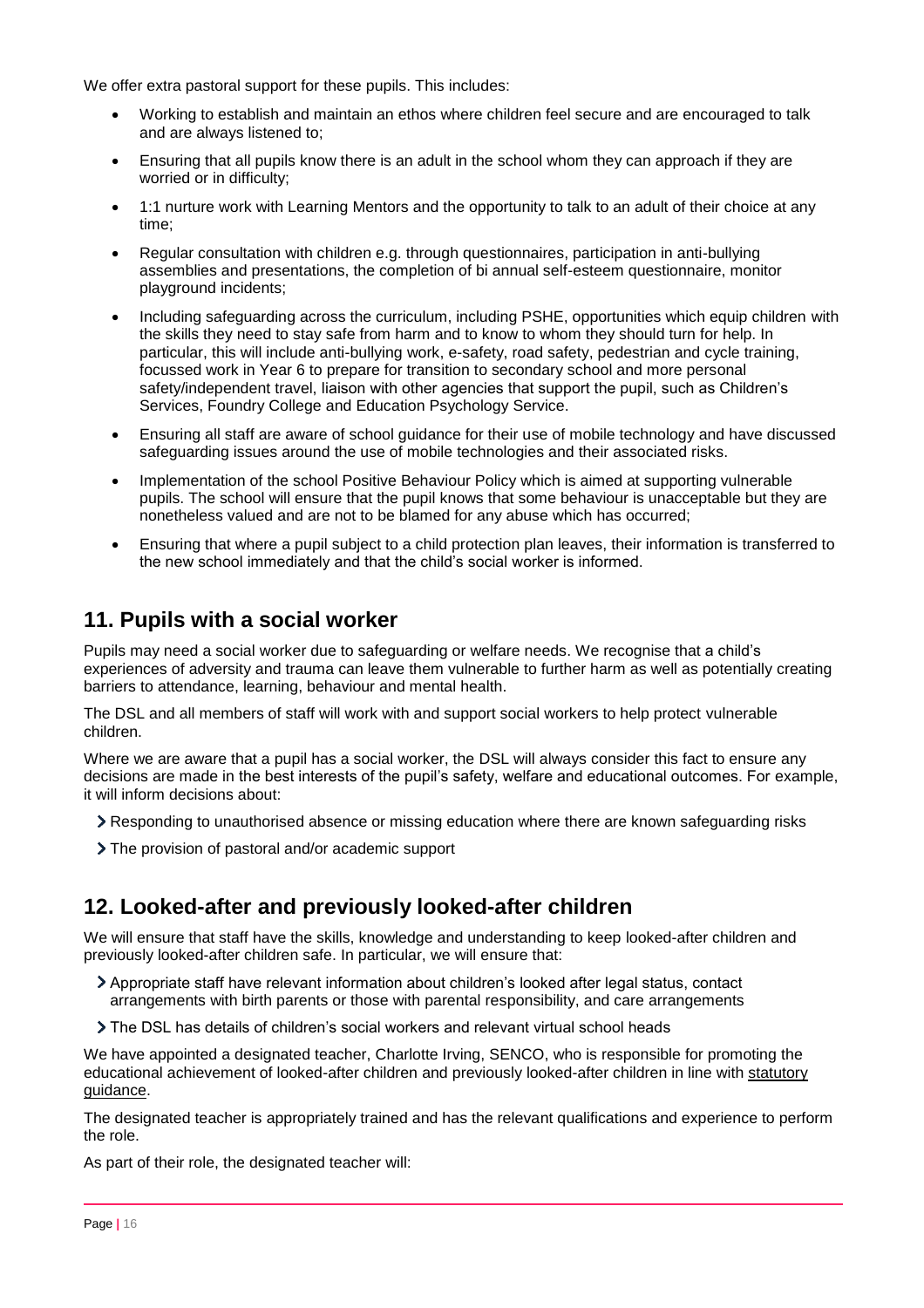- Work closely with the DSL to ensure that any safeguarding concerns regarding looked-after and previously looked-after children are quickly and effectively responded to
- Work with virtual school heads to promote the educational achievement of looked-after and previously looked-after children, including discussing how pupil premium plus funding can be best used to support looked-after children and meet the needs identified in their personal education plans

# <span id="page-17-0"></span>**13. Complaints and concerns about school safeguarding policies**

# **13.1 Complaints against staff**

Complaints against staff that are likely to require a child protection investigation will be handled in accordance with our procedures for dealing with allegations of abuse made against staff (see appendix 3).

# **13.2 Other complaints**

We abide by the requirements related to complaints set out in the safeguarding and welfare section of the statutory framework for the Early Years Foundation Stage (paragraph 3.74 and 3.75).

Please refer to:

Complaints policy. Health and Safety policy Care and Control policy

Intimate Care policy

# **13.3 Whistle-blowing**

Please refer to the schools Whistleblowing policy.

# <span id="page-17-1"></span>**14. Record-keeping**

We will hold records in line with our records retention schedule.

All safeguarding concerns, discussions, decisions made and the reasons for those decisions, must be recorded electronically in writing using CPOMS. If you are in any doubt about whether to record something, discuss it with the DSL.

Records will include:

- A clear and comprehensive summary of the concern
- Details of how the concern was followed up and resolved
- A note of any action taken, decisions reached and the outcome

Concerns and referrals will be kept in a separate child protection file for each child, separate from the child's main file in the CPOMS system.

Confidential information and records will be held securely on CPOMS and only available to those who have a right or professional need to see them.

Confidential information will be shared with appropriate agencies/schools via secure email or confidential conversations.

Safeguarding records relating to individual children will be retained for a year after the last child in the family has left the school.

Safeguarding records which contain information about allegations of sexual abuse will be retained for the Independent Inquiry into Child Sexual Abuse (IICSA), for the term of the inquiry.

If a child for whom the school has, or has had, safeguarding concerns moves to another school, the DSL will ensure that their child protection file is forwarded promptly and securely using CPOMS, and separately from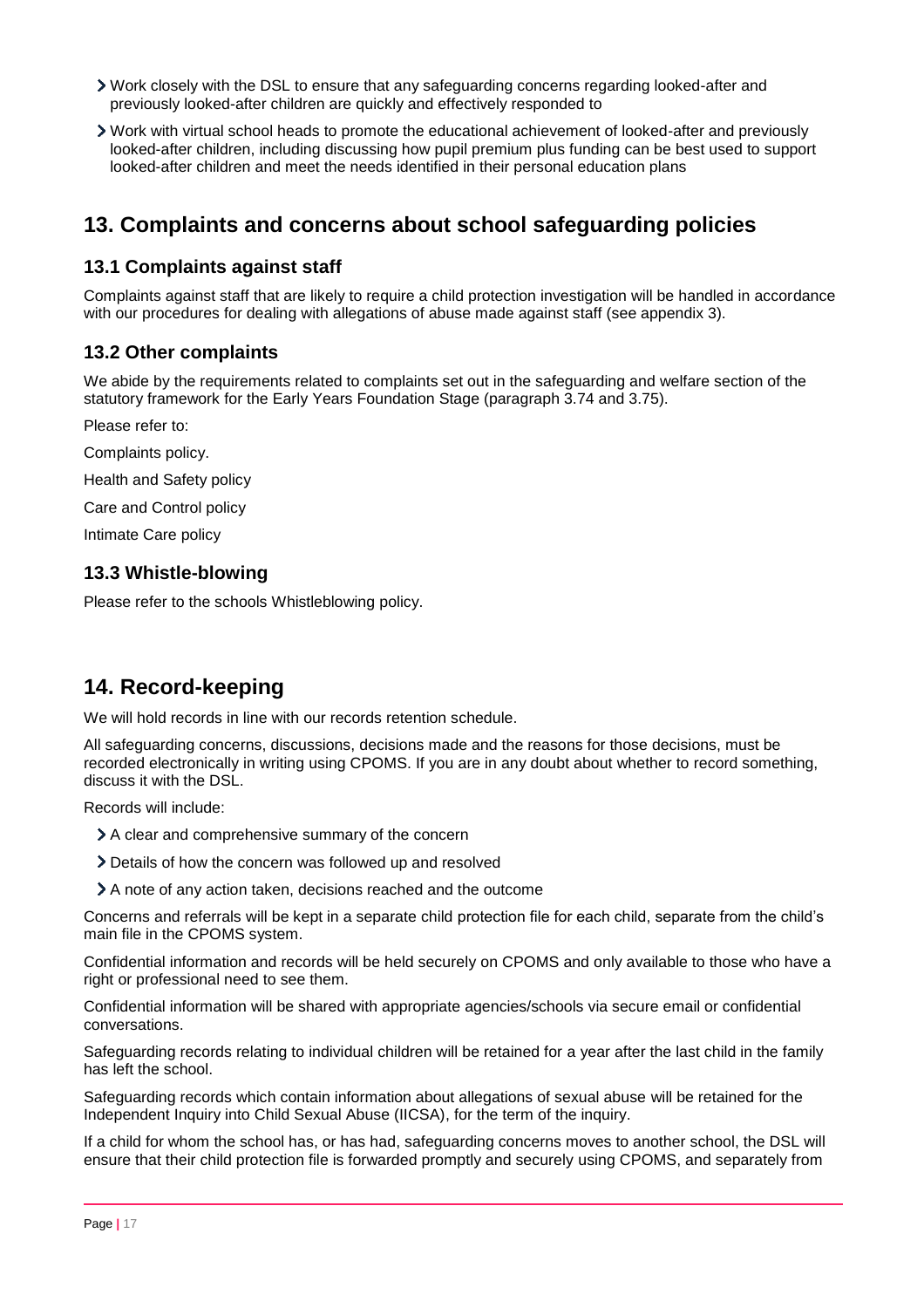the main pupil file. In addition, if the concerns are significant or complex, and/or social services are involved, the DSL will speak to the DSL of the receiving school and provide information to enable them to have time to make any necessary preparations to ensure the safety of the child.

In addition:

- Appendix 2 sets out our policy on record-keeping specifically with respect to recruitment and preappointment checks
- Appendix 3 sets out our policy on record-keeping with respect to allegations of abuse made against staff

# <span id="page-18-0"></span>**15. Training**

# **15.1 All staff**

All staff members will undertake safeguarding and child protection training at induction, including on whistleblowing procedures and online safety, to ensure they understand the school's safeguarding systems and their responsibilities, and can identify signs of possible abuse or neglect.

This training will be regularly updated and will:

- Be integrated, aligned and considered as part of the whole-school safeguarding approach and wider staff training, and curriculum planning
- > Be in line with advice from the 3 safeguarding partners

Have regard to the Teachers' Standards to support the expectation that all teachers:

- Manage behaviour effectively to ensure a good and safe environment
	- o Have a clear understanding of the needs of all pupils

All staff will have training on the government's anti-radicalisation strategy, Prevent, to enable them to identify children at risk of being drawn into terrorism and to challenge extremist ideas.

Staff will also receive regular safeguarding and child protection updates, including on online safety, as required but at least annually (for example, through emails, e-bulletins and staff meetings).

Volunteers will receive appropriate training, if applicable.

# **15.2 The DSL and deputy**

The DSL and deputy will undertake child protection and safeguarding training at least every 2 years.

In addition, they will update their knowledge and skills at regular intervals and at least annually (for example, through e-bulletins, meeting other DSLs, or taking time to read and digest safeguarding developments).

They will also undertake Prevent awareness training.

# **15.3 Governors**

All governors receive training about safeguarding, to make sure they have the knowledge and information needed to perform their functions and understand their responsibilities.

As the chair of governors may be required to act as the 'case manager' in the event that an allegation of abuse is made against the headteacher, they receive training in managing allegations for this purpose.

# **15.4 Recruitment – interview panels**

At least one person conducting any interview for any post at the school will have undertaken safer recruitment training. This will cover, as a minimum, the contents of Keeping Children Safe in Education, and will be in line with local safeguarding procedures.

See appendix 2 of this policy for more information about our safer recruitment procedures.

# **15.5 Staff who have contact with pupils and families**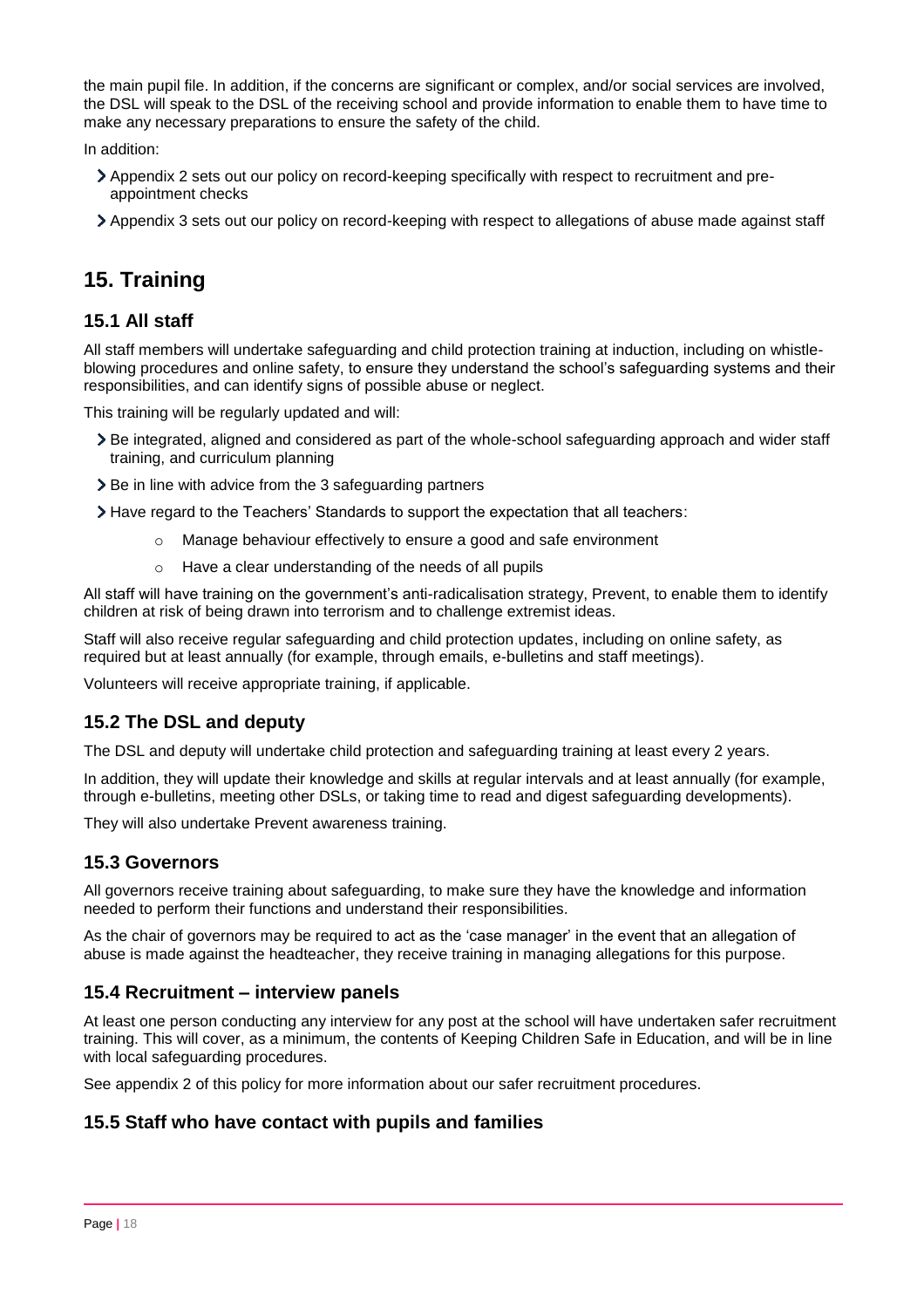All staff who have contact with children and families will have supervisions which will provide them with support, coaching and training, promote the interests of children and allow for confidential discussions of sensitive issues.

# <span id="page-19-0"></span>**16. Monitoring arrangements**

This policy will be reviewed **annually** by the DSL. At every review, it will be approved by the full governing board.

# <span id="page-19-1"></span>**17. Links with other policies**

This policy links to the following policies and procedures:

- Behaviour
- Staff Code of conduct
- Confidentiality Agreement
- Children Missing in Education
- Prevent
- Attendance
- Complaints
- Health and safety
- Attendance
- E-safety
- Equality
- Sex and relationship education
- First aid
- **Curriculum**
- Privacy notices
- Whistleblowing
- Physical Intervention
- Volunteers in school
- Safer Recruitment
- Family Care
- DBS- Recruitment
- Health and Safety
- Data Protection incl GDPR
- **Induction**
- Pastoral recording and reporting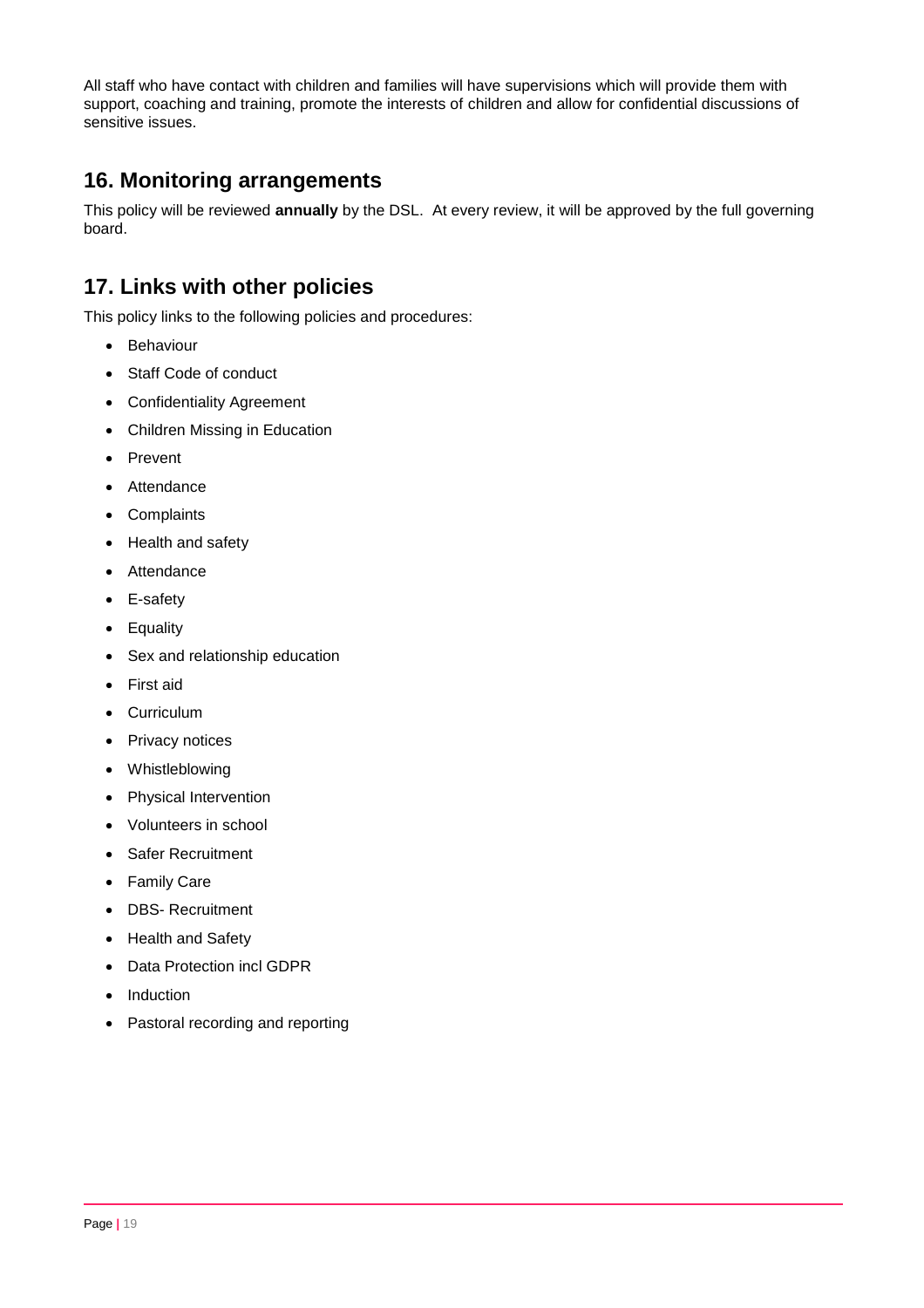#### **These appendices are based on the Department for Education's statutory guidance, Keeping Children Safe in Education.**

# <span id="page-20-0"></span>**Appendix 1: types of abuse**

**Abuse**, including neglect, and safeguarding issues are rarely standalone events that can be covered by one definition or label. In most cases, multiple issues will overlap.

**Physical abuse** may involve hitting, shaking, throwing, poisoning, burning or scalding, drowning, suffocating or otherwise causing physical harm to a child. Physical harm may also be caused when a parent or carer fabricates the symptoms of, or deliberately induces, illness in a child.

**Emotional abuse** is the persistent emotional maltreatment of a child such as to cause severe and adverse effects on the child's emotional development. Some level of emotional abuse is involved in all types of maltreatment of a child, although it may occur alone.

Emotional abuse may involve:

- Conveying to a child that they are worthless or unloved, inadequate, or valued only insofar as they meet the needs of another person
- Not giving the child opportunities to express their views, deliberately silencing them or 'making fun' of what they say or how they communicate
- Age or developmentally inappropriate expectations being imposed on children. These may include interactions that are beyond a child's developmental capability, as well as overprotection and limitation of exploration and learning, or preventing the child participating in normal social interaction
- Seeing or hearing the ill-treatment of another
- Serious bullying (including cyber-bullying), causing children frequently to feel frightened or in danger, or the exploitation or corruption of children

**Sexual abuse** involves forcing or enticing a child or young person to take part in sexual activities, not necessarily involving a high level of violence, whether or not the child is aware of what is happening. The activities may involve:

- Physical contact, including assault by penetration (for example rape or oral sex) or non-penetrative acts such as masturbation, kissing, rubbing and touching outside of clothing
- Non-contact activities, such as involving children in looking at, or in the production of, sexual images, watching sexual activities, encouraging children to behave in sexually inappropriate ways, or grooming a child in preparation for abuse (including via the internet)

Sexual abuse is not solely perpetrated by adult males. Women can also commit acts of sexual abuse, as can other children.

**Neglect** is the persistent failure to meet a child's basic physical and/or psychological needs, likely to result in the serious impairment of the child's health or development. Neglect may occur during pregnancy as a result of maternal substance abuse.

Once a child is born, neglect may involve a parent or carer failing to:

- Provide adequate food, clothing and shelter (including exclusion from home or abandonment)
- Protect a child from physical and emotional harm or danger
- Ensure adequate supervision (including the use of inadequate care-givers)
- Ensure access to appropriate medical care or treatment

It may also include neglect of, or unresponsiveness to, a child's basic emotional needs.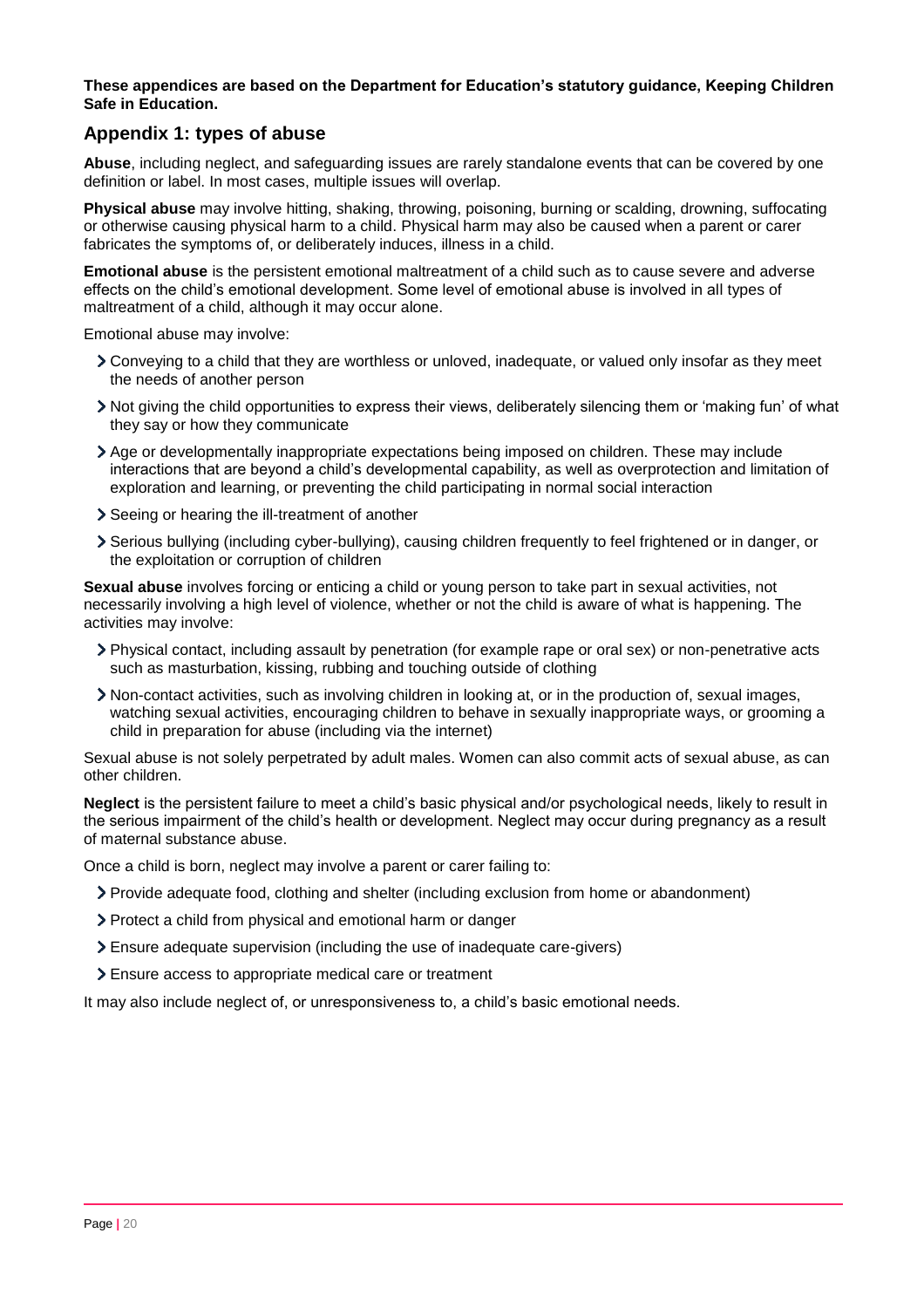# <span id="page-21-0"></span>**Appendix 2: safer recruitment and DBS checks – policy and procedures**

# **Recruitment and selection process**

To make sure we recruit suitable people, we will ensure that those involved in the recruitment and employment of staff to work with children have received appropriate safer recruitment training.

We have put the following steps in place during our recruitment and selection process to ensure we are committed to safeguarding and promoting the welfare of children.

#### **Advertising**

When advertising roles, we will make clear:

- Our school's commitment to safeguarding and promoting the welfare of children
- > That safeguarding checks will be undertaken
- The safeguarding requirements and responsibilities of the role, such as the extent to which the role will involve contact with children
- Whether or not the role is exempt from the Rehabilitation of Offenders Act 1974 and the amendments to the Exceptions Order 1975, 2013 and 2020. If the role is exempt, certain spent convictions and cautions are 'protected', so they do not need to be disclosed, and if they are disclosed, we cannot take them into account

#### **Application forms**

Our application forms will:

- Include a statement saying that it is an offence to apply for the role if an applicant is barred from engaging in regulated activity relevant to children (where the role involves this type of regulated activity)
- Include a copy of, or link to, our child protection and safeguarding policy and our policy on the employment of ex-offenders

#### **Shortlisting**

Our shortlisting process will involve at least 2 people and will:

- Consider any inconsistencies and look for gaps in employment and reasons given for them
- Explore all potential concerns

Once we have shortlisted candidates, we will ask shortlisted candidates to:

- Complete a self-declaration of their criminal record or any information that would make them unsuitable to work with children, so that they have the opportunity to share relevant information and discuss it at interview stage. The information we will ask for includes:
	- $\circ$  If they have a criminal history
	- o Whether they are included on the barred list
	- o Whether they are prohibited from teaching
	- $\circ$  Information about any criminal offences committed in any country in line with the law as applicable in England and Wales
	- o Any relevant overseas information

Sign a declaration confirming the information they have provided is true

#### **Seeking references and checking employment history**

We will obtain references before interview. Any concerns raised will be explored further with referees and taken up with the candidate at interview.

When seeking references we will:

> Not accept open references

Liaise directly with referees and verify any information contained within references with the referees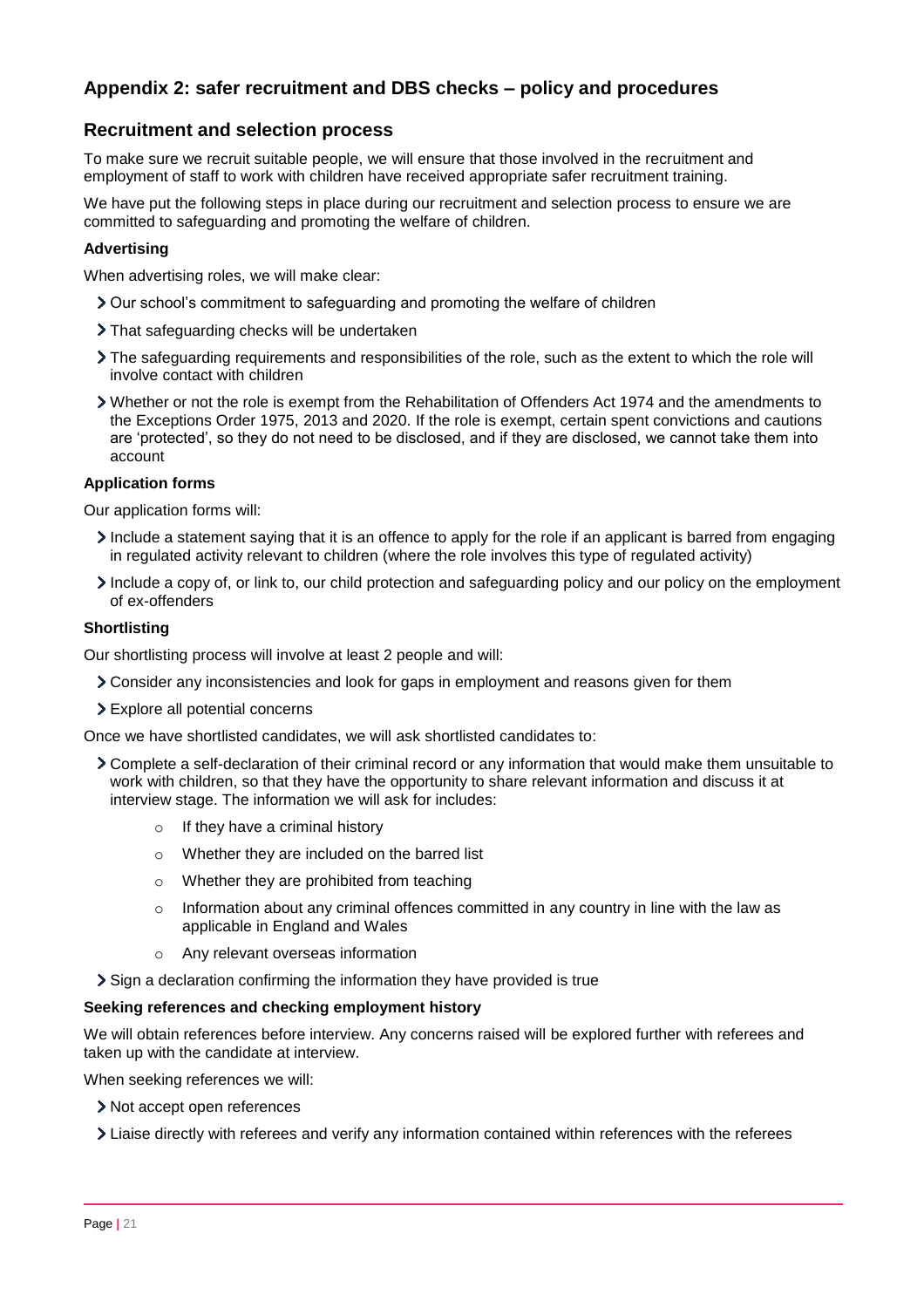- Ensure any references are from the candidate's current employer and completed by a senior person. Where the referee is school based, we will ask for the reference to be confirmed by the headteacher/principal as accurate in respect to disciplinary investigations
- Obtain verification of the candidate's most recent relevant period of employment if they are not currently employed
- Secure a reference from the relevant employer from the last time the candidate worked with children if they are not currently working with children
- Compare the information on the application form with that in the reference and take up any inconsistencies with the candidate
- Resolve any concerns before any appointment is confirmed

#### **Interview and selection**

When interviewing candidates, we will:

- Probe any gaps in employment, or where the candidate has changed employment or location frequently, and ask candidates to explain this
- Explore any potential areas of concern to determine the candidate's suitability to work with children
- Record all information considered and decisions made

# **Pre-appointment vetting checks**

We will record all information on the checks carried out in the school's single central record (SCR). Copies of these checks, where appropriate, will be held in individuals' personnel files. We follow requirements and best practice in retaining copies of these checks, as set out below.

#### **New staff**

All offers of appointment will be conditional until satisfactory completion of the necessary pre-employment checks. When appointing new staff, we will:

- Verify their identity
- Obtain (via the applicant) an enhanced DBS certificate, including barred list information for those who will be engaging in regulated activity (see definition below). We will obtain the certificate before, or as soon as practicable after, appointment, including when using the DBS update service. We will not keep a copy of the certificate for longer than 6 months, but when the copy is destroyed we may still keep a record of the fact that vetting took place, the result of the check and recruitment decision taken
- Obtain a separate barred list check if they will start work in regulated activity before the DBS certificate is available
- Verify their mental and physical fitness to carry out their work responsibilities
- Verify their right to work in the UK. We will keep a copy of this verification for the duration of the member of staff's employment and for 2 years afterwards
- Verify their professional qualifications, as appropriate
- Ensure they are not subject to a prohibition order if they are employed to be a teacher
- Carry out further additional checks, as appropriate, on candidates who have lived or worked outside of the UK. Where available, these will include:
	- $\circ$  For all staff, including teaching positions: [criminal records checks for overseas applicants](https://www.gov.uk/government/publications/criminal-records-checks-for-overseas-applicants)
	- $\circ$  For teaching positions: obtaining a letter of professional standing from the professional regulating authority in the country where the applicant has worked

We will ensure that appropriate checks are carried out to ensure that individuals are not disqualified under the 2018 Childcare Disqualification Regulations and Childcare Act 2006. Where we take a decision that an individual falls outside of the scope of these regulations and we do not carry out such checks, we will retain a record of our assessment on the individual's personnel file. This will include our evaluation of any risks and control measures put in place, and any advice sought.

**Regulated activity** means a person who will be: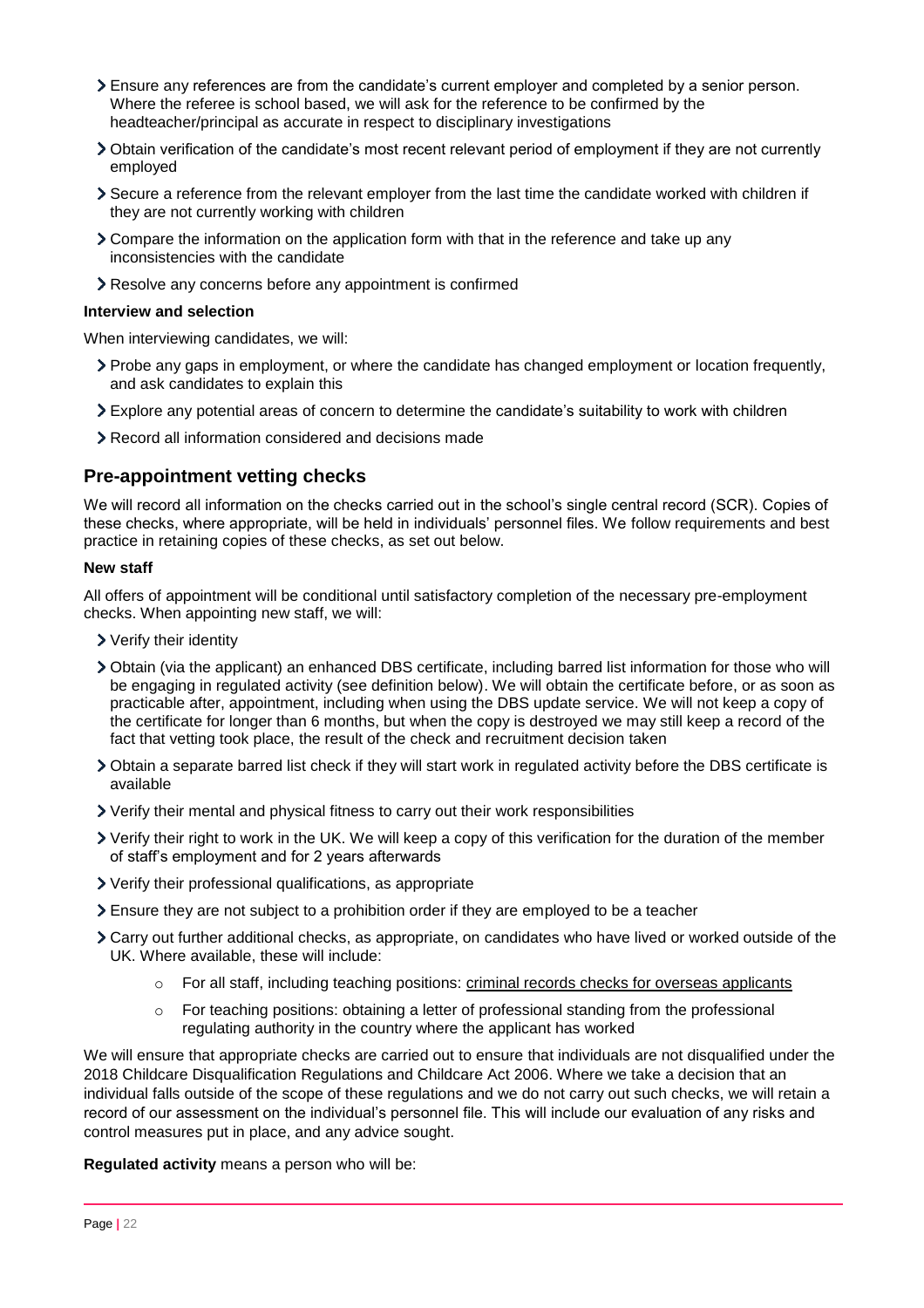- Responsible, on a regular basis in a school or college, for teaching, training, instructing, caring for or supervising children; or
- Carrying out paid, or unsupervised unpaid, work regularly in a school or college where that work provides an opportunity for contact with children; or
- Engaging in intimate or personal care or overnight activity, even if this happens only once and regardless of whether they are supervised or not

#### **Existing staff**

In certain circumstances we will carry out all the relevant checks on existing staff as if the individual was a new member of staff. These circumstances are when:

- There are concerns about an existing member of staff's suitability to work with children; or
- An individual moves from a post that is not regulated activity to one that is; or
- > There has been a break in service of 12 weeks or more

We will refer to the DBS anyone who has harmed, or poses a risk of harm, to a child or vulnerable adult where:

- We believe the individual has engaged in [relevant conduct;](https://www.gov.uk/guidance/making-barring-referrals-to-the-dbs#relevant-conduct-in-relation-to-children) or
- We believe the individual has received a caution or conviction for a relevant (automatic barring either with or without the right to make representations) offence, under the [Safeguarding Vulnerable Groups Act 2006](http://www.legislation.gov.uk/uksi/2009/37/contents/made)  [\(Prescribed Criteria and Miscellaneous Provisions\) Regulations 2009;](http://www.legislation.gov.uk/uksi/2009/37/contents/made) or
- We believe the 'harm test' is satisfied in respect of the individual (i.e. they may harm a child or vulnerable adult or put them at risk of harm); and
- The individual has been removed from working in regulated activity (paid or unpaid) or would have been removed if they had not left

#### **Agency and third-party staff**

We will obtain written notification from any agency or third-party organisation that it has carried out the necessary safer recruitment checks that we would otherwise perform. We will also check that the person presenting themselves for work is the same person on whom the checks have been made.

#### **Contractors**

We will ensure that any contractor, or any employee of the contractor, who is to work at the school has had the appropriate level of DBS check (this includes contractors who are provided through a PFI or similar contract). This will be:

- An enhanced DBS check with barred list information for contractors engaging in regulated activity
- An enhanced DBS check, not including barred list information, for all other contractors who are not in regulated activity but whose work provides them with an opportunity for regular contact with children

We will obtain the DBS check for self-employed contractors.

We will not keep copies of such checks for longer than 6 months.

Contractors who have not had any checks will not be allowed to work unsupervised or engage in regulated activity under any circumstances.

We will check the identity of all contractors and their staff on arrival at the school.

For self-employed contractors such as music teachers or sports coaches, we will ensure that appropriate checks are carried out to ensure that individuals are not disqualified under the 2018 Childcare Disqualification Regulations and Childcare Act 2006. Where we decide that an individual falls outside of the scope of these regulations and we do not carry out such checks, we will retain a record of our assessment. This will include our evaluation of any risks and control measures put in place, and any advice sought.

#### **Trainee/student teachers**

Where applicants for initial teacher training are salaried by us, we will ensure that all necessary checks are carried out.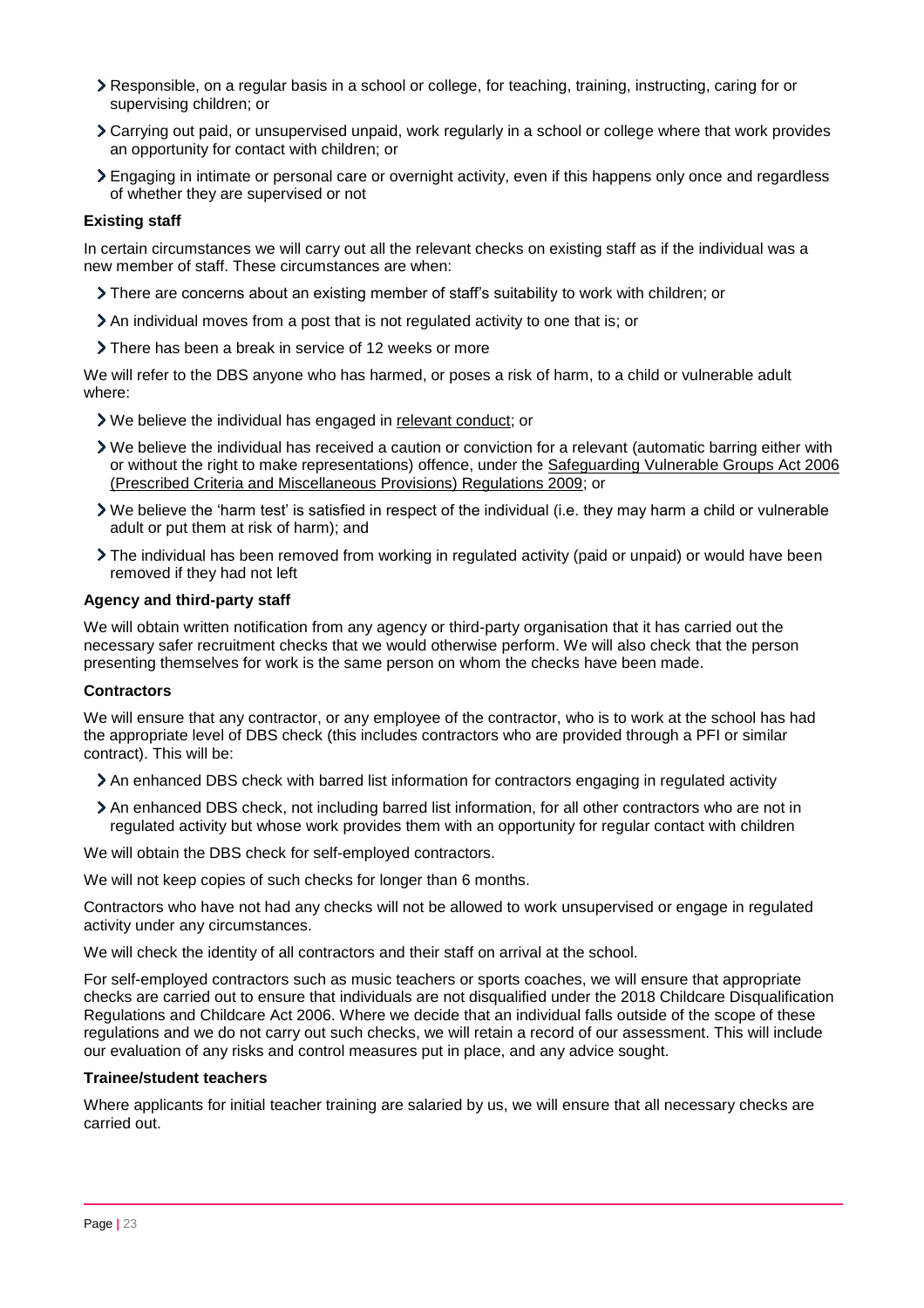Where trainee teachers are fee-funded, we will obtain written confirmation from the training provider that necessary checks have been carried out and that the trainee has been judged by the provider to be suitable to work with children.

In both cases, this includes checks to ensure that individuals are not disqualified under the 2018 Childcare Disqualification Regulations and Childcare Act 2006.

#### **Volunteers**

We will:

- Never leave an unchecked volunteer unsupervised or allow them to work in regulated activity
- Obtain an enhanced DBS check with barred list information for all volunteers who are new to working in regulated activity
- Carry out a risk assessment when deciding whether to seek an enhanced DBS check without barred list information for any volunteers not engaging in regulated activity. We will retain a record of this risk assessment
- Ensure that appropriate checks are carried out to ensure that individuals are not disqualified under the 2018 Childcare Disqualification Regulations and Childcare Act 2006. Where we decide that an individual falls outside of the scope of these regulations and we do not carry out such checks, we will retain a record of our assessment. This will include our evaluation of any risks and control measures put in place, and any advice sought

#### **Governors**

All governors will have an enhanced DBS check without barred list information.

They will have an enhanced DBS check with barred list information if working in regulated activity.

All governors will also have a section 128 check (as a section 128 direction disqualifies an individual from being a maintained school governor).

#### **Staff working in alternative provision settings**

Where we place a pupil with an alternative provision provider, we obtain written confirmation from the provider that they have carried out the appropriate safeguarding checks on individuals working there that we would otherwise perform.

#### **Adults who supervise pupils on work experience**

When organising work experience, we will ensure that policies and procedures are in place to protect children from harm.

We will also consider whether it is necessary for barred list checks to be carried out on the individuals who supervise a pupil under 16 on work experience. This will depend on the specific circumstances of the work experience, including the nature of the supervision, the frequency of the activity being supervised, and whether the work is regulated activity.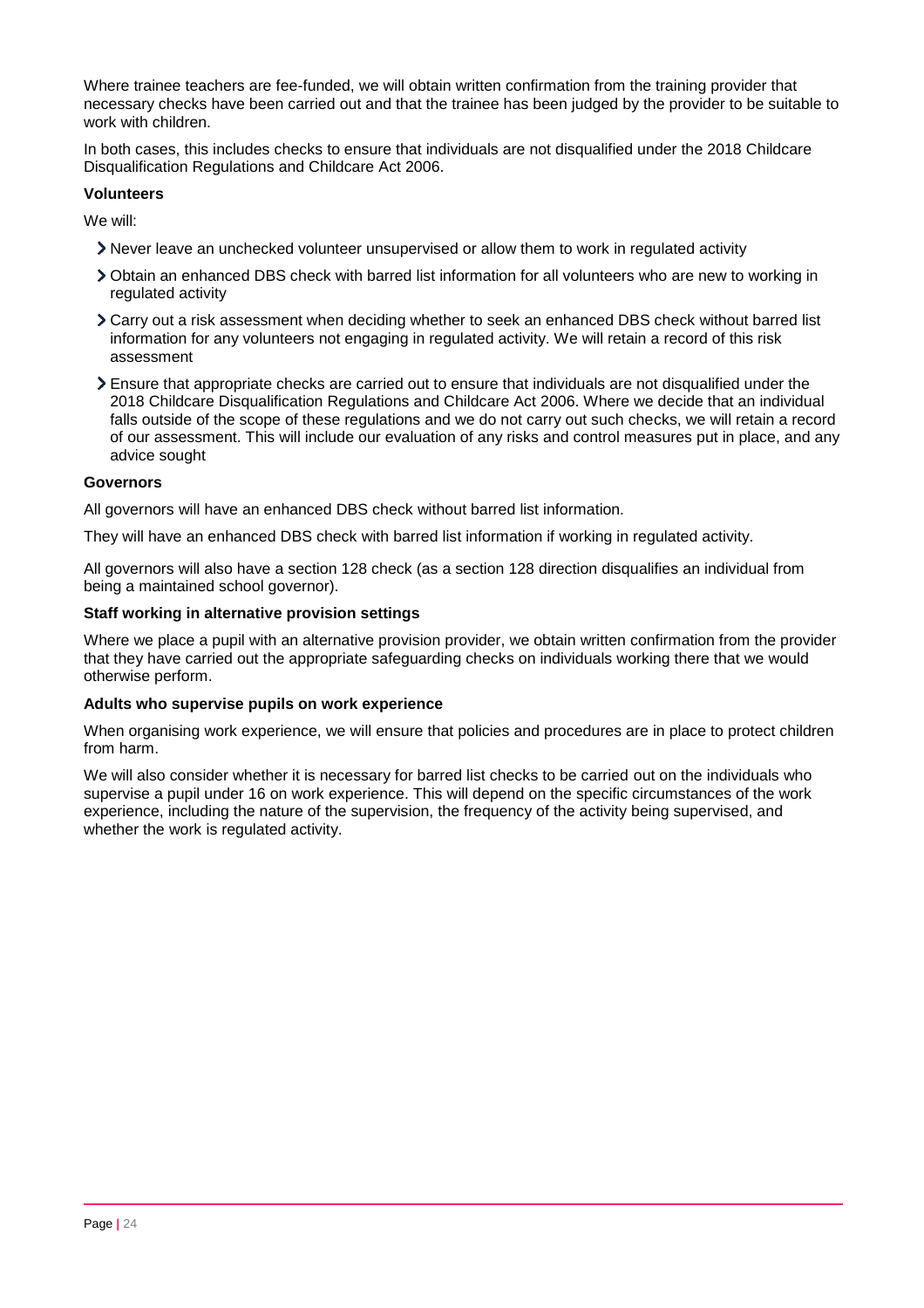# <span id="page-25-0"></span>**Appendix 3: allegations of abuse made against staff**

# **Section 1: allegations that may meet the harms threshold**

This section applies to all cases in which it is alleged that a current member of staff, including a supply teacher, volunteer or contractor, has:

- Behaved in a way that has harmed a child, or may have harmed a child, and/or
- Possibly committed a criminal offence against or related to a child, and/or
- Behaved towards a child or children in a way that indicates he or she may pose a risk of harm to children, and/or
- $\geq$  Behaved or may have behaved in a way that indicates they may not be suitable to work with children this includes behaviour taking place both inside and outside of school

We will deal with any allegation of abuse quickly, in a fair and consistent way that provides effective child protection while also supporting the individual who is the subject of the allegation.

A 'case manager' will lead any investigation. This will be the headteacher, or the chair of governors where the headteacher is the subject of the allegation. The case manager will be identified at the earliest opportunity.

Our procedures for dealing with allegations will be applied with common sense and judgement.

# **Suspension of the accused until the case is resolved**

Suspension of the accused will not be the default position, and will only be considered in cases where there is reason to suspect that a child or other children is/are at risk of harm, or the case is so serious that there might be grounds for dismissal. In such cases, we will only suspend an individual if we have considered all other options available and there is no reasonable alternative.

Based on an assessment of risk, we will consider alternatives such as:

- Redeployment within the school so that the individual does not have direct contact with the child or children concerned
- Providing an assistant to be present when the individual has contact with children
- Redeploying the individual to alternative work in the school so that they do not have unsupervised access to children
- Moving the child or children to classes where they will not come into contact with the individual, making it clear that this is not a punishment and parents/carers have been consulted
- Temporarily redeploying the individual to another role in a different location, for example to an alternative school or other work for the local authority.

If in doubt, the case manager will seek views from the school's personnel adviser and the designated officer at the local authority, as well as the police and children's social care where they have been involved.

#### **Definitions for outcomes of allegation investigations**

- **Substantiated:** there is sufficient evidence to prove the allegation
- **Malicious:** there is sufficient evidence to disprove the allegation and there has been a deliberate act to deceive, or to cause harm to the subject of the allegation
- **False:** there is sufficient evidence to disprove the allegation
- **Unsubstantiated:** there is insufficient evidence to either prove or disprove the allegation (this does not imply guilt or innocence)
- **Unfounded**: to reflect cases where there is no evidence or proper basis which supports the allegation being made

#### **Procedure for dealing with allegations**

In the event of an allegation that meets the criteria above, the case manager will take the following steps: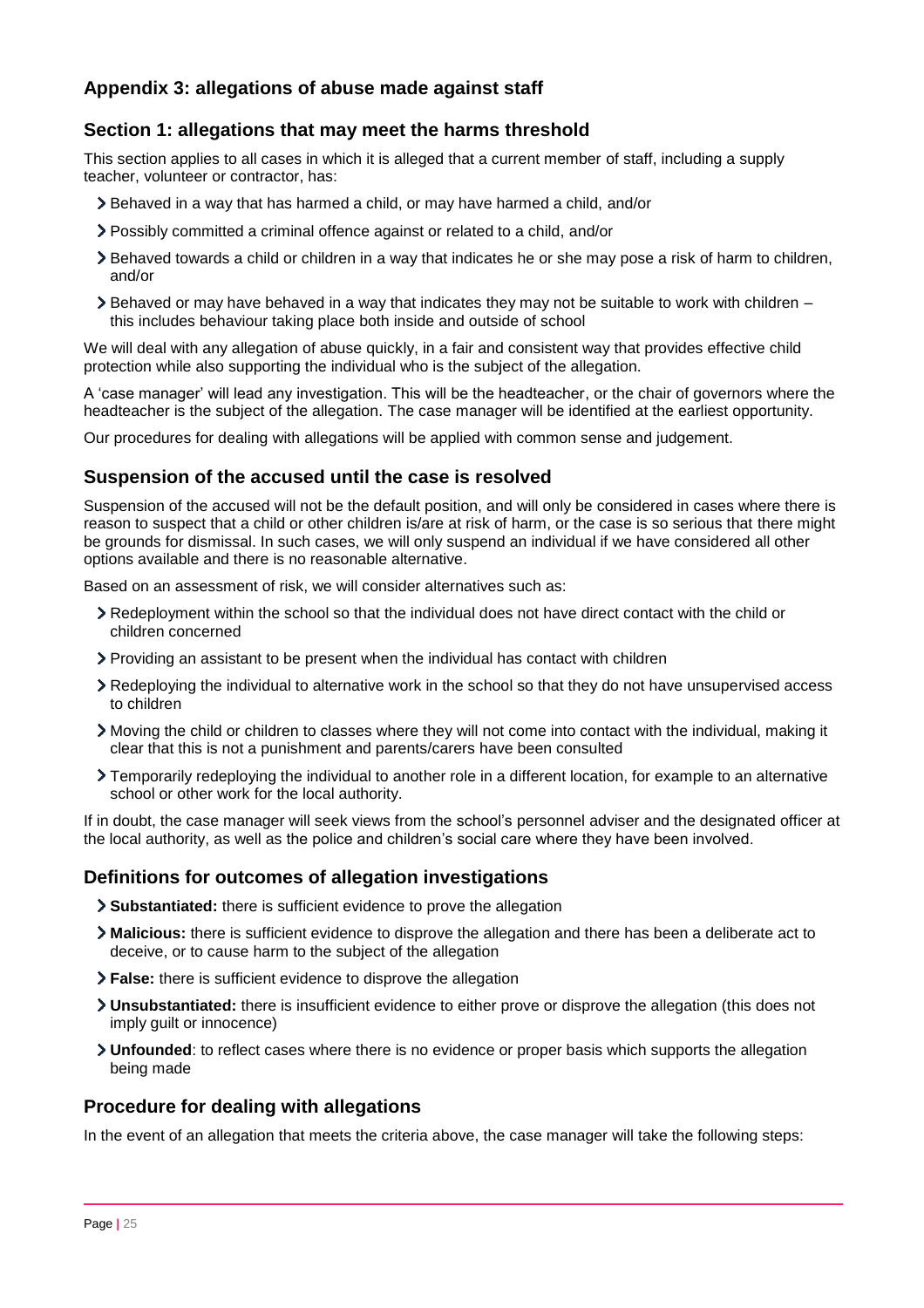- Conduct basic enquiries in line with local procedures to establish the facts to help determine whether there is any foundation to the allegation before carrying on with the steps below
- Discuss the allegation with the designated officer at the local authority. This is to consider the nature, content and context of the allegation and agree a course of action, including whether further enquiries are necessary to enable a decision on how to proceed, and whether it is necessary to involve the police and/or children's social care services. (The case manager may, on occasion, consider it necessary to involve the police *before* consulting the designated officer – for example, if the accused individual is deemed to be an immediate risk to children or there is evidence of a possible criminal offence. In such cases, the case manager will notify the designated officer as soon as practicably possible after contacting the police)
- Inform the accused individual of the concerns or allegations and likely course of action as soon as possible after speaking to the designated officer (and the police or children's social care services, where necessary). Where the police and/or children's social care services are involved, the case manager will only share such information with the individual as has been agreed with those agencies
- Where appropriate (in the circumstances described above), carefully consider whether suspension of the individual from contact with children at the school is justified or whether alternative arrangements such as those outlined above can be put in place. Advice will be sought from the designated officer, police and/or children's social care services, as appropriate
- Where the case manager is concerned about the welfare of other children in the community or the individual's family, they will discuss these concerns with the DSL and make a risk assessment of the situation. If necessary, the DSL may make a referral to children's social care
- **If immediate suspension is considered necessary**, agree and record the rationale for this with the designated officer. The record will include information about the alternatives to suspension that have been considered, and why they were rejected. Written confirmation of the suspension will be provided to the individual facing the allegation or concern within 1 working day, and the individual will be given a named contact at the school and their contact details
- **If it is decided that no further action is to be taken** in regard to the subject of the allegation or concern, record this decision and the justification for it and agree with the designated officer what information should be put in writing to the individual and by whom, as well as what action should follow both in respect of the individual and those who made the initial allegation
- **If it is decided that further action is needed**, take steps as agreed with the designated officer to initiate the appropriate action in school and/or liaise with the police and/or children's social care services as appropriate
- Provide effective support for the individual facing the allegation or concern, including appointing a named representative to keep them informed of the progress of the case and considering what other support is appropriate.
- Inform the parents or carers of the child/children involved about the allegation as soon as possible if they do not already know (following agreement with children's social care services and/or the police, if applicable). The case manager will also inform the parents or carers of the requirement to maintain confidentiality about any allegations made against teachers (where this applies) while investigations are ongoing. Any parent or carer who wishes to have the confidentiality restrictions removed in respect of a teacher will be advised to seek legal advice
- Keep the parents or carers of the child/children involved informed of the progress of the case (only in relation to their child – no information will be shared regarding the staff member)
- Make a referral to the DBS where it is thought that the individual facing the allegation or concern has engaged in conduct that harmed or is likely to harm a child, or if the individual otherwise poses a risk of harm to a child

We will inform Ofsted of any allegations of serious harm or abuse by any person living, working, or looking after children at the premises (whether the allegations relate to harm or abuse committed on the premises or elsewhere), and any action taken in respect of the allegations. This notification will be made as soon as reasonably possible and always within 14 days of the allegations being made.

If the school is made aware that the secretary of state has made an interim prohibition order in respect of an individual, we will immediately suspend that individual from teaching, pending the findings of the investigation by the Teaching Regulation Agency.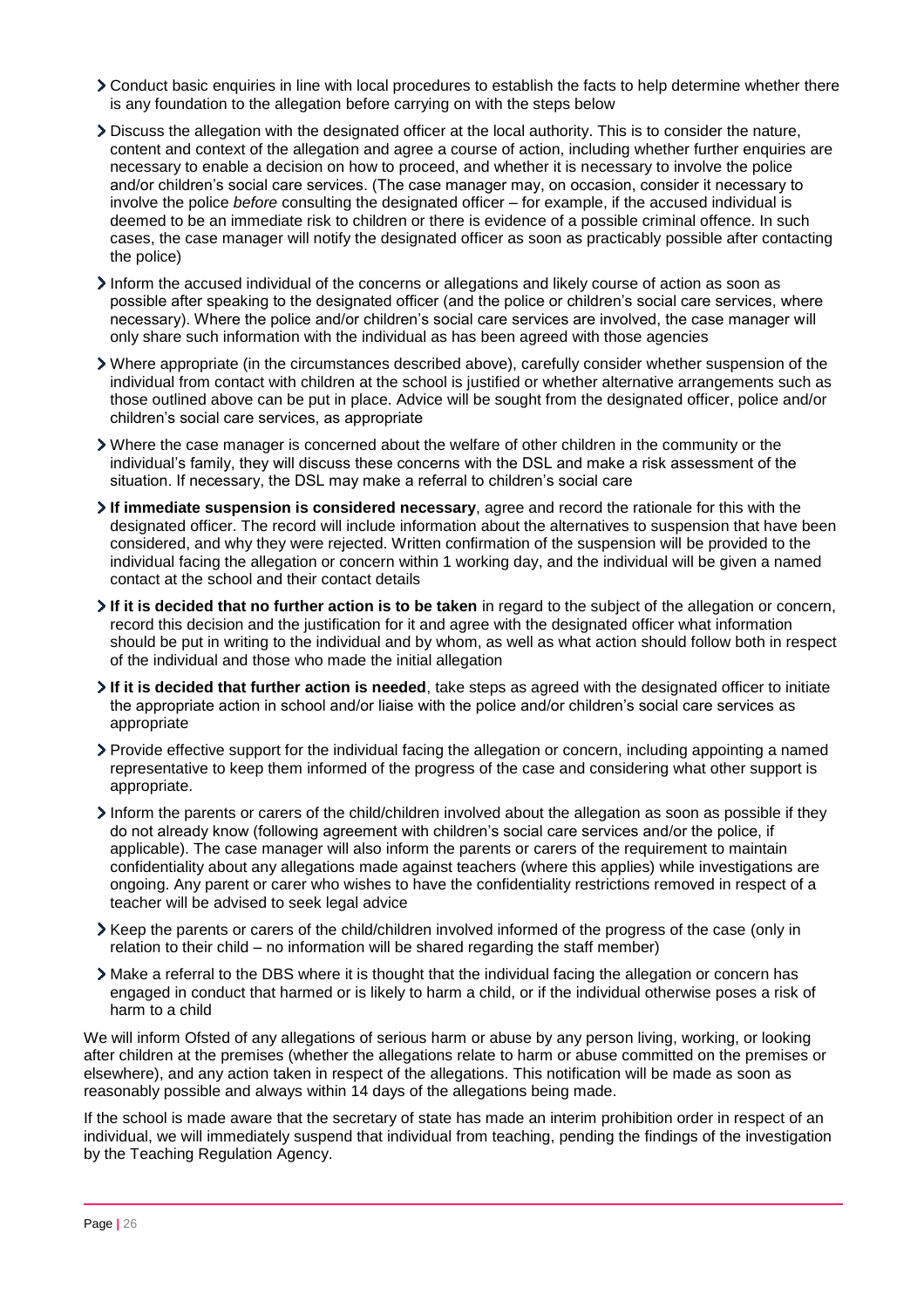Where the police are involved, wherever possible the school will ask the police at the start of the investigation to obtain consent from the individuals involved to share their statements and evidence for use in the school's disciplinary process, should this be required at a later point.

#### **Additional considerations for supply teachers and all contracted staff**

If there are concerns or an allegation is made against someone not directly employed by the school, such as a supply teacher or contracted staff member provided by an agency, we will take the actions below in addition to our standard procedures.

- We will not decide to stop using an individual due to safeguarding concerns without finding out the facts and liaising with our LADO to determine a suitable outcome
- The governing board will discuss with the agency whether it is appropriate to suspend the individual, or redeploy them to another part of the school, while the school carries out the investigation
- We will involve the agency fully, but the school will take the lead in collecting the necessary information and providing it to the LADO as required
- We will address issues such as information sharing, to ensure any previous concerns or allegations known to the agency are taken into account (we will do this, for example, as part of the allegations management meeting or by liaising directly with the agency where necessary)

When using an agency, we will inform them of our process for managing allegations, and keep them updated about our policies as necessary, and will invite the agency's HR manager or equivalent to meetings as appropriate.

#### **Timescales**

We will deal with all allegations as quickly and effectively as possible and will endeavour to comply with the following timescales, where reasonably practicable:

- Any cases where it is clear immediately that the allegation is unsubstantiated or malicious should be resolved within 1 week
- If the nature of an allegation does not require formal disciplinary action, appropriate action should be taken within 3 working days
- If a disciplinary hearing is required and can be held without further investigation, this should be held within 15 working days

However, these are objectives only and where they are not met, we will endeavour to take the required action as soon as possible thereafter.

# **Specific actions**

#### **Action following a criminal investigation or prosecution**

The case manager will discuss with the local authority's designated officer whether any further action, including disciplinary action, is appropriate and, if so, how to proceed, taking into account information provided by the police and/or children's social care services.

#### **Conclusion of a case where the allegation is substantiated**

If the allegation is substantiated and the individual is dismissed or the school ceases to use their services, or the individual resigns or otherwise ceases to provide their services, the school will make a referral to the DBS for consideration of whether inclusion on the barred lists is required.

If the individual concerned is a member of teaching staff, the school will consider whether to refer the matter to the Teaching Regulation Agency to consider prohibiting the individual from teaching.

#### **Individuals returning to work after suspension**

If it is decided on the conclusion of a case that an individual who has been suspended can return to work, the case manager will consider how best to facilitate this.

The case manager will also consider how best to manage the individual's contact with the child or children who made the allegation, if they are still attending the school.

#### **Unsubstantiated, unfounded, false or malicious reports**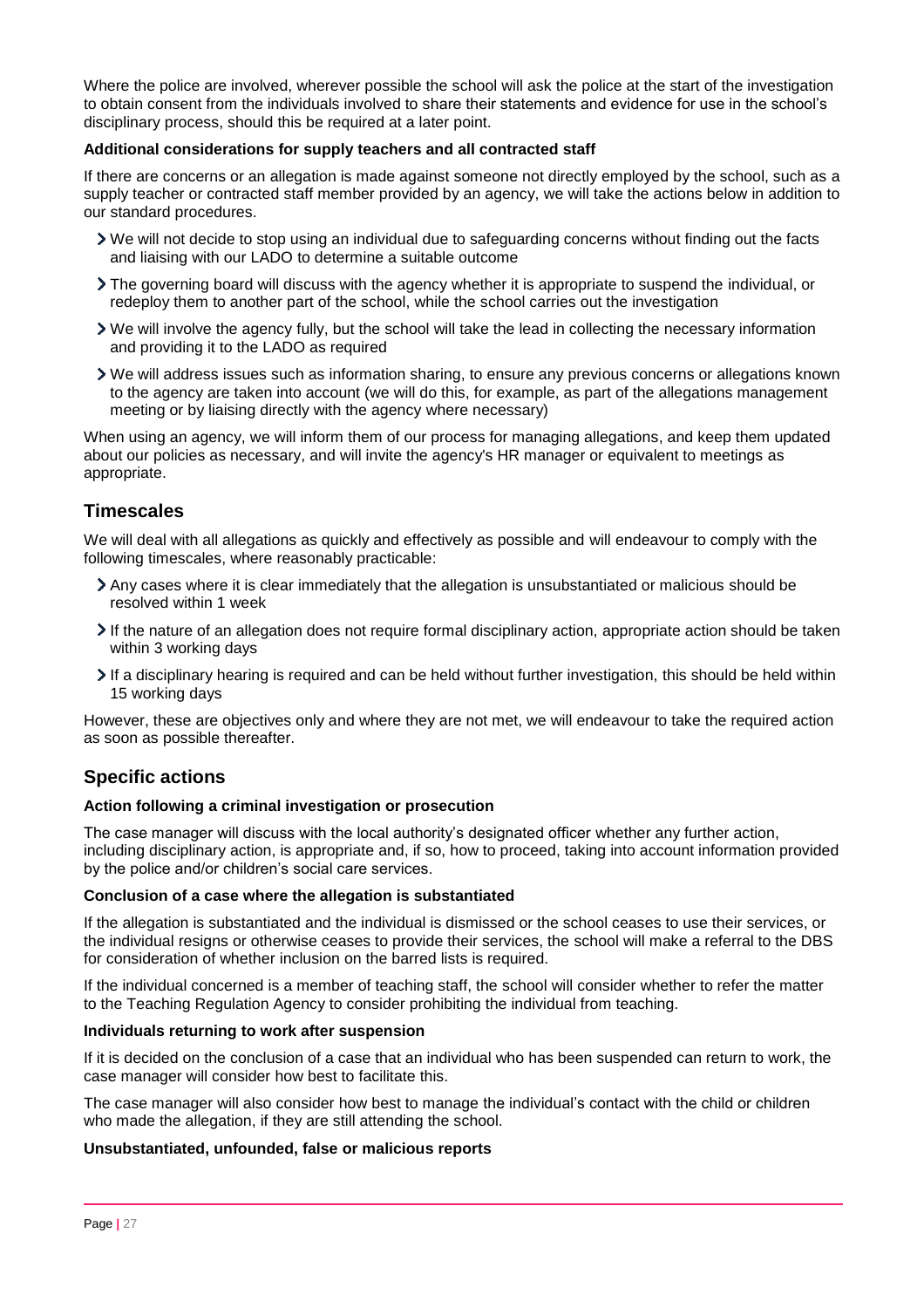If a report is:

- Determined to be unsubstantiated, unfounded, false or malicious, the DSL will consider the appropriate next steps. If they consider that the child and/or person who made the allegation is in need of help, or the allegation may have been a cry for help, a referral to children's social care may be appropriate
- Shown to be deliberately invented, or malicious, the school will consider whether any disciplinary action is appropriate against the individual(s) who made it

#### **Unsubstantiated, unfounded, false or malicious allegations**

If an allegation is:

- Determined to be unsubstantiated, unfounded, false or malicious, the LADO and case manager will consider the appropriate next steps. If they consider that the child and/or person who made the allegation is in need of help, or the allegation may have been a cry for help, a referral to children's social care may be appropriate
- Shown to be deliberately invented, or malicious, the school will consider whether any disciplinary action is appropriate against the individual(s) who made it

# **Confidentiality and information sharing**

The school will make every effort to maintain confidentiality and guard against unwanted publicity while an allegation is being investigated or considered.

The case manager will take advice from the LADO, police and children's social care services, as appropriate, to agree:

- Who needs to know about the allegation and what information can be shared
- How to manage speculation, leaks and gossip, including how to make parents or carers of a child/children involved aware of their obligations with respect to confidentiality
- What, if any, information can be reasonably given to the wider community to reduce speculation
- How to manage press interest if, and when, it arises

# **Record-keeping**

The case manager will maintain clear records about any case where the allegation or concern meets the criteria above and store them on the individual's confidential personnel file for the duration of the case.

The records of any allegation that, following an investigation, is found to be malicious or false will be deleted from the individual's personnel file (unless the individual consents for the records to be retained on the file).

For all other allegations (which are not found to be malicious or false), the following information will be kept on the file of the individual concerned:

- A clear and comprehensive summary of the allegation
- Details of how the allegation was followed up and resolved
- Notes of any action taken, decisions reached and the outcome
- A declaration on whether the information will be referred to in any future reference

In these cases, the school will provide a copy to the individual, in agreement with children's social care or the police as appropriate.

Where records contain information about allegations of sexual abuse, we will preserve these for the Independent Inquiry into Child Sexual Abuse (IICSA), for the term of the inquiry. We will retain all other records at least until the individual has reached normal pension age, or for 10 years from the date of the allegation if that is longer.

# **References**

When providing employer references, we will:

Not refer to any allegation that has been found to be false, unfounded, unsubstantiated or malicious, or any repeated allegations which have all been found to be false, unfounded, unsubstantiated or malicious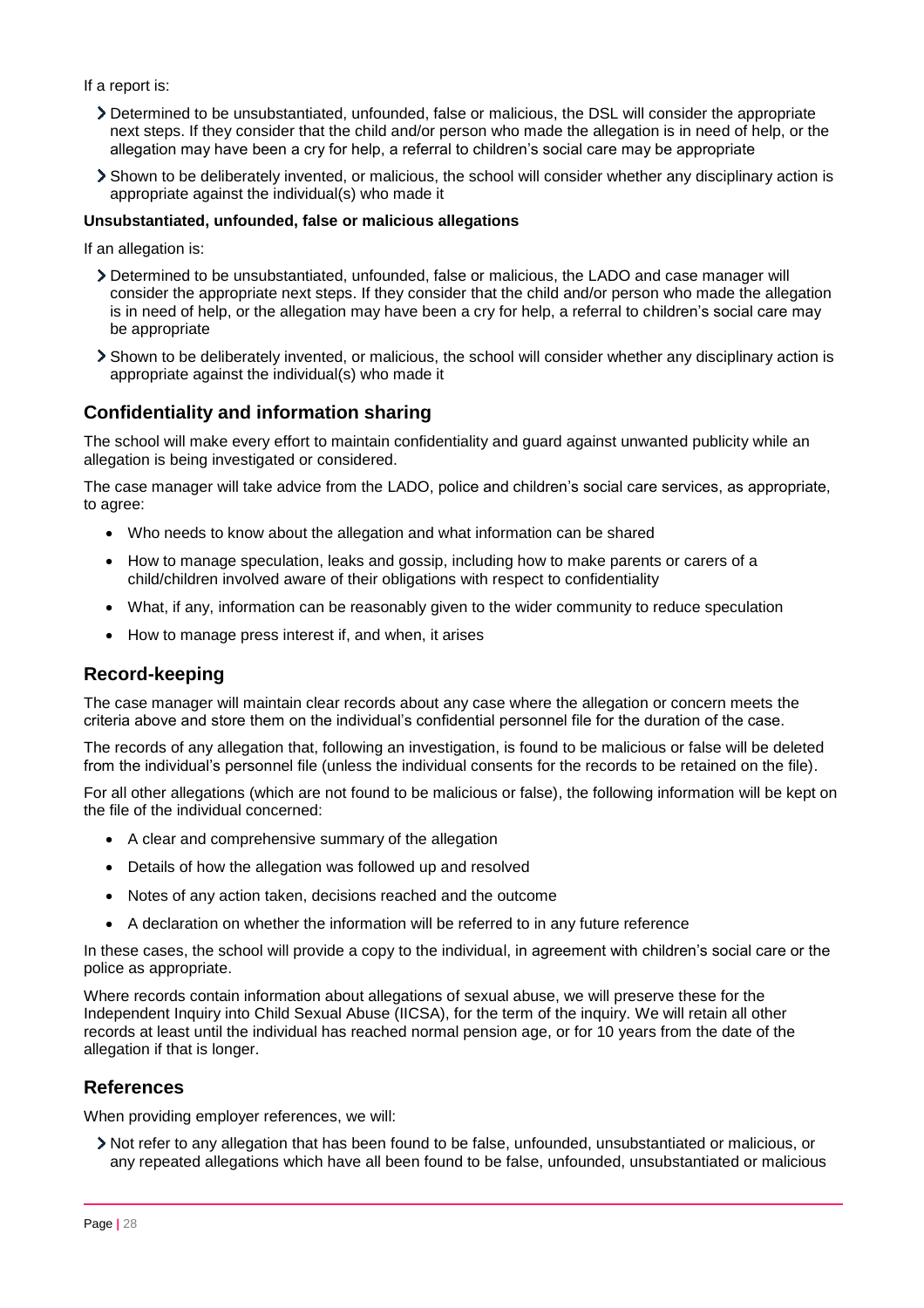Include substantiated allegations, provided that the information is factual and does not include opinions

# **Learning lessons**

After any cases where the allegations are *substantiated*, the case manager will review the circumstances of the case with the local authority's designated officer to determine whether there are any improvements that we can make to the school's procedures or practice to help prevent similar events in the future.

This will include consideration of (as applicable):

- Issues arising from the decision to suspend the member of staff
- The duration of the suspension
- Whether or not the suspension was justified
- The use of suspension when the individual is subsequently reinstated. We will consider how future investigations of a similar nature could be carried out without suspending the individual

For all other cases, the case manager will consider the facts and determine whether any improvements can be made.

# **Non-recent allegations**

Abuse can be reported, no matter how long ago it happened.

We will report any non-recent allegations made by a child to the LADO in line with our local authority's procedures for dealing with non-recent allegations.

Where an adult makes an allegation to the school that they were abused as a child, we will advise the individual to report the allegation to the police.

# **Section 2: concerns that do not meet the harm threshold**

This section applies to all concerns (including allegations) about members of staff, including supply teachers, volunteers and contractors, which do not meet the harm threshold set out in section 1 above.

Concerns may arise through, for example:

- > Suspicion
- Complaint
- Disclosure made by a child, parent or other adult within or outside the school
- > Pre-employment vetting checks

We recognise the importance of responding to and dealing with any concerns in a timely manner to safeguard the welfare of children.

# **Definition of low-level concerns**

The term 'low-level' concern is any concern – no matter how small – that an adult working in or on behalf of the school may have acted in a way that:

- Is inconsistent with the staff code of conduct, including inappropriate conduct outside of work, **and**
- Does not meet the allegations threshold or is otherwise not considered serious enough to consider a referral to the designated officer at the local authority

Examples of such behaviour could include, but are not limited to:

- > Being overly friendly with children
- > Having favourites
- Taking photographs of children on their mobile phone
- Engaging with a child on a one-to-one basis in a secluded area or behind a closed door
- Using inappropriate sexualised, intimidating or offensive language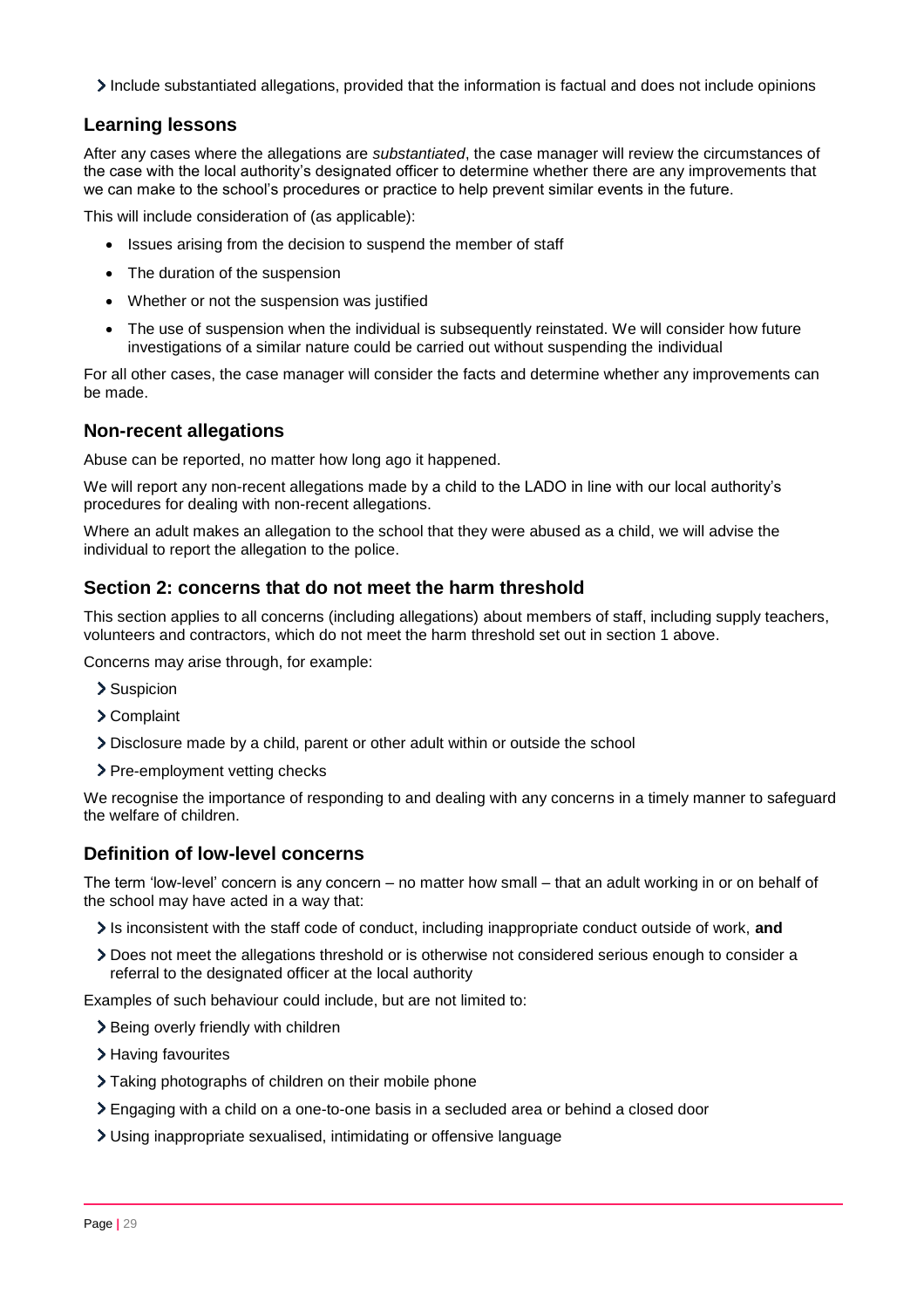# **Sharing low-level concerns**

We recognise the importance of creating a culture of openness, trust and transparency to encourage all staff to share low-level concerns so that they can be addressed appropriately.

We will create this culture by:

- Ensuring staff are clear about what appropriate behaviour is, and are confident in distinguishing expected and appropriate behaviour from concerning, problematic or inappropriate behaviour, in themselves and others
- Empowering staff to share any low-level concerns as per section 7.7 of this policy
- Empowering staff to self-refer
- Addressing unprofessional behaviour and supporting the individual to correct it at an early stage
- Providing a responsive, sensitive and proportionate handling of such concerns when they are raised
- Helping to identify any weakness in the school's safeguarding system

# **Responding to low-level concerns**

If the concern is raised via a third party, the headteacher will collect evidence where necessary by speaking:

- Directly to the person who raised the concern, unless it has been raised anonymously
- > To the individual involved and any witnesses

The headteacher will use the information collected to categorise the type of behaviour and determine any further action, in line with the school's code of conduct.

# **Record keeping**

All low-level concerns will be recorded in writing. In addition to details of the concern raised, records will include the context in which the concern arose, any action taken and the rationale for decisions and action taken.

Records will be:

- Kept confidential, held securely and comply with the DPA 2018 and UK GDPR
- Reviewed so that potential patterns of concerning, problematic or inappropriate behaviour can be identified. Where a pattern of such behaviour is identified, we will decide on a course of action, either through our disciplinary procedures or, where a pattern of behaviour moves from a concern to meeting the harms threshold as described in section 1 of this appendix, we will refer it to the designated officer at the local authority
- Retained at least until the individual leaves employment at the school

Where a low-level concern relates to a supply teacher or contractor, we will notify the individual's employer, so any potential patterns of inappropriate behaviour can be identified.

# **References**

We will not include low-level concerns in references unless:

- The concern (or group of concerns) has met the threshold for referral to the designated officer at the local authority and is found to be substantiated; and/or
- The concern (or group of concerns) relates to issues which would ordinarily be included in a reference, such as misconduct or poor performance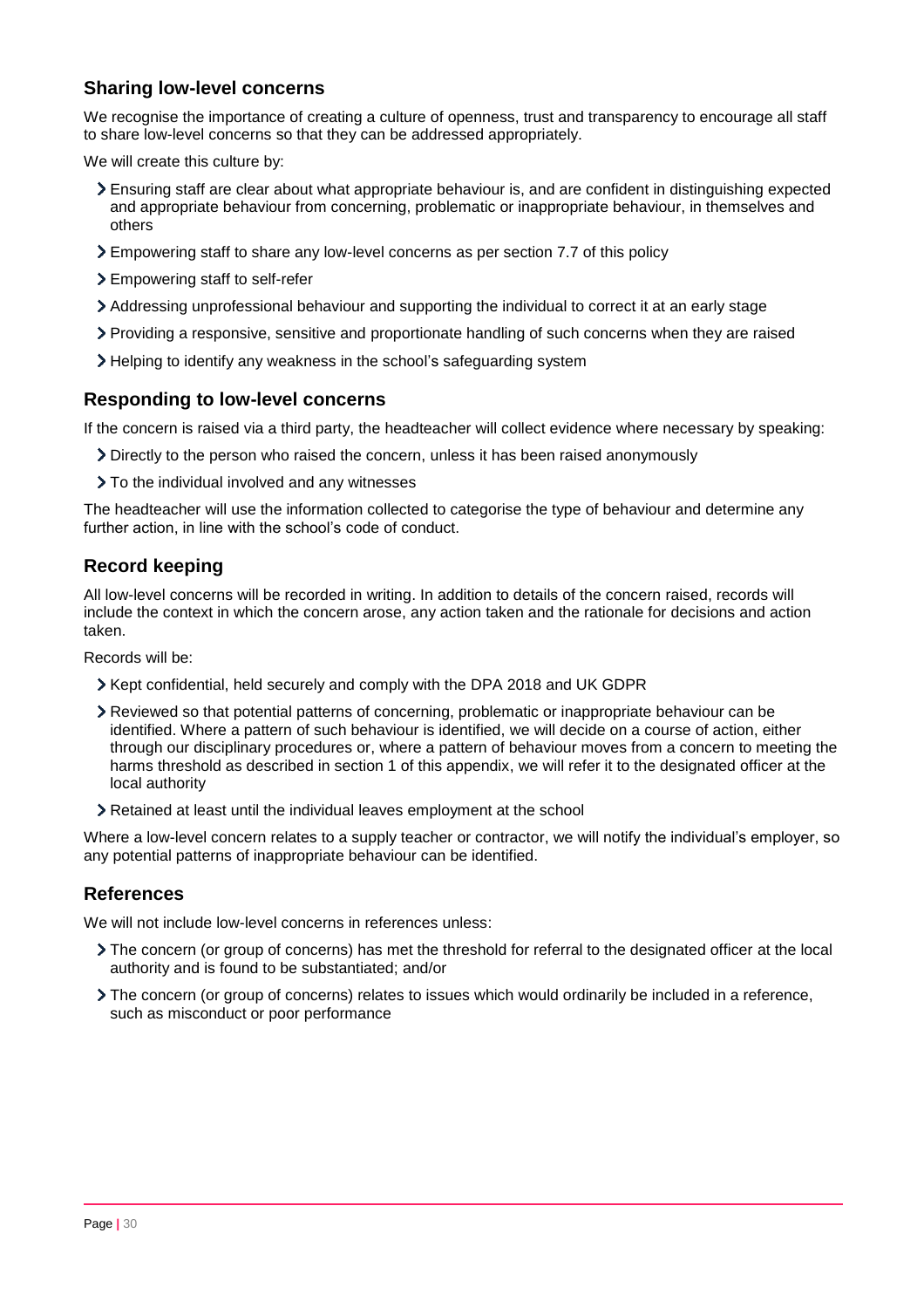# <span id="page-31-0"></span>**Appendix 4: specific safeguarding issues**

# **Children missing from education**

A child going missing from education, particularly repeatedly, can be a warning sign of a range of safeguarding issues. This might include abuse or neglect, such as sexual abuse or exploitation or child criminal exploitation, or issues such as mental health problems, substance abuse, radicalisation, FGM or forced marriage.

There are many circumstances where a child may become missing from education, but some children are particularly at risk. These include children who:

- > Are at risk of harm or neglect
- > Are at risk of forced marriage or FGM
- Come from Gypsy, Roma, or Traveller families
- > Come from the families of service personnel
- Go missing or run away from home or care
- Are supervised by the youth justice system
- > Cease to attend a school
- Come from new migrant families

We will follow our procedures for unauthorised absence and for dealing with children who go missing from education, particularly on repeat occasions, to help identify the risk of abuse and neglect, including sexual exploitation, and to help prevent the risks of going missing in future. This includes informing the local authority if a child leaves the school without a new school being named, and adhering to requirements with respect to sharing information with the local authority, when applicable, when removing a child's name from the admission register at non-standard transition points.

Staff will be trained in signs to look out for and the individual triggers to be aware of when considering the risks of potential safeguarding concerns which may be related to being missing, such as travelling to conflict zones, FGM and forced marriage.

If a staff member suspects that a child is suffering from harm or neglect, we will follow local child protection procedures, including with respect to making reasonable enquiries. We will make an immediate referral to the local authority children's social care team, and the police, if the child is suffering or likely to suffer from harm, or in immediate danger.

# **Child criminal exploitation**

Child criminal exploitation (CCE) is a form of abuse where an individual or group takes advantage of an imbalance of power to coerce, control, manipulate or deceive a child into criminal activity, in exchange for something the victim needs or wants, and/or for the financial or other advantage of the perpetrator or facilitator, and/or through violence or the threat of violence.

The abuse can be perpetrated by males or females, and children or adults. It can be a one-off occurrence or a series of incidents over time, and range from opportunistic to complex organised abuse.

The victim can be exploited even when the activity appears to be consensual. It does not always involve physical contact and can happen online. For example, young people may be forced to work in cannabis factories, coerced into moving drugs or money across the country (county lines), forced to shoplift or pickpocket, or to threaten other young people.

Indicators of CCE can include a child:

- Appearing with unexplained gifts or new possessions
- Associating with other young people involved in exploitation
- > Suffering from changes in emotional wellbeing
- Misusing drugs and alcohol
- Going missing for periods of time or regularly coming home late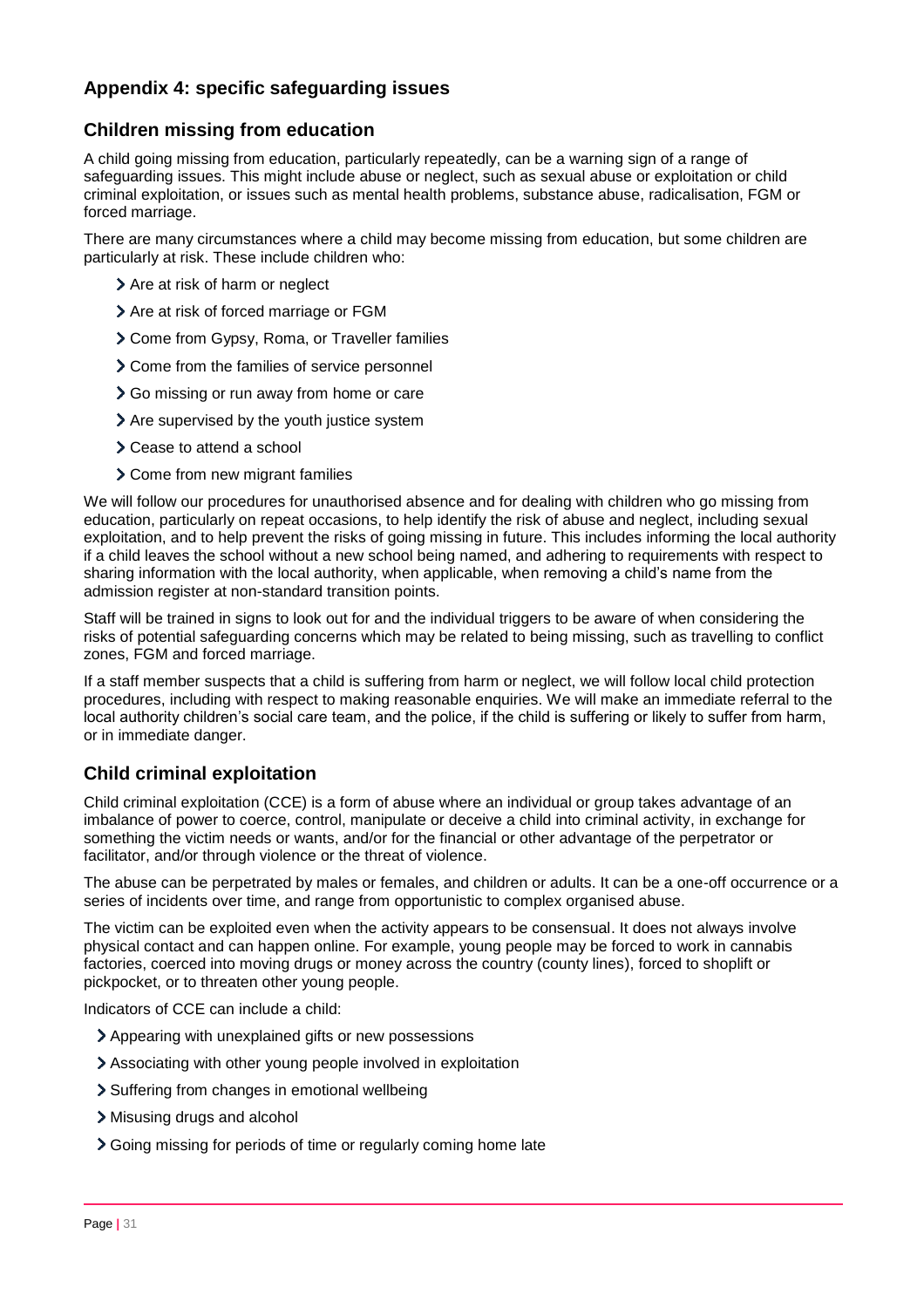- Regularly missing school or education
- > Not taking part in education

If a member of staff suspects CCE, they will discuss this with the DSL. The DSL will trigger the local safeguarding procedures, including a referral to the local authority's children's social care team and the police, if appropriate.

# **Child sexual exploitation**

Child sexual exploitation (CSE) is a form of child sexual abuse where an individual or group takes advantage of an imbalance of power to coerce, manipulate or deceive a child into sexual activity, in exchange for something the victim needs or wants and/or for the financial advantage or increased status of the perpetrator or facilitator. It may, or may not, be accompanied by violence or threats of violence.

The abuse can be perpetrated by males or females, and children or adults. It can be a one-off occurrence or a series of incidents over time, and range from opportunistic to complex organised abuse.

The victim can be exploited even when the activity appears to be consensual. Children or young people who are being sexually exploited may not understand that they are being abused. They often trust their abuser and may be tricked into believing they are in a loving, consensual relationship.

CSE can include both physical contact (penetrative and non-penetrative acts) and non-contact sexual activity. It can also happen online. For example, young people may be persuaded or forced to share sexually explicit images of themselves, have sexual conversations by text, or take part in sexual activities using a webcam. CSE may also occur without the victim's immediate knowledge, for example through others copying videos or images.

In addition to the CCE indicators above, indicators of CSE can include a child:

- > Having an older boyfriend or girlfriend
- Suffering from sexually transmitted infections or becoming pregnant

If a member of staff suspects CSE, they will discuss this with the DSL. The DSL will trigger the local safeguarding procedures, including a referral to the local authority's children's social care team and the police, if appropriate.

# **Domestic abuse**

Children can witness and be adversely affected by domestic abuse and/or violence at home where it occurs between family members. In some cases, a child may blame themselves for the abuse or may have had to leave the family home as a result.

Types of domestic abuse include intimate partner violence, abuse by family members, teenage relationship abuse and child/adolescent to parent violence and abuse. Anyone can be a victim of domestic abuse, regardless of gender, age, ethnicity, socioeconomic status, sexuality or background, and domestic abuse can take place inside or outside of the home.

Exposure to domestic abuse and/or violence can have a serious, long-lasting emotional and psychological impact on children.

If police are called to an incident of domestic abuse and any children in the household have experienced the incident, the police will inform the key adult in school (usually the designated safeguarding lead) before the child or children arrive at school the following day.

The DSL will provide support according to the child's needs and update records about their circumstances.

# **Homelessness**

Being homeless or being at risk of becoming homeless presents a real risk to a child's welfare.

The DSL and deputy will be aware of contact details and referral routes in to the local housing authority so they can raise/progress concerns at the earliest opportunity (where appropriate and in accordance with local procedures).

Where a child has been harmed or is at risk of harm, the DSL will also make a referral to children's social care.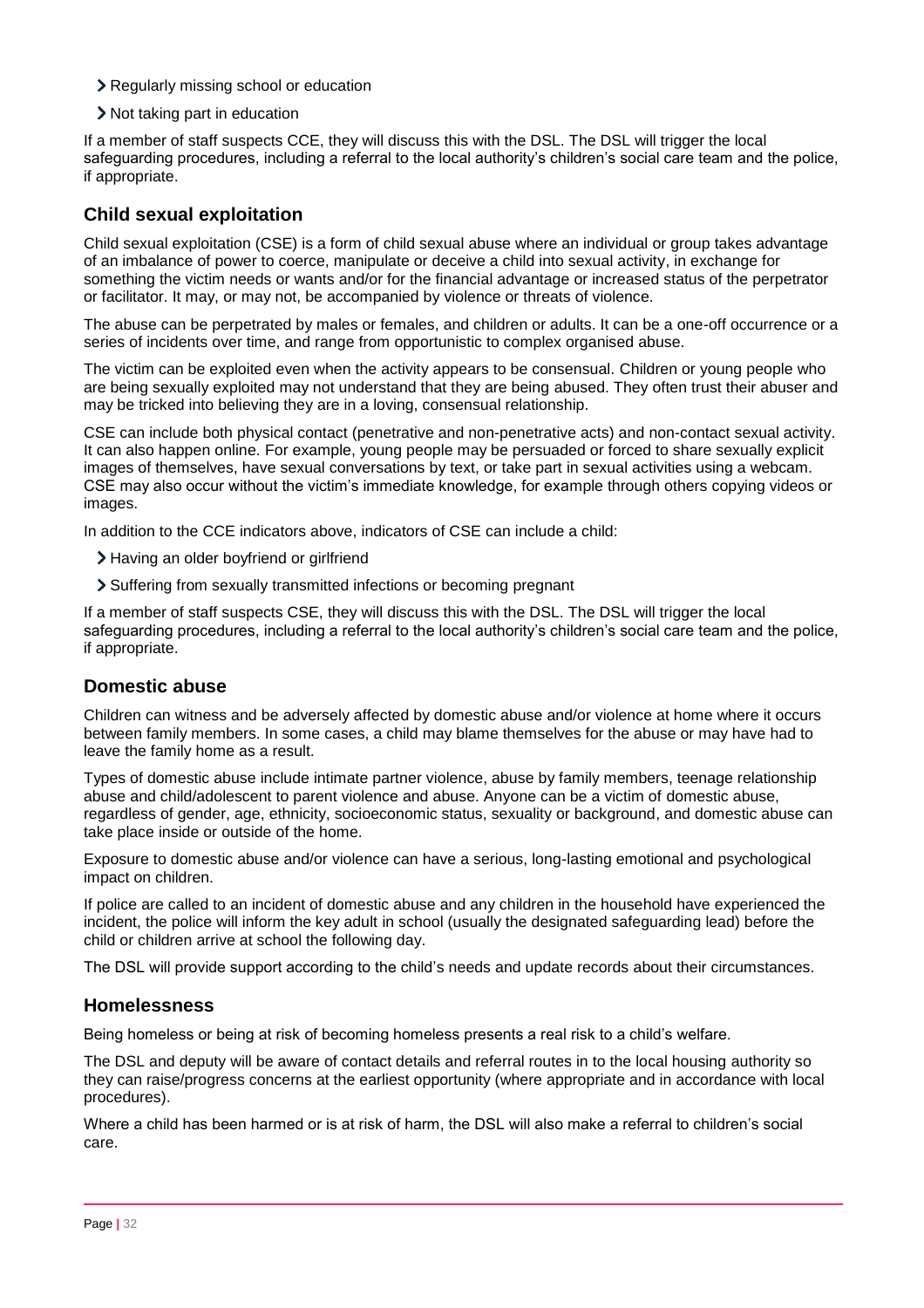# **So-called 'honour-based' abuse (including FGM and forced marriage)**

So-called 'honour-based' abuse (HBA) encompasses incidents or crimes committed to protect or defend the honour of the family and/or community, including FGM, forced marriage, and practices such as breast ironing.

Abuse committed in this context often involves a wider network of family or community pressure and can include multiple perpetrators.

All forms of HBA are abuse and will be handled and escalated as such. All staff will be alert to the possibility of a child being at risk of HBA or already having suffered it. If staff have a concern, they will speak to the DSL, who will activate local safeguarding procedures.

#### **FGM**

The DSL will make sure that staff have access to appropriate training to equip them to be alert to children affected by FGM or at risk of FGM.

Section 7.3 of this policy sets out the procedures to be followed if a staff member discovers that an act of FGM appears to have been carried out or suspects that a pupil is at risk of FGM.

Indicators that FGM has already occurred include:

- A pupil confiding in a professional that FGM has taken place
- A mother/family member disclosing that FGM has been carried out
- A family/pupil already being known to social services in relation to other safeguarding issues

A girl:

- Having difficulty walking, sitting or standing, or looking uncomfortable
- Finding it hard to sit still for long periods of time (where this was not a problem previously)
- Spending longer than normal in the bathroom or toilet due to difficulties urinating
- Having frequent urinary, menstrual or stomach problems
- Avoiding physical exercise or missing PE
- Being repeatedly absent from school, or absent for a prolonged period
- Demonstrating increased emotional and psychological needs for example, withdrawal or depression, or significant change in behaviour
- Being reluctant to undergo any medical examinations
- Asking for help, but not being explicit about the problem
- Talking about pain or discomfort between her legs

Potential signs that a pupil may be at risk of FGM include:

- The girl's family having a history of practising FGM (this is the biggest risk factor to consider)
- FGM being known to be practised in the girl's community or country of origin
- A parent or family member expressing concern that FGM may be carried out
- A family not engaging with professionals (health, education or other) or already being known to social care in relation to other safeguarding issues

A girl:

- Having a mother, older sibling or cousin who has undergone FGM
- Having limited level of integration within UK society
- Confiding to a professional that she is to have a "special procedure" or to attend a special occasion to "become a woman"
- Talking about a long holiday to her country of origin or another country where the practice is prevalent, or parents/carers stating that they or a relative will take the girl out of the country for a prolonged period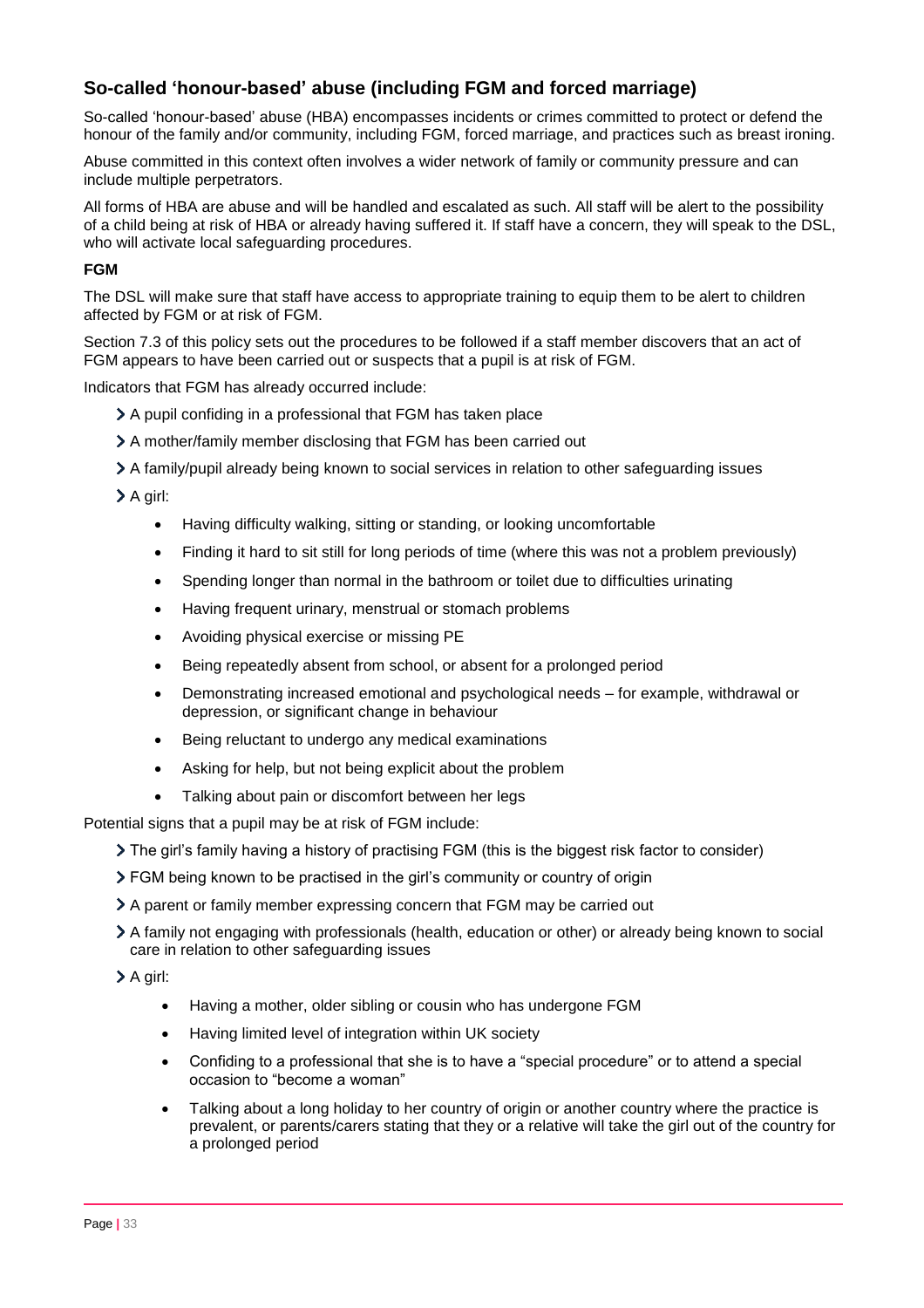- Requesting help from a teacher or another adult because she is aware or suspects that she is at immediate risk of FGM
- Talking about FGM in conversation for example, a girl may tell other children about it (although it is important to take into account the context of the discussion)
- Being unexpectedly absent from school
- Having sections missing from her 'red book' (child health record) and/or attending a travel clinic or equivalent for vaccinations/anti-malarial medication

The above indicators and risk factors are not intended to be exhaustive.

#### **Forced marriage**

Forcing a person into marriage is a crime. A forced marriage is one entered into without the full and free consent of one or both parties and where violence, threats, or any other form of coercion is used to cause a person to enter into a marriage. Threats can be physical or emotional and psychological.

Staff will receive training around forced marriage and the presenting symptoms. We are aware of the 'one chance' rule, i.e. we may only have one chance to speak to the potential victim and only one chance to save them.

If a member of staff suspects that a pupil is being forced into marriage, they will speak to the pupil about their concerns in a secure and private place. They will then report this to the DSL.

The DSL will:

- Speak to the pupil about the concerns in a secure and private place
- Activate the local safeguarding procedures and refer the case to the local authority's designated officer
- Seek advice from the Forced Marriage Unit on 020 7008 0151 or [fmu@fco.gov.uk](mailto:fmu@fco.gov.uk)
- Refer the pupil to an education welfare officer, pastoral tutor, learning mentor, or school counsellor, as appropriate

#### **Preventing radicalisation**

- **Radicalisation** refers to the process by which a person comes to support terrorism and extremist ideologies associated with terrorist groups
- **Extremism** is vocal or active opposition to fundamental British values, such as democracy, the rule of law, individual liberty, and mutual respect and tolerance of different faiths and beliefs. This also includes calling for the death of members of the armed forces
- **Terrorism** is an action that:
	- Endangers or causes serious violence to a person/people;
	- Causes serious damage to property; or
	- Seriously interferes or disrupts an electronic system

The use or threat of terrorism must be designed to influence the government or to intimidate the public and is made for the purpose of advancing a political, religious or ideological cause.

Schools have a duty to prevent children from being drawn into terrorism. The DSL will undertake Prevent awareness training and make sure that staff have access to appropriate training to equip them to identify children at risk.

We will assess the risk of children in our school being drawn into terrorism. This assessment will be based on an understanding of the potential risk in our local area, in collaboration with our local safeguarding partners and local police force.

We will ensure that suitable internet filtering is in place, and equip our pupils to stay safe online at school and at home.

There is no single way of identifying an individual who is likely to be susceptible to an extremist ideology. Radicalisation can occur quickly or over a long period.

Staff will be alert to changes in pupils' behaviour.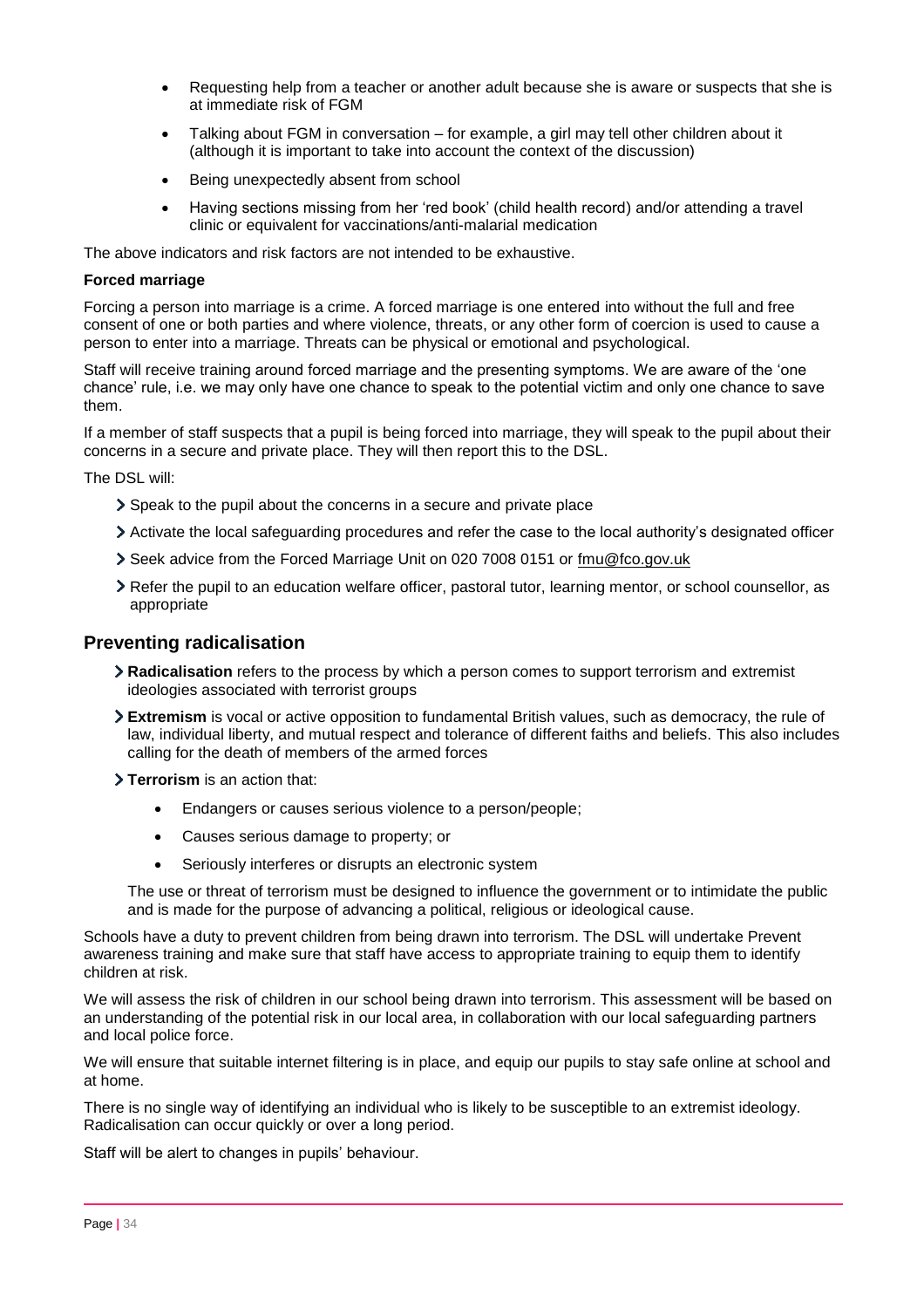The government website [Educate Against Hate](http://educateagainsthate.com/parents/what-are-the-warning-signs/) and charity [NSPCC](https://www.nspcc.org.uk/what-you-can-do/report-abuse/dedicated-helplines/protecting-children-from-radicalisation/) say that signs that a pupil is being radicalised can include:

- Refusal to engage with, or becoming abusive to, peers who are different from themselves
- Becoming susceptible to conspiracy theories and feelings of persecution
- Changes in friendship groups and appearance
- Rejecting activities they used to enjoy
- Converting to a new religion
- Isolating themselves from family and friends
- > Talking as if from a scripted speech
- An unwillingness or inability to discuss their views
- A sudden disrespectful attitude towards others
- Increased levels of anger
- Increased secretiveness, especially around internet use
- Expressions of sympathy for extremist ideologies and groups, or justification of their actions
- Accessing extremist material online, including on Facebook or Twitter
- > Possessing extremist literature
- Being in contact with extremist recruiters and joining, or seeking to join, extremist organisations

Children who are at risk of radicalisation may have low self-esteem, or be victims of bullying or discrimination. It is important to note that these signs can also be part of normal teenage behaviour – staff should have confidence in their instincts and seek advice if something feels wrong.

If staff are concerned about a pupil, they will follow our procedures set out in section 7.5 of this policy, including discussing their concerns with the DSL.

Staff should **always** take action if they are worried.

#### **Peer-on-peer abuse**

Peer-on-peer abuse is when children abuse other children. This type of abuse can take place inside and outside of school and online.

Peer-on-peer abuse is most likely to include, but may not be limited to:

- Bullying (including cyber-bullying, prejudice-based and discriminatory bullying)
- Abuse in intimate personal relationships between peers
- Physical abuse such as hitting, kicking, shaking, biting, hair pulling, or otherwise causing physical harm (this may include an online element which facilitates, threatens and/or encourages physical abuse)
- Sexual violence, such as rape, assault by penetration and sexual assault (this may include an online element which facilitates, threatens and/or encourages sexual violence)
- Sexual harassment, such as sexual comments, remarks, jokes and online sexual harassment, which may be standalone or part of a broader pattern of abuse
- Causing someone to engage in sexual activity without consent, such as forcing someone to strip, touch themselves sexually, or to engage in sexual activity with a third party
- Consensual and non-consensual sharing of nudes and semi nudes images and/or videos (also known as sexting or youth produced sexual imagery)
- Upskirting, which typically involves taking a picture under a person's clothing without their permission, with the intention of viewing their genitals or buttocks to obtain sexual gratification, or cause the victim humiliation, distress or alarm
- Initiation/hazing type violence and rituals (this could include activities involving harassment, abuse or humiliation used as a way of initiating a person into a group and may also include an online element)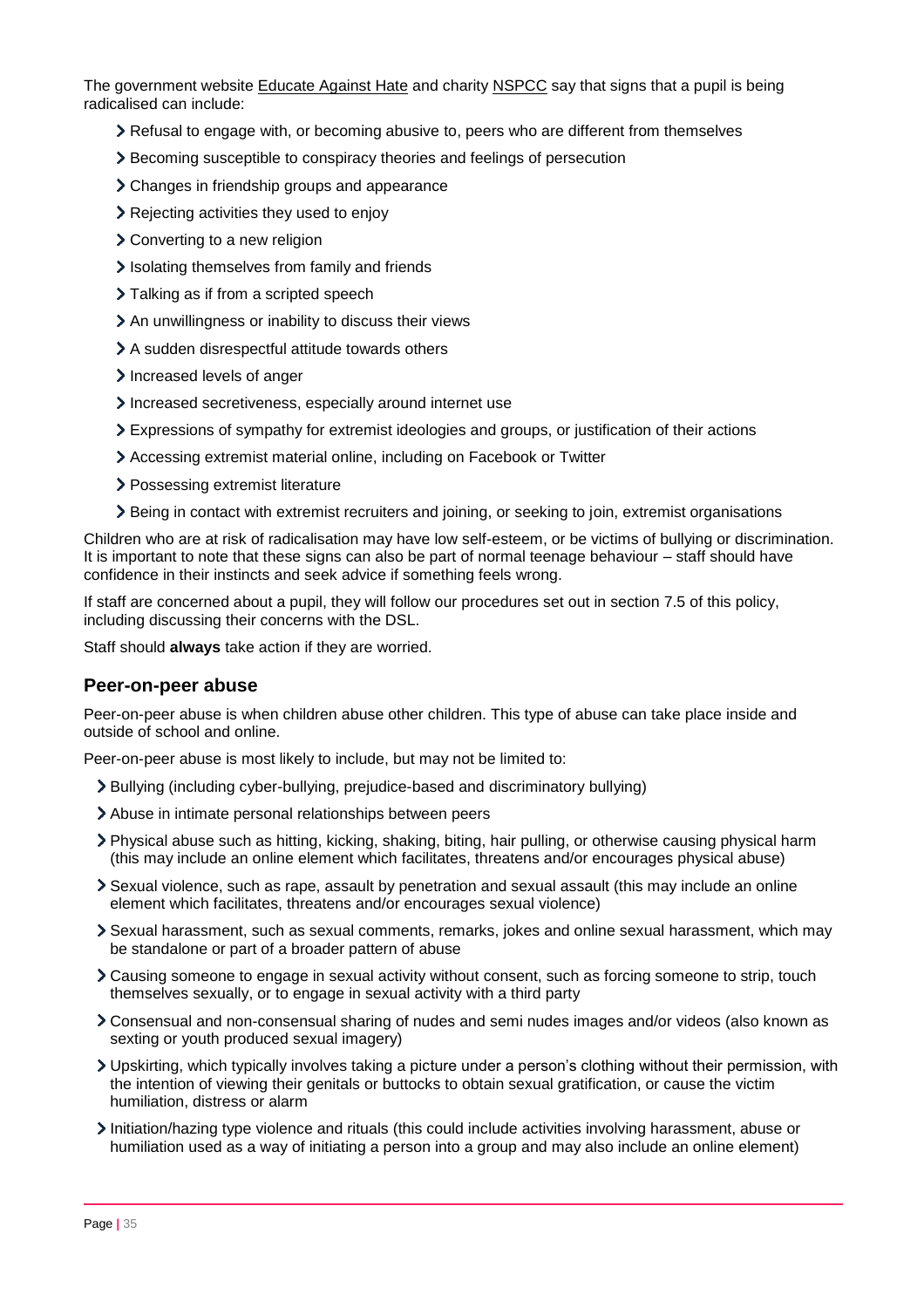Where children abuse their peers online, this can take the form of, for example, abusive, harassing, and misogynistic messages; the non-consensual sharing of indecent images, especially around chat groups; and the sharing of abusive images and pornography, to those who don't want to receive such content.

If staff have any concerns about peer-on-peer abuse, or a child makes a report to them, they will follow the procedures set out in section 7 of this policy, as appropriate. In particular, section 7.8 and 7.9 set out more detail about our school's approach to this type of abuse.

# **Sexual violence and sexual harassment between children in schools**

Sexual violence and sexual harassment can occur:

- > Between 2 children of any age and sex
- Through a group of children sexually assaulting or sexually harassing a single child or group of children
- Online and face to face (both physically and verbally)

Sexual violence and sexual harassment exist on a continuum and may overlap.

Children who are victims of sexual violence and sexual harassment will likely find the experience stressful and distressing. This will, in all likelihood, adversely affect their educational attainment and will be exacerbated if the alleged perpetrator(s) attends the same school.

If a victim reports an incident, it is essential that staff make sure they are reassured that they are being taken seriously and that they will be supported and kept safe. A victim should never be given the impression that they are creating a problem by reporting sexual violence or sexual harassment. Nor should a victim ever be made to feel ashamed for making a report.

Some groups are potentially more at risk. Evidence shows that girls, children with SEN and/or disabilities, and lesbian, gay, bisexual and transgender (LGBT) children are at greater risk.

Staff should be aware of the importance of:

- Challenging inappropriate behaviours
- Making clear that sexual violence and sexual harassment is not acceptable, will never be tolerated and is not an inevitable part of growing up
- Challenging physical behaviours (potentially criminal in nature), such as grabbing bottoms, breasts and genitalia, pulling down trousers, flicking bras and lifting up skirts. Dismissing or tolerating such behaviours risks normalising them

If staff have any concerns about sexual violence or sexual harassment, or a child makes a report to them, they will follow the procedures set out in section 7 of this policy, as appropriate. In particular, section 7.8 and 7.9 set out more detail about our school's approach to this type of abuse.

# **Serious violence**

Indicators which may signal that a child is at risk from, or involved with, serious violent crime may include:

- Increased absence from school
- Change in friendships or relationships with older individuals or groups
- > Significant decline in performance
- Signs of self-harm or a significant change in wellbeing
- Signs of assault or unexplained injuries
- Unexplained gifts or new possessions (this could indicate that the child has been approached by, or is involved with, individuals associated with criminal networks or gangs and may be at risk of criminal exploitation (see above))

Risk factors which increase the likelihood of involvement in serious violence include:

- > Being male
- Having been frequently absent or permanently excluded from school
- > Having experienced child maltreatment